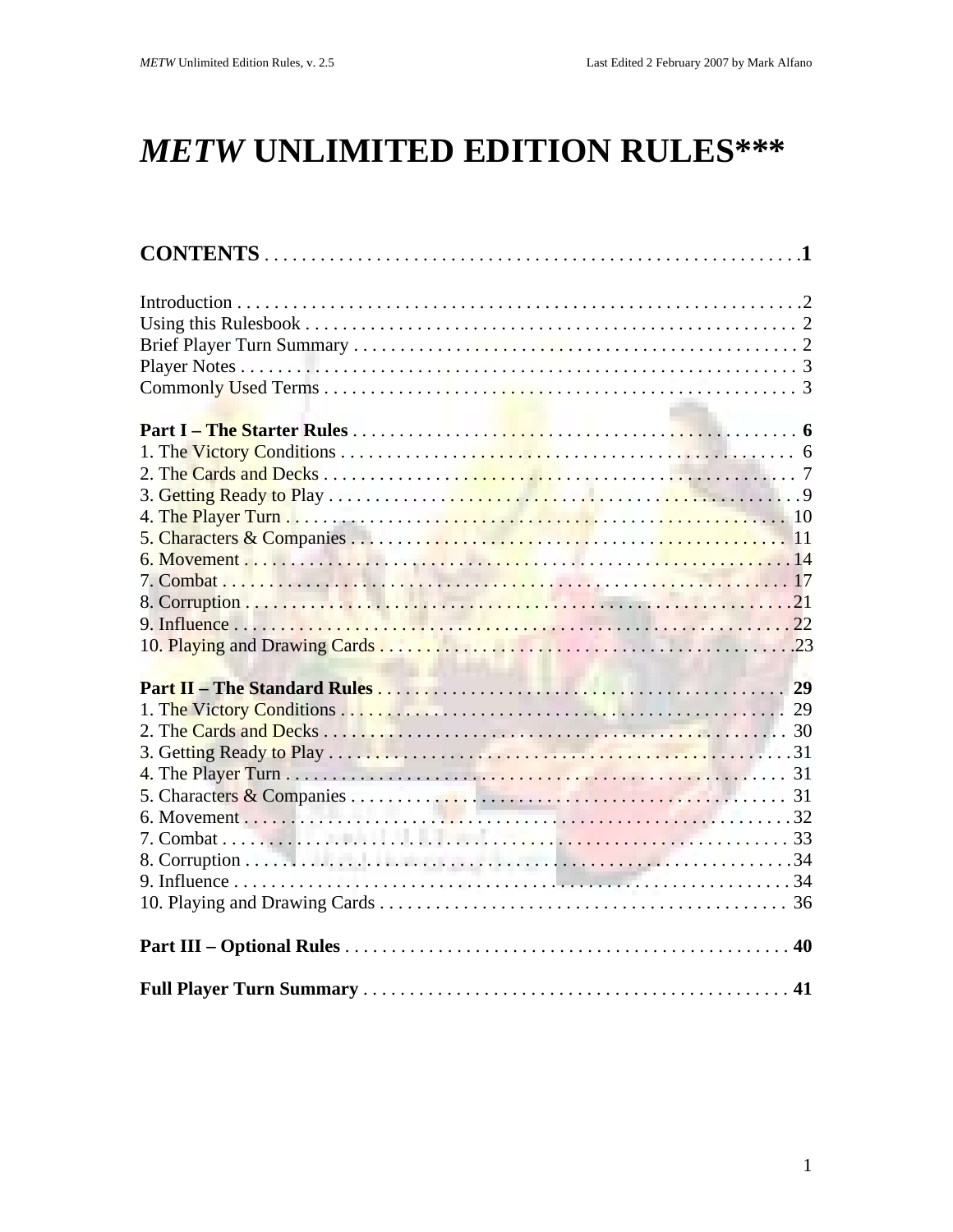# **INTRODUCTION**

During the Third Age, the Valar sent five Maiar to Middle-earth to unite and counsel the Free Peoples in their struggles against Sauron, the Dark Lord. However, they were forbidden to dominate the peoples of Middle-earth or to match the power of Sauron with power. These five were known as "Wizards" (also called Istari) in Middle-earth, and individually they were called: Gandalf, Saruman, Radagast, Alatar, and Pallando.

In *Middle-earth: The Wizards*, you play one of these five Wizards. Your goal is to marshal the forces of the Free Peoples so that Sauron can be resisted until the One Ring is destroyed. Since your fellow Wizards do not agree on how best to accomplish this goal, you must battle for the minds, bodies, and souls of the Free Peoples.

In *The Lord of the Rings*, Gandalf was the only Wizard to succeed. Saruman was corrupted by power, Radagast "went native," and Alatar and Pallando disappeared into the East. Only Gandalf remained true to his task, marshalling the characters and forces that withstood Sauron long enough for the Fellowship to destroy the Ruling Ring.

"Evil forces" are represented by *hazards* that the players use against one another. For example, if you move a character into Moria, your opponent could play a Troll card as a hazard. These hazards are not "controlled" by the Wizards, but rather they represent the forces of Sauron, who himself is in a "dormant" or hiding phase. All players are "good," so conflict takes the form of hazards and direct attempts to "persuade" or "dominate" each other and each other's characters and forces, rather than the form of direct conflict.

**Note:** For purposes of readability, these rules use the standard masculine pronouns when referring to a person of uncertain gender. In such cases, these pronouns are intended to convey the meanings: she/he, him/her, etc.

# **USING THIS RULESBOOK**

These rules are organized into four sections: the Starter Rules, the Standard Rules, the Optional Rules, and the Appendices. The Starter and Standard Rules are for a two-player game; multi-player rules are provided in the Optional Rules.

The introductory material on pages 2-5 provides a brief player turn summary, player notes, and definitions of commonly used terms.

*The Starter Rules* – The Starter Rules contain all of the guidelines you need to play *METW*. They have been designed to simplify teaching the game and to speed up play. You should use the Starter Rules if you and your opponent have never played this game before **or** if one of you only has access to a starter deck.

If you are already an experienced player of collectible card games, you might read the next couple of pages and the sections that are not boxed. As you play, you can refer to the other material that details the more complex rules and situations that may arise during play.

- *The Standard Rules* These rules assume you have already played several games using the Starter Rules. The Standard Rules consist of additions and extensions to the Starter Rules that make play and deck building more flexible, exciting, and interesting. We recommend that experienced *METW* players use all of the Standard Rules.
- *The Optional Rules* Interesting variations to the standard rules. Before play begins, both players must agree on which optional rules are to be used.
- *The Appendices* An index, credits, keys, the Full Player Turn Summary. The color insert includes a map and a key to the cards.

# **BRIEF PLAYER TURN SUMMARY**

Play consists of a series of "Player Turns." During your turn, follow the steps outlined in this turn summary. Then, your opponent does the same during his turn. You and your opponent alternate turns until the game ends. This turn summary is included here to give you an idea of how play proceeds; see page 41 for the Full Player Turn Summary.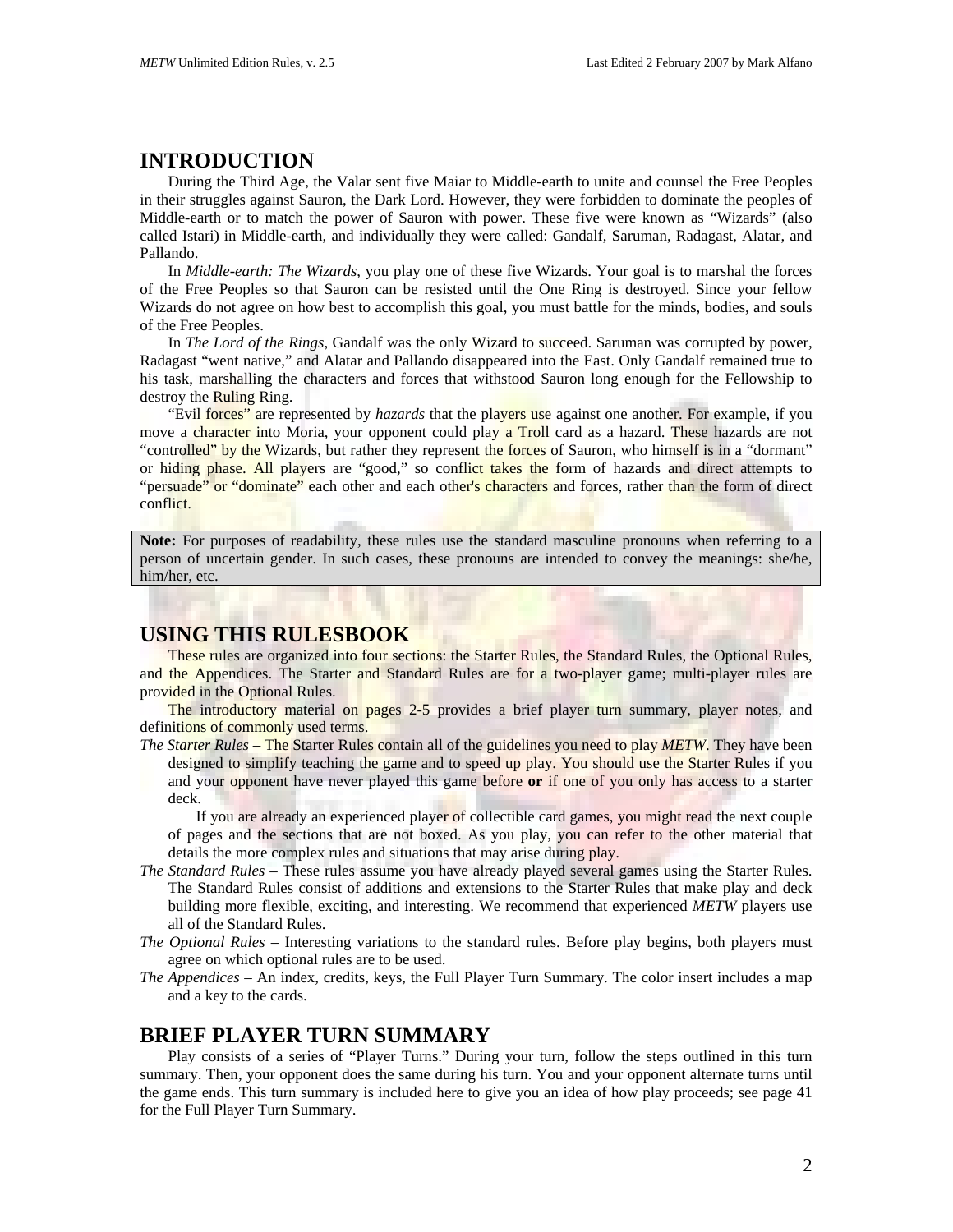- *Untap Phase* Each of your characters may do one of the following: Untap **or** Heal (if at a Haven site). In addition, untap (see page 8) all of your other tapped non-site cards.
- *Organization Phase* You may take the following actions in any order: play one character (if allowed) or your Wizard (if available), reorganize your companies, transfer items between characters (corruption checks required), and store items (corruption checks required). In addition, each of your companies may plan its movement by playing a new site card face down on its present site card.
- *Long-event Phase* Discard your resource long-events and your opponent's hazard long-events. Play new resource long-event cards.
- *Movement/Hazard Phase* One at a time, each of your companies takes the following actions. The company turns over its new site card (if it has one); its current site becomes its *site of origin*. If the company moved to a non-Haven site, you *may* draw up to the # of cards indicated by the site that it is *moving to* (at least one card must be drawn); your opponent does the same. If the company is moving to a Haven site, you *may* draw up to the # of cards indicated by the site that you are *moving from* (at least one card must be drawn); your opponent does the same. Next, your opponent may play allowable hazard cards on the company; the maximum number of hazards that may be played on a company is equal to the size of the company (to a minimum of two). Finally, remove the site of origin card and each player discards or draws so that he has eight cards in his hand.
- *Site Phase* One at a time, each of your companies *may* take the following actions at its current, untapped site. The company decides to enter and explore the site. First, if the site has an automatic-attack, it attacks the company. Then, the company may attempt to play one item, ally, faction, or information resource card that is "playable" at that site. A character in the company must tap to make this attempt. If the card is successfully played, tap the site.
- *End-of-Turn Phase* Each player may discard one card. Then each player must draw or discard so that his hand has eight cards.

# **PLAYER NOTES**

- Site cards (and region cards in the Standard Game) represent the geography of Middle-earth. They are used to control the acquisition of resources, but they should not direct play. Instead, a player should examine the resources in his hand and then select a nearby site to travel to. Initially, do not worry too much about which site to use, just pick one that has the resource type you want to play. It also helps if you preselect the location cards you are most likely to use when you put together a play deck.
- In *METW* you will draw multiple cards each turn, and in some cases you will have to discard a number of cards each turn. Don't let this worry you, it's part of the flow of play. Just keep cards that are immediately useful during the next turn **or** that are crucial to your overall strategy (i.e., your primary resource acquisition strategy).

## **Notes For Players of other Collectible Card Games**

If you have played other collectible card games (CCG), there are several key factors to keep in mind:

- *METW* is less tactical and more strategic than some other CCGs. There is combat, but it is not the dominant focus of the game.
- The players in *METW* are in direct competition with each other to marshal resources. However, only hazards directly attack the players' characters and they are handled in a less controlled fashion (e.g., they are only played during your opponent's movement/hazard phase, hazard creatures do not remain in play, etc.).
- For timing purposes, all cards in METW are played and tapped with the same "speed" (effects take place instantly). But, a player may only play resource cards during his own turn, and a player may only play hazard cards during his opponent's movement/hazard phase.

**Clarification:** The card, *Twilight*, is an exception to this rule – it can be played at anytime, either as a resource or as a hazard (it does not count against the hazard limit). Certain other cards specifically state when they may be played.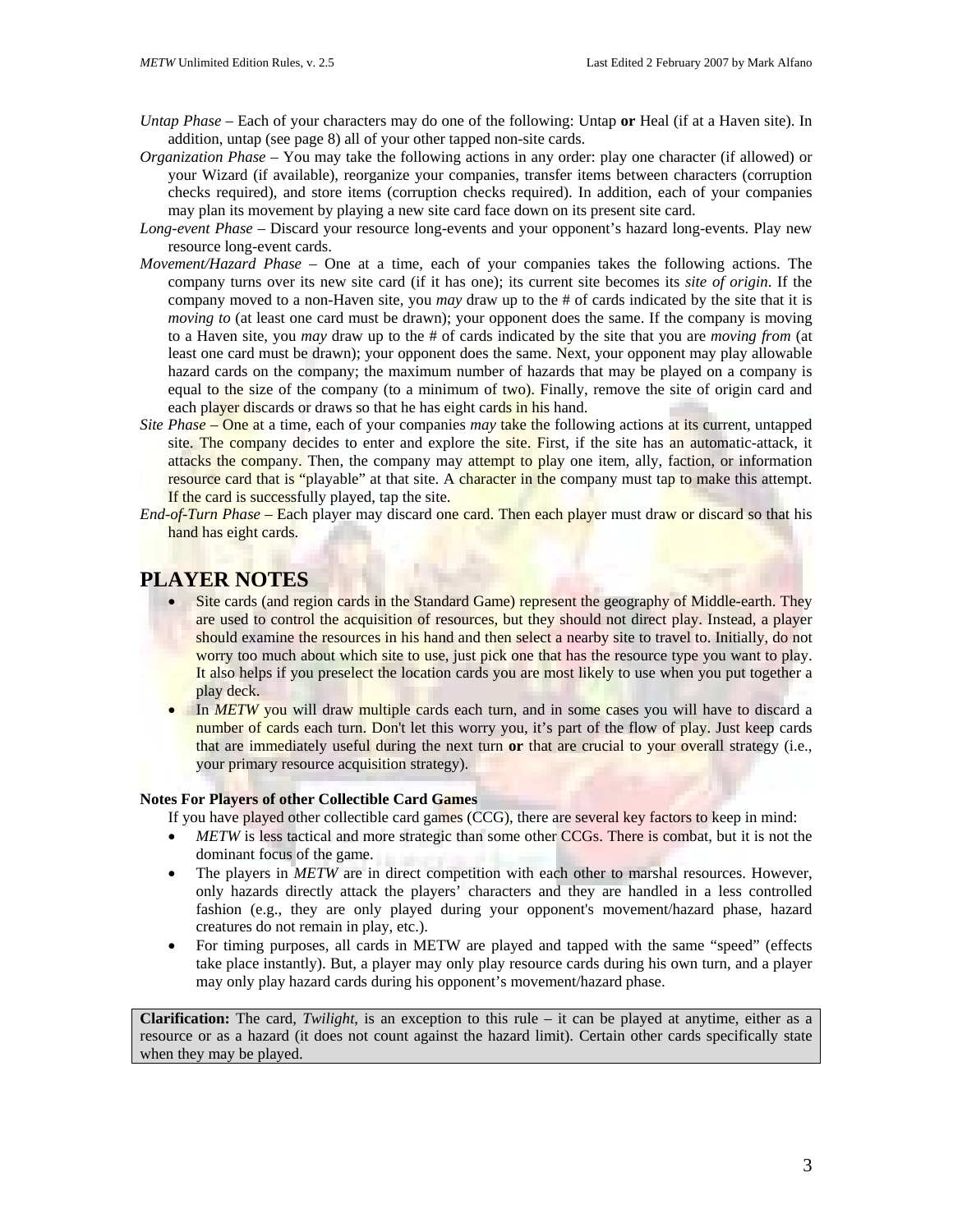# **COMMONLY USED TERMS[1](#page-3-0)**

- **Action:** The various activities that you and your opponent can perform during play are called actions. Typical actions include playing a card, tapping a card, revealing a card, etc.
- **Ally:** An ally is a resource that represents a personality (i.e., entity) that can be recruited to help the Free Peoples (e.g., Tom Bombadil, Treebeard, etc.).
- **Attack:** Combat consists of one or more *attacks* that must be resolved one at a time. An attack consists of one or more *strikes*.
- **Attribute:** Each character's abilities are defined by the following attributes: race, skills, direct influence, prowess, body, mind, marshalling points, special abilities.

**Automatic-attack:** An attack that must be faced to enter and explore a site.

- **Body Check:** When a character is wounded, he must make a body check to determine if he is eliminated. When all of a creature's strikes fail, a body check is made for each of its strikes to determine if the creature is eliminated.
- **Body:** A character's or creature's body is a measure of how difficult it is to physically eliminate him.
- **Chain of Effects:** A series of declared actions made in response to one another is called a chain of effects.
- **Character:** A person that is working for the cause of the Free Peoples. If in play, each of your characters is under the influence of your Wizard.
- **Company:** During play, you may organize your characters into groups called companies.
- **Corruption Card:** A hazard card that gives a character corruption points.
- **Corruption Check:** A modified roll made to determine if a character is discarded or eliminated due to accumulated corruption points.
- **Corruption Points:** This reflects the total amount of corruption a character has accumulated due to the effects of various hazards and resources.

**Creature:** A creature is a hazard card that can be used to directly attack one of your opponent's companies.

- **Current Site Card:** A company has a *current site card* associated with it the company is located at that site.
- **Direct Influence:** A measure of a character's ability to control other characters and to influence factions and your opponent's resources.
- **Event:** An event is *either* a resource card that is not an item, ally, or faction; *or* it is a hazard card that is not a creature. Based upon how long it stays in play, there are 3 types of events: short-events, longevents, and permanent-events.
- **Exhausting a Deck:** Your play deck is "exhausted" when you draw its last card.
- **Faction:** A faction is a resource that represents a group of people or creatures. A faction can be recruited to help the Free Peoples (e.g., Riders of Rohan, Elves of Lindon, etc.).
- Follower: A character that is controlled by another character's direct influence.

**Free Council:** Marshalling points are tallied and the winner of the game is determined at the Free Council. **General Influence:** Each player has 20 points of general influence to use to control his characters.

- 
- **Hazard Limit:** A company's hazard limit is equal to two or the size of the company, whichever is greater. The maximum number of hazards that can be played on a company during a given movement/hazard phase is equal to its hazard limit.
- **Hazards:** Hazard cards represent evil forces and natural dangers. You may play hazard cards only during your opponent's movement/hazard phase.
- Healing: This consists of moving a character from a wounded state to a tapped state.

**Home Site:** A character may be brought into play at his home site or at a Haven.

- **Influence Check:** In certain situations, a player can make an influence check to attempt to bring a faction into play *or* to disrupt his opponent's control over one of his resources.
- **Item:** An item is a resource that represents an object that can be acquired and used to help the Free Peoples. The different types of items are: minor, major, greater, gold ring, and special.
- **Keyed:** A hazard creature may only be played against a company if the creature is "keyed to" the company's site or site path.
- **Location Deck:** A player's site and region cards.

 $\overline{a}$ 

<span id="page-3-0"></span><sup>1</sup> **NOTE: These definitions should be taken with a grain of salt. They are clarified by such documents as the Collected Rulings File (CRF).**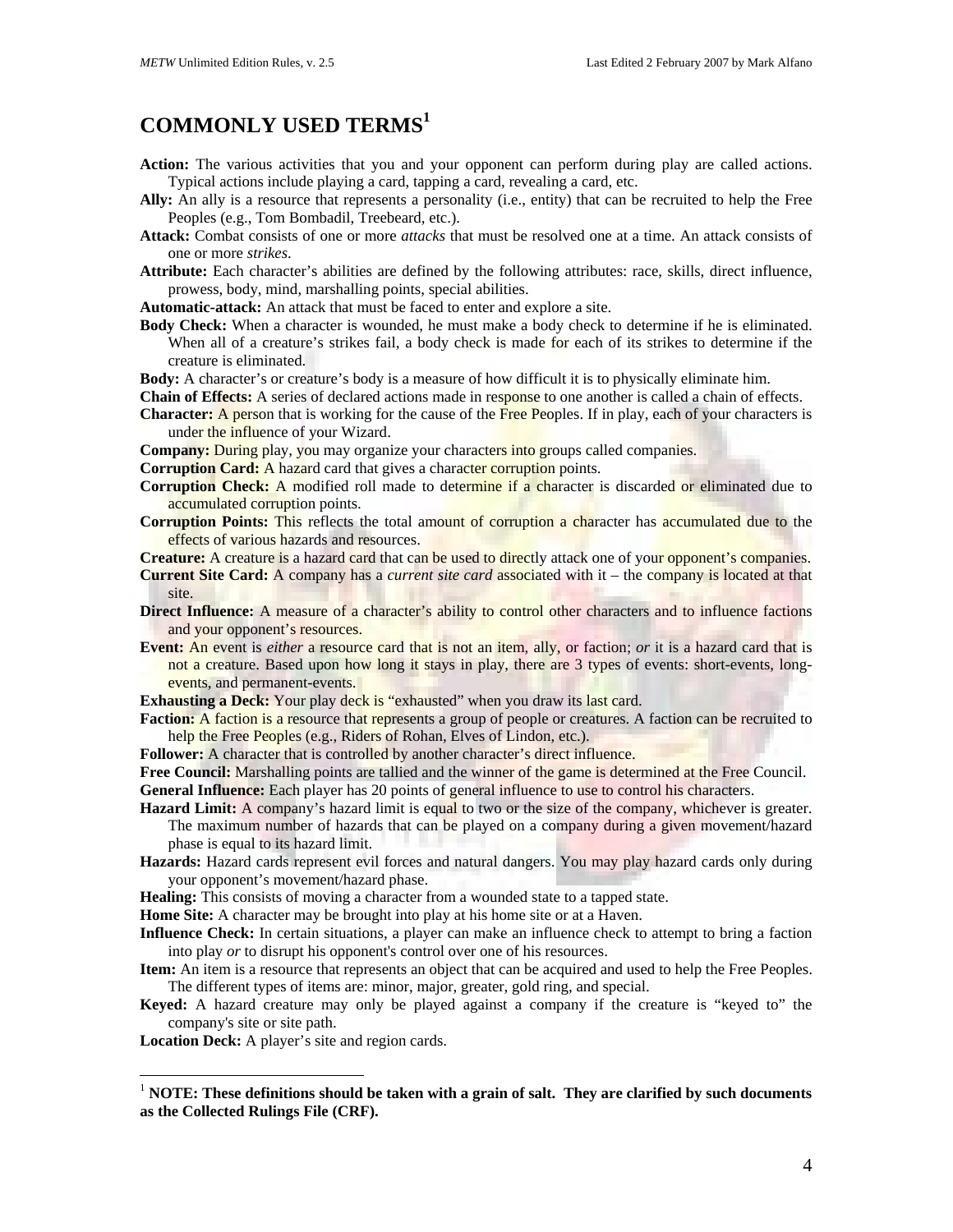**Long-event:** Long-events last approximately two turns, one of yours and one of your opponent's.

- **Making a Roll:** Two six-sided dice (2D6) should be used to generate random values during play. This is called "making a roll." To make a roll, roll 2D6 and add the two results together.
- **Marshalling Points:** During play you receive marshalling points from: control of resources, destruction of evil forces, and various other actions. The winner is the player with the most marshalling points at the end of the game.
- **Mind:** A character's mind determines how many influence points are required to keep this character in play **Movement:** During a player's turn, he may *move* each of his companies from its current site to another site.

**New Site Card:** When a company moves, it leaves its current site card and travels to its *new site card*.

- **Permanent-event:** The effects of a resource permanent-event last until the card is discarded due to conditions stated on its card.
- **Play Deck:** Each player has a play deck that consists of his resource, hazard, and character cards. During play, each player draws cards from his play deck.
- **Prowess:** A measure of a character's offensive capabilities in combat.
- **Race:** An attribute that helps define a character. The races are: Dúnadan, Dwarf, Elf, Hobbit, Man, and Wizard.

**Region:** The various lands of Middle-earth are represented by regions.

- **Resources:** Resource cards represent good forces and various advantageous occurrences. You may play resource cards only during your own turn.
- Short-event: A short-event card is discarded immediately after it is played. The effects of some shortevents last for a specific period as stated on their cards.
- Site of Origin: At the beginning of its movement/hazard phase, a moving company's current site card becomes its *site of origin* – the company is considered to be en route to its new site card (i.e., the company is moving).
- **Site Path:** The site path of a site is the sequence of regions between the site and its nearest Haven as listed on the site's card. A company's site path is the sequence of regions between its site of origin and its new site.

**Site:** Sites represent places that characters can visit in Middle-earth.

- **Size:** A company's size is equal to the number of characters in it, with each Hobbit character only counting half (round up).
- **Skill:** An attribute that helps define a character. The skills are: Diplomat, Ranger, Sage, Scout, Warrior.
- Standard Modification: Most faction cards list some "standard modifications" to the influence check based only upon the race of the character that was tapped to make the influence check.
- **Storing Cards:** Certain cards (e.g., items, information, etc.) can be stored if they are at a Haven. Such a card is removed from play and placed in its player's marshalling point pile.
- **Strike:** An attack consists of one or more strikes. Each strike targets a character and is resolved by making a roll.
- **Tapping/Untapping a Card:** Normally, during play, each of your cards is placed so that its bottom is towards its player. During play certain cards must be "tapped" when they are used – this is a record keeping mechanism to keep track of card usage. To tap a card, rotate it 90° so that it is turned sideways – to untap a card, rotate it back 90° to its normal position.
- **Transferring Items:** An item is transferred when it is moved from the control of one character to that of another.
- **Unique:** There can only be one copy of each unique card in play at a time. Each player can only have one copy of each unique card in his play deck and starting cards combined.
- **Wizard:** Each player plays one of the five Wizards sent to Middle-earth to unite and counsel the Free Peoples.
- **Wounded:** A wounded character is damaged but not eliminated. When one of your characters is wounded, his card is placed with its top towards you.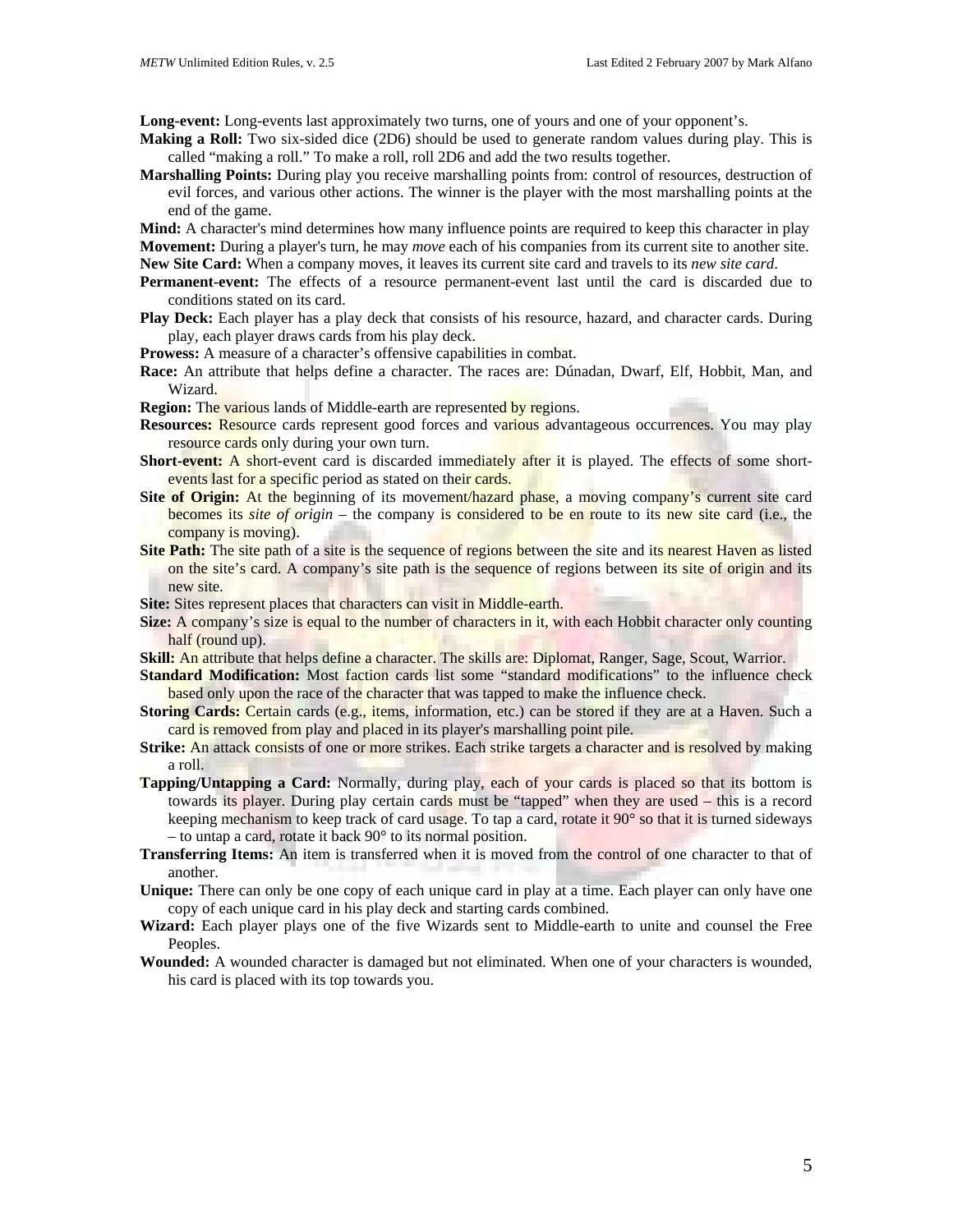# **· PART I · THE STARTER RULES**

To get a general idea of how to play, read the Starter Rules sections that are not boxed. Later you can refer to the boxed sections for more information on special situations.

## **Random Values**

Two six-sided dice (2D6) should be used to generate random values during play. This is called "making a roll." To make a roll, roll 2D6 and add the two results together.

**Note:** If dice are not available, a random value can be generated by drawing a card from your play deck. Each card in a play deck has a number on the right side just below the center. You can use this number as the random value, then discard the card. **Do not use this method if dice are available!**

# **1 · THE VICTORY CONDITIONS**

The game ends when one of the following occurs during play:

- 1) If your Wizard is "eliminated" (i.e., through combat or corruption) your opponent wins.
- 2) If you move *The One Ring* to Mount Doom and play certain cards The One Ring is destroyed and you win.
- 3) Otherwise, the winner is decided at the *Free Council*. This council is called when one of the following occurs:
	- When each play deck has been exhausted once, the council starts at the end of the current turn.
	- After you have exhausted your play deck for the first time, you may choose to call the council at the end of any of your turns. The council starts at the end of your opponent's next turn (i.e., your opponent gets one last turn).
	- You may choose to call the council at the end of your turn if you have accumulated at least 20 marshalling points. The council starts at the end of your opponent's next turn (i.e., your opponent gets one last turn).

**Note:** If one or both players only has access to a starter deck (76 cards), this requirement of 20 marshalling points should be lowered to 18.

## **THE FREE COUNCIL**

Just before the Free Council, each character must make a corruption check. The player who took the last turn makes corruption checks for his characters first.

At the Free Council, the leaders of the Free Peoples decide which Wizard's advice is best to follow. This is based upon a comparison of the resources each of the Wizards has marshaled.

**CARD IS IN THE TABLE** 

**Clarification:** Characters do not automatically untap when the Free Council is called. A character may only untap during his own untap phase.

**Clarification:** A character that fails his corruption check prior to the Free Council is no longer in play. That character and any non-follower cards he controls are not available at the Free Council – thus, they do not count towards the marshalling point totals.

A player may play resource cards that can affect his characters' corruption checks made prior to the Free Council. Hazard cards may not be played.

After all characters have made their corruption checks, the game ends if one Wizard has failed his corruption check (the other player wins). If both Wizards fail their corruption checks, no one wins – both players lose (if you have to, roll dice and the high roller is the winner).

The winner of the game is the player that has gathered the most marshalling points from:

• Control of resources: characters, allies, items, and factions.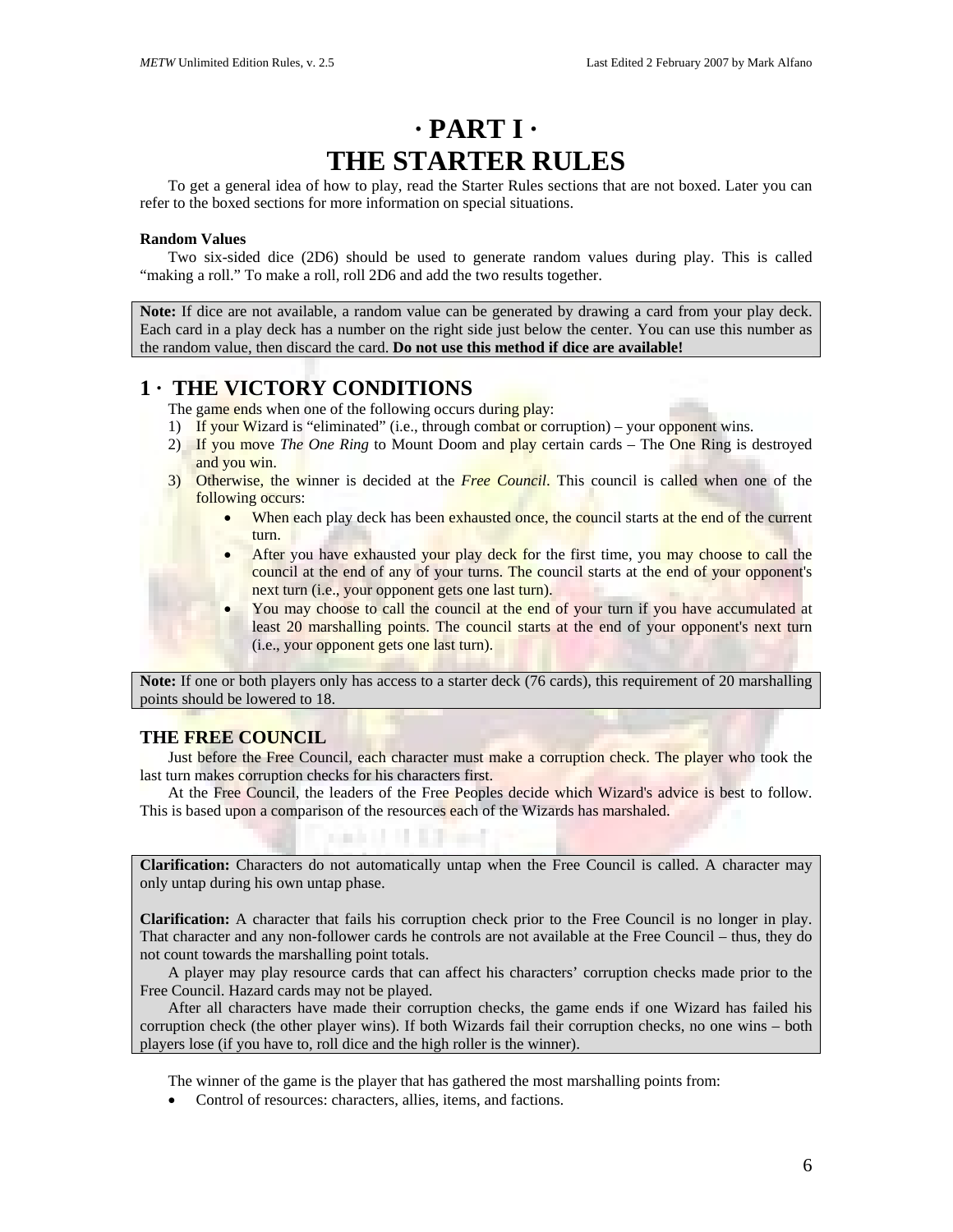- Destruction of creatures and/or evil forces.
- Carrying out the instructions on resource cards.
- By avoiding negative points which accrue when certain characters that you control are eliminated (e.g., Aragorn II, Galadriel, Elrond, Círdan, Frodo, and Bilbo).
- Marshalling points are printed on the top left corner of the cards that award them.

**Note:** You may find it useful to use pencil and paper or extra dice to keep a running total of marshalling points.

**Clarification:** If both players have the same number of marshalling points at the Free Council, the game ends in a tie – both players win (if you have to, roll dice and the high roller is the winner).

**Example:** (CPs = Corruption Points, MPs = Marshalling Points) Our two players Jessica and Jason have been playing for awhile and Jessica exhausts her play deck during her turn. Since she has 15 MPs and Jason only has 14, she decides to call the Free Council. Each player has one company in Lórien:

| <b>Jessica Controls:</b> | CPs | <b>MPs</b> |
|--------------------------|-----|------------|
|                          |     |            |
|                          |     |            |
|                          |     |            |
|                          |     |            |
|                          |     |            |
|                          |     |            |
|                          |     |            |
|                          |     |            |
|                          |     |            |
|                          |     |            |
|                          |     |            |
|                          |     |            |
|                          |     |            |
|                          |     |            |
| <b>Jason Controls:</b>   | CPs | <b>MPs</b> |
|                          |     |            |
|                          |     |            |
|                          |     |            |
|                          |     |            |
|                          |     |            |
|                          |     |            |
|                          |     |            |
|                          |     |            |
|                          |     |            |
|                          |     |            |
|                          |     |            |

Since Jessica called the council, Jason gets one final turn before the council starts. Jason brings Éomer into play for one more MP, and then moves his company to Lake-town. After facing the hazards Jessica plays, he successfully plays the Men of Northern Rhovanion faction for two more MPs. Jason now has 17 MPs and will win the game if he does not lose any MPs due to characters failing corruption checks.

In this example, any character with 2 or more CPs could fail his corruption check (see page 21). If Pallando fails his corruption check, the game ends immediately and Jason wins. If Legolas fails his corruption check, Jessica loses 2 of her MPs. If Théoden fails his corruption check, Jason loses 6 of his MPs. If Faramir fails his corruption check, Jason loses 2 of his MPs.

# **2 · THE CARDS AND DECKS**

There are five types of cards: site cards, character cards (including Wizard cards), resource cards, hazard cards, and region cards (this last type is not used with the Starter Rules).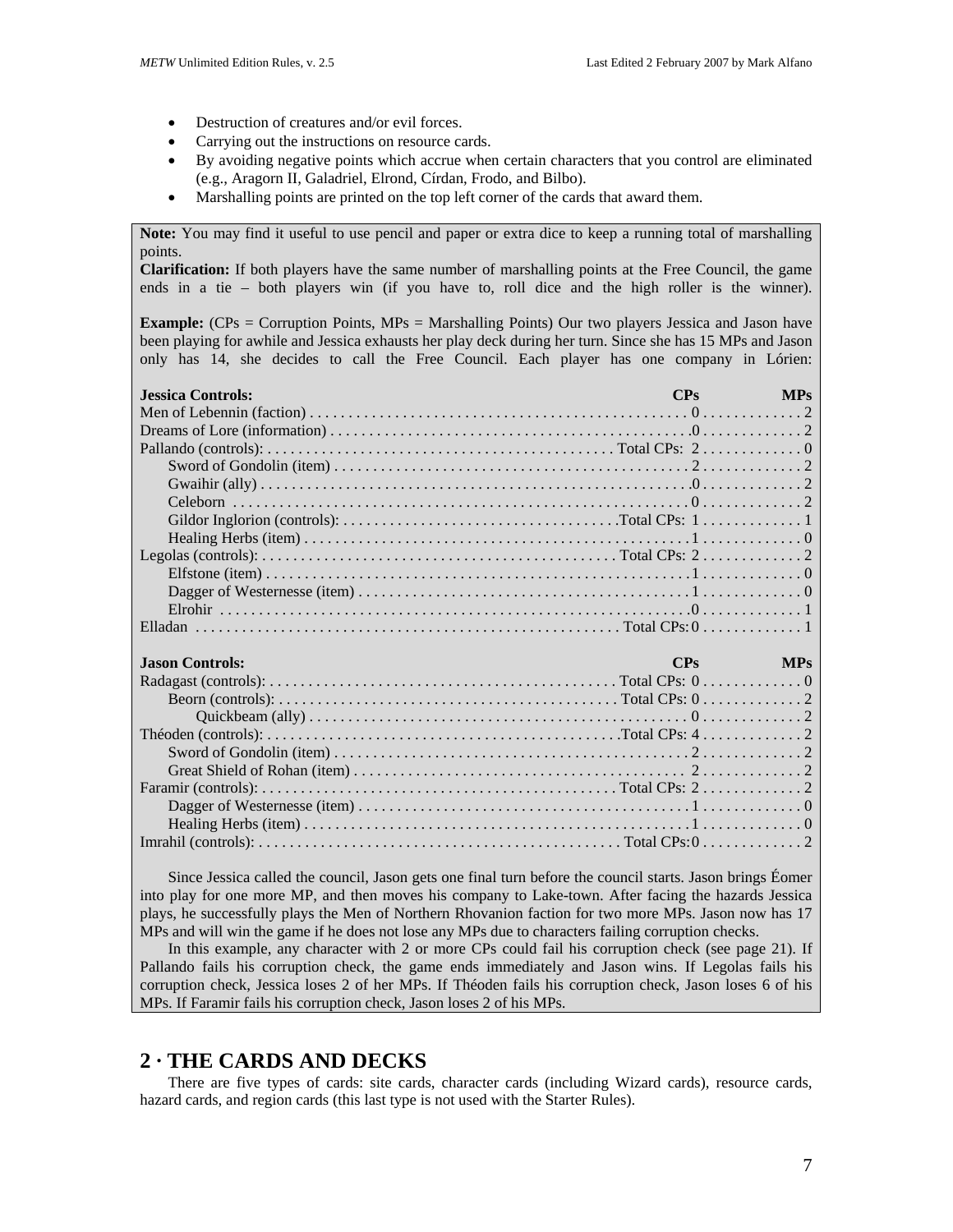**Note:** Color diagrams of the various types of cards can be found in the color insert. The card types can be distinguished as follows:

*Site cards* have a white parchment background on the front.

*Character cards* (non-Wizard) have a blue stone background on the front. Each Wizard card has a differently colored stone background.

*Resource cards* have a copper metal background on the front.

*Hazard cards* have a steel gray metal background on the front.

*Region cards* have a labeled map on the front.

*Site and region cards* (i.e., location cards) have an unlabeled map of northwestern Middle-earth on the back.

*Character, resource, and hazard cards* have the burning eye on the back.

**Clarification:** For emphasis, a value used during play is often provided both in a card's text and in another place on the same card. For example, a character's corruption check modification is stated both in the text and the lower right corner of the character's card.

**Note:** Each starter deck has a small pack of cards called a fixed set. There are 5 fixed sets in all. One appears randomly in each starter deck. The top facing card of all fixed sets is Gates of Morning.

A fixed set is included in each starter deck to make a starter deck playable without any other cards.

During play, your cards are organized into 2 decks and 3 piles:

- *Location Deck* This deck consists of your site cards. You may examine and select cards from your location deck as required by play (i.e., do not randomly draw them). After being played, your non-Haven site cards are sometimes discarded and placed in the discard pile *(i.e., when one of your* companies leaves a tapped site, it is discarded).
- *Play Deck* This deck consists of your resource cards, hazards cards, and character cards. You randomly draw cards from this deck during play. Your play deck starts with an equal number of resource cards and hazard cards.

You can use resources at certain sites and under certain conditions. Resources include: items, factions, allies, events, etc. *You may only play resource cards during your own turn.* You use hazards to hinder and attack your opponent's characters in order to prevent them from marshalling resources. *You may only play hazard cards during your opponent's movement/hazard phase.* 

**Clarification:** The card, *Twilight*, is an exception to this rule – it can be played at any time, either as a resource or as a hazard (it does not count against the hazard limit). Certain other cards specifically state when they may be played.

*Discard Pile –* Your discarded cards are placed face down in your discard pile. When your play deck is *exhausted*, location cards in your discard pile are returned to your location deck. You shuffle the other cards in your discard pile and they become your new play deck.

**Clarification:** Your play deck is "exhausted" when you draw its last card. Some cards require that your play deck be manipulated and then reshuffled – this does **not** "exhaust" your play deck.

*Out-of-play Pile –* Your cards that are removed from play after being used are placed in your out-of-play pile.

*Marshalling Point Pile (MP pile)* – In addition to marshalling points from cards in play, you gain marshalling points when certain cards are removed from play. When you defeat all of the strikes from a creature, the creature's card is placed in your MP pile. When you store certain resource cards (e.g., items, information cards, etc.), they are placed in your MP pile.

**Note:** Because hazard cards are distinct from resource cards, you may not play your hazards on your side of the playing surface. *At the end of a game, it will be obvious whose cards are whose, i.e., hazards in your*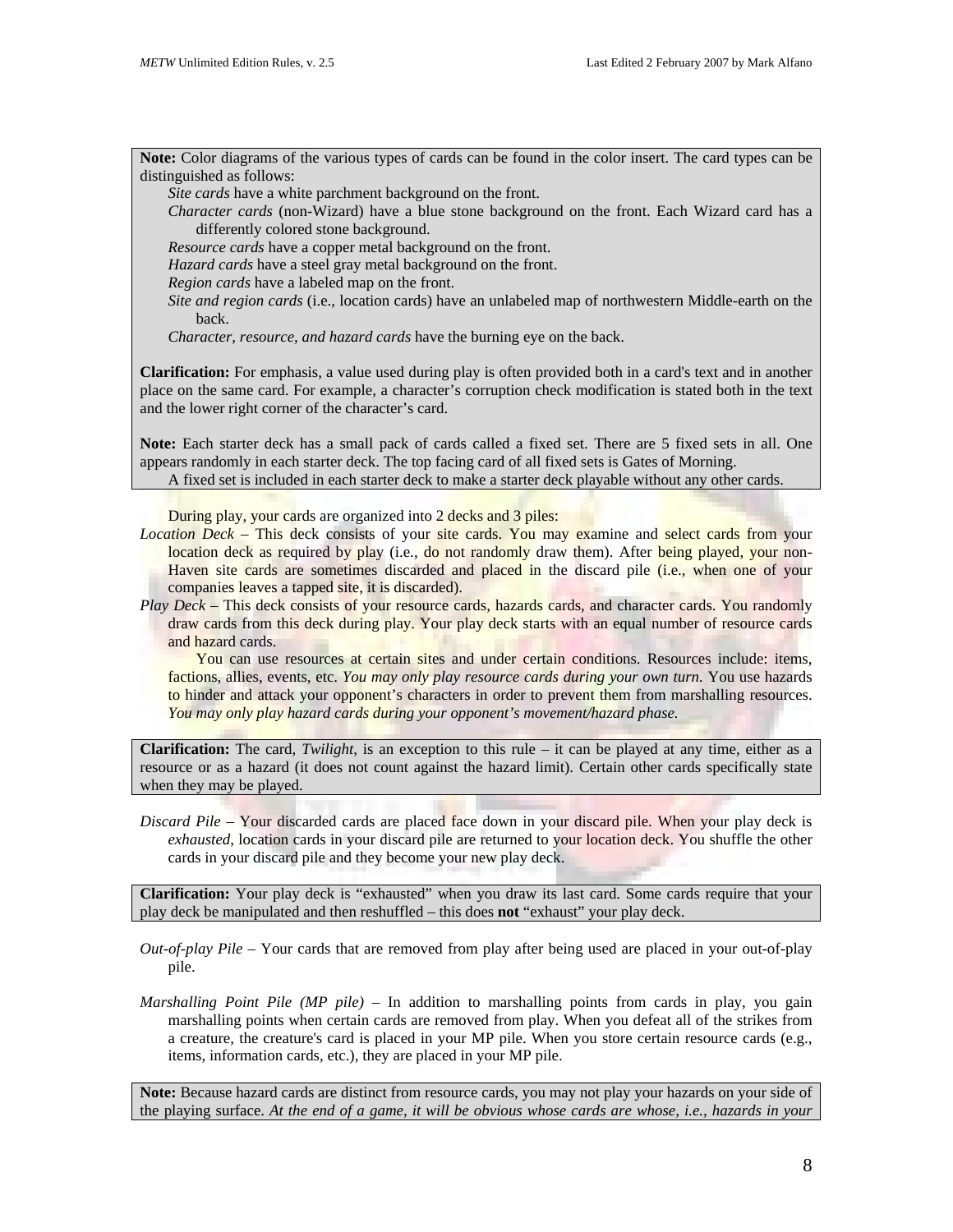*area must belong to your opponent.* We suggest adopting a neutral zone between each player's side of the playing surface. Non-targeted long-events and permanent-events can be played in this neutral zone.

**Note:** You may freely examine the contents of your discard pile; your opponent may not. The contents of your out-of-play and marshalling point piles may be freely examined by you and your opponent.

**Clarification:** If a character is eliminated due to combat or due to failing a corruption check by 2 or more, his card is placed in the out-of-play pile – that character may not be brought back into play by either player. If a creature is defeated, its card is placed in the defender's marshalling point pile. If such a creature is unique, it may not be brought back into play by either player.

When a card is removed from play in all other cases, the card is discarded unless the card specifically states otherwise.

**Clarification:** Several types of cards are referred to by the key word included in the first few words of a card's text. For example, the text of a "spell" card starts with '*spell*'; the text of a "Nazgûl" card starts with '*Unique. Nazgûl*'; the text of a "Palantír" starts with '*Unique. Palantír*'.

## **CARD COMBINATIONS**

Often combinations of several cards and other actions are required to achieve a desired result. For example, to bring *The One Ring* into play requires: traveling to a site to play one of the Gold Ring cards, some sort of "Test" card or ability, *The One Ring* card, and a high die roll. In addition, the *Wizard's Test* card and the *Scroll of Isildur* card will dramatically improve the chances of successfully getting *The One Ring* into play.

## **TAPPING AND CARD POSITIONS**

Normally, during play, each of your cards is placed on the playing surface so that its top is towards your opponent and its bottom is towards you. During play certain cards must be "tapped" when they are used – this is a record keeping mechanism to keep track of card usage. To tap a card, rotate it 90° so that it is turned sideways-to untap a card, rotate it back 90° to its normal position.

When one of your characters is wounded, his card is placed with its top towards you (i.e., rotated 180° from an untapped position). All restrictions to tapped characters also apply to wounded characters.

**Clarification:** A tapped (or wounded) character can perform any action that does not require the character to tap.

For example, a tapped (or wounded) character can move normally, he can fight with a penalty (if the attacker chooses him as the target of a strike), he can transfer items, etc. A tapped (or wounded) character may not tap to acquire an item, to influence a faction, to play a card requiring that he tap, etc.

Items and characters tap independently.

## **UNIQUE & "MAY NOT BE DUPLICATED" CARDS**

If a card states that it is "unique" or that it "may not be duplicated," only one such card (or its effects) may be in play at a time. The first card played takes precedence (influence checks may change this). This restriction applies to all cards in play, i.e., both yours and your opponent's.

Only one of each "unique" card may be included in your play deck and starting cards combined. As an exception, two of the same Wizard may be included in your play deck (to give you a better chance of drawing one early).

# **3 · GETTING READY TO PLAY**

Follow these steps to get ready to play:

1) Place your site cards in your location deck. This deck should contain all of your Haven cards (i.e., *Rivendell*, *Edhellond*, *Grey Havens*, and *Lórien*). You may include any number of Haven cards, but only one of each non-Haven site card.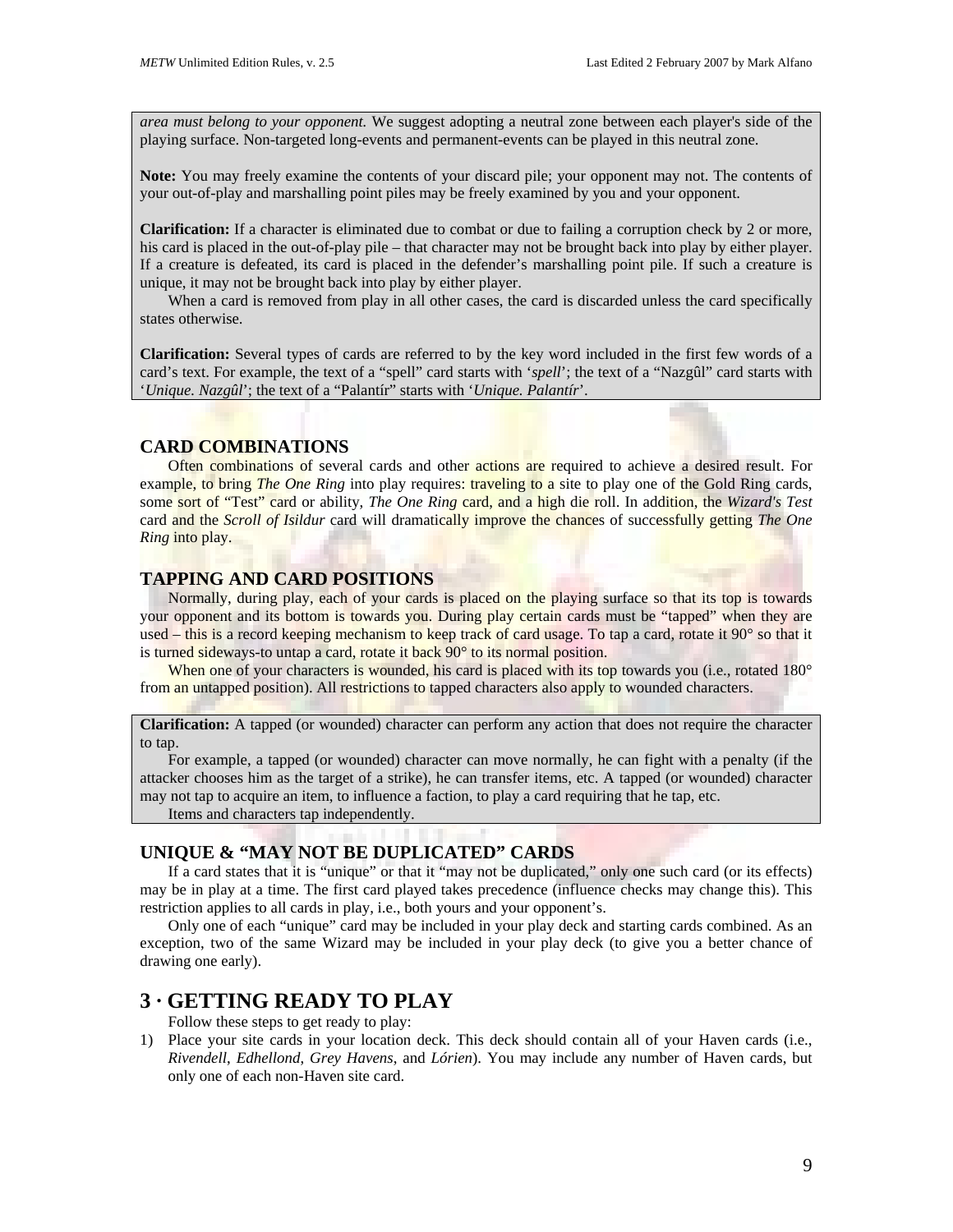- 2) Place between 25 and 50 Resource cards **and** an equal number of Hazard cards in your play deck (if you have fewer than 25 of either available, just use all of the cards you have). Only one of each "unique" card may be included. No more than three copies of any one non-unique card may be included.
- 3) Place one to five starting characters (no Wizards) face down in front of you. The combined mind attributes (see page 13) of these characters must be 20 or less. You and your opponent reveal your characters simultaneously, placing any duplicated characters into your play decks. Then organize your starting characters into followers and companies and place them at Rivendell (i.e., place a *Rivendell* site card next to them).
- 4) You *may* assign up to two non-unique minor items to your starting characters (i.e., two items total, **not** two to each character). These items must come from cards that you have not already committed to your play deck.
- 5) Place up to 10 character cards in your play deck. Only one of each character card may be included. In addition, place up to two Wizard cards in your play deck (you may place two copies of the same Wizard). Shuffle your play deck.
- 6) Draw a hand of eight cards from your play deck.
- 7) Each player makes a roll, and the player with the highest result goes first (reroll if tied).

**Clarification:** None of your starting characters may be considered to be followers for the purposes of determining their combined mind attributes – your initial characters have to have combined mind attributes of 20 or below.

**Clarification:** The initial 1-5 characters and two minor items do count toward the "one-unique" and "threeothers" limits on the play deck. However, they do **not** count towards the number of resource and character cards in your starting play deck.

# **4 · THE PLAYER TURN**

Play consists of a series of "Player Turns." During your turn, you take various actions during the following phases. Then, your opponent does the same during his turn.

- 1) Untap Phase
- 2) Organization Phase
- 3) Long-event Phase
- 4) Movement/Hazard Phase
- 5) Site Phase
- 6) End-of-Turn Phase

A Brief Player Turn Summary is presented on pages 2-3. A detailed Full Player Turn Summary is presented on pages 41-2.

**Clarification:** The actions that may be taken during your organization phase may be taken in any order. Actions of the same type do not have to be taken together (e.g., you can store an item, then bring a character into play, and then store a second item).

**Clarification:** If one of your companies doesn't move, neither player draws cards based on that company's movement. However, your opponent can play still play allowable hazards on that company (hazard limit still applies).

**Clarification:** Each player draws cards when each company moves and then discards or draws to 8 cards after the company has completed movement. Additionally, at the end of each turn, each player can discard one card and then discard or draw to 8 cards.

**Clarification:** During the site phase, a company may decide not to enter and explore its current site. In this case, the company does not face the automatic-attack, but it may not take any other actions or play any cards during the site phase. The company remains at the site and it may decide to enter and explore the site on a later turn.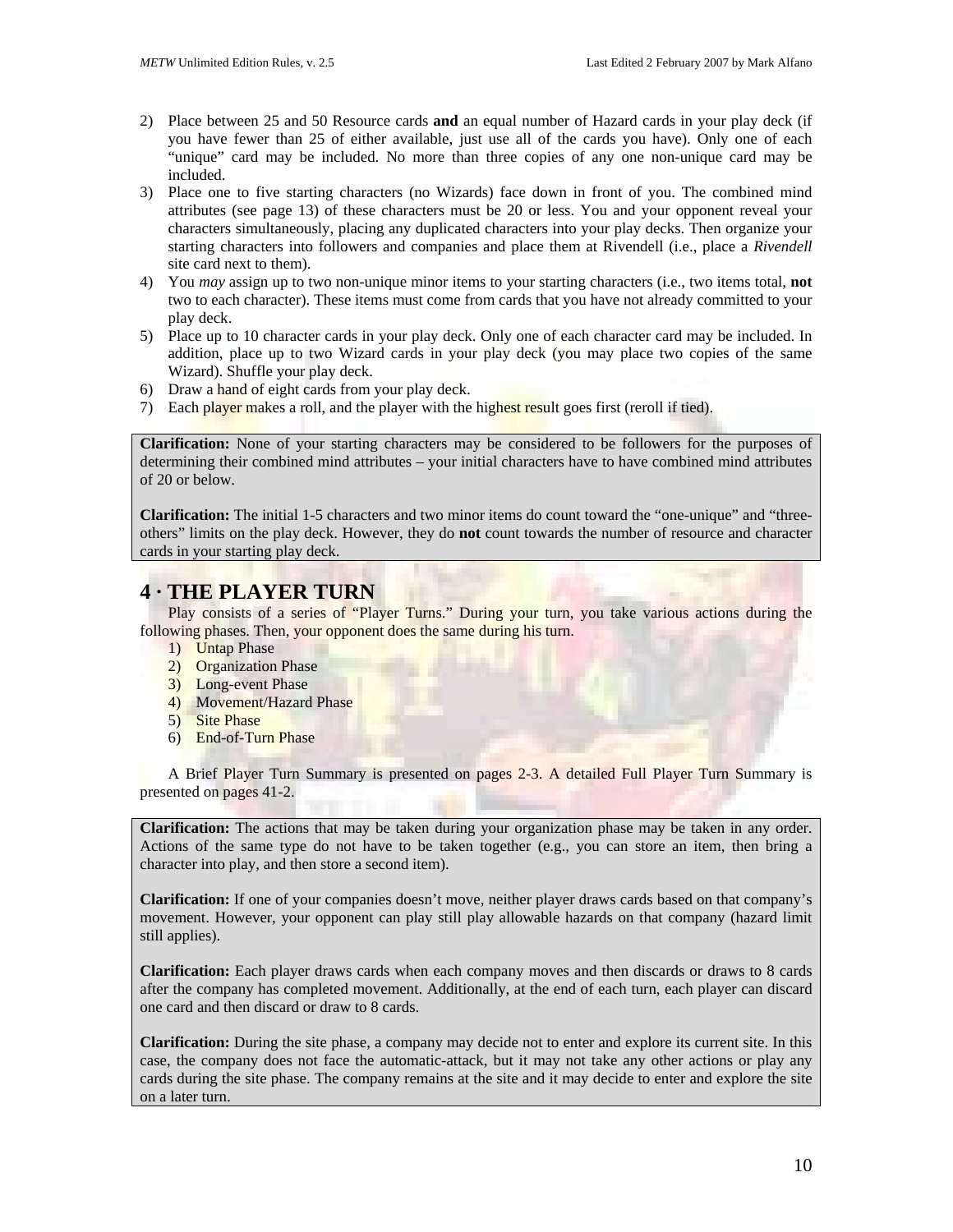**Clarification:** Before a company can attempt to play one item, ally, faction, or information resource card that is "playable" at its current site, it must face the site's automatic-attacks. The company need not defeat the attacks, it merely needs to resolve the attacks normally (such attacks can be canceled).

A company can face a site's automatic-attacks and still not play an item, ally, faction, or information resource card (e.g., all of its characters are tapped after facing the automatic-attacks). If such a company wants to play a card at the site on a later turn, it must face the automatic-attacks again.

**Clarification:** A site is tapped when one item, ally, faction, or information card is played. Non-Haven sites only untap after being discarded and after your play deck is exhausted. So, each time through your play deck, only one such card may normally be played at a given non-Haven site. Haven cards, whether tapped or not, always return to your location deck.

# **5 · CHARACTERS & COMPANIES**

As a player, you influence and control a number of characters that move and act in the world of Middle-earth. Each character's abilities are defined by these attributes: race, skills, direct influence, prowess (offense), body (defense), mind, marshalling points, and special abilities (e.g., corruption check modifiers). A character can be eliminated and removed from play as a result of combat (failing a body check) or corruption (failing a corruption check).

If you have enough general influence or direct influence during a given turn, you may bring into play: one character at his home site or at any Haven or your Wizard at his home site or Rivendell. You may play a character if you do not have enough influence to control them. However, if there are any characters you do not have the influence to control at the end of your organization phase, the character you brought into play this turn must be returned to your hand.<sup>[2](#page-10-0)</sup> Characters are primarily controlled by your pool of 20 general influence points. For each controlled character, you must commit a number of general influence points equal to his mind attribute. In addition, you may control a character by using another character's direct influence – a character controlled in this fashion is called a follower and does not use general influence points. (See pages 12-3 for an extended example.)

During play, you may organize your characters into groups called companies. A company's size is equal to the number of characters in it, with each Hobbit character only counting half (round up). A company is limited to a size of seven. A company's hazard limit is equal to two or the size of the company, whichever is greater. The maximum number of hazards that can be played on a company during a given movement/hazard phase is equal to its hazard limit.

Companies can only combine at a Haven – just remove all but one of the companies' Haven site cards. The resulting company then has one site card consisting of one Haven site card.

One company can split into two or more companies only at a Haven (use two Haven cards).

**Note:** The number of characters you have in play limits the number of actions you may take during a given turn. You use your Wizard's general influence or your other characters' direct influence on a character to bring that character into play and to keep it in play. A character in play can move and take actions (e.g., defending against attacks, influencing, etc.). Items, allies, and other cards representing things a character acquires and controls are placed under his card.

## **CHARACTER ATTRIBUTES**

 $\overline{a}$ 

Each character's abilities are defined by the following attributes (the notation for certain attributes is given in brackets).

- *Race:* This is one criterion for using certain resources and for bringing certain items, characters, and factions into play (e.g., only a Dwarf can fully utilize a Dwarven Ring). The races are: Elf, Hobbit, Dwarf, Dúnadan, Man, and Wizard.
- *Skills:* This is one of the criteria for using certain cards (e.g., warrior skill is required to use certain weapons). The skills are: warrior, scout, ranger, sage, and diplomat. Some characters have more than one skill.

<span id="page-10-0"></span><sup>2</sup> **NOTE: This rule does not appear in the rules insert with the starter decks. This rule is correct and should be considered as though it were printed in the rules insert.**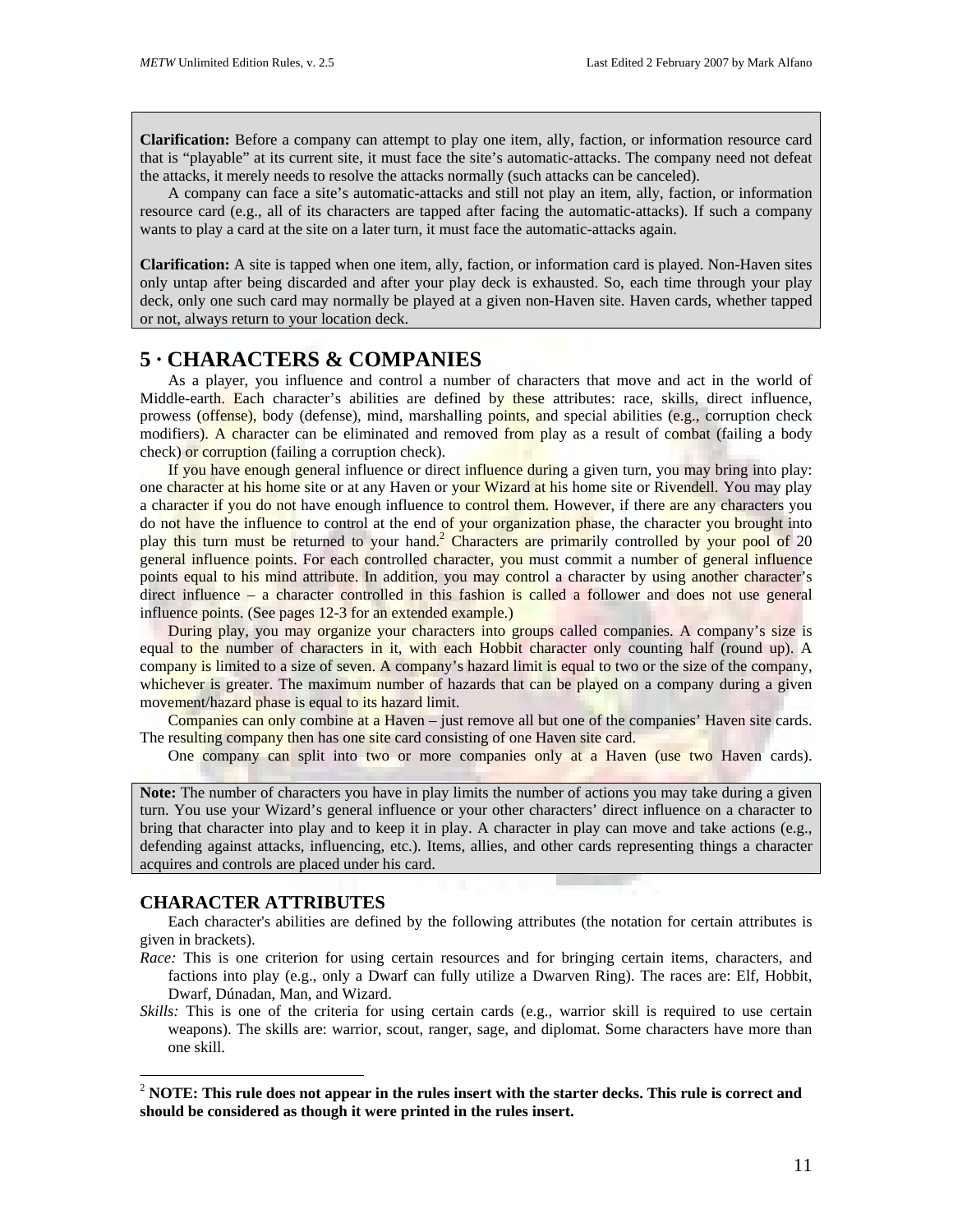- *Direct Influence* [1]: A character's direct influence determines how many of your characters he may control (i.e., have as followers). In addition, a character's unused direct influence affects his chances of influencing factions and your opponent's resources.
- *Prowess* [lower left, to left of "/"]: A character's prowess is a measure of a character's offensive capabilities in combat.
- *Body* [lower left, to right of "/"]: A character's body is a measure of how difficult it is to physically eliminate the character. This is a mixture of the ability to avoid an attack and the ability to absorb or deflect an attack (e.g., armor, shield, blocking).
- *Mind*  $[\bigcup]$ : A character's mind determines how many influence points (a Wizard's general influence points or a character's direct influence points) are required to keep this character in play.
- *Marshalling Points* [ upper left ]: This is the number of marshalling points you receive when you have the character in play. This value represents the character's importance to the Free Peoples' struggle against Sauron.
- *Special Abilities:* Some characters have special abilities that are detailed on their cards. Common special abilities include corruption check modifiers, influence bonuses, and prowess bonuses. For example, Faramir has an influence bonus against the *Rangers of Ithilien* faction, Éowyn has a prowess bonus against Nazgûl, Frodo has a corruption check modifier, etc.

## **INFLUENCING (CONTROLLING) A CHARACTER**

You have a pool of 20 general influence points. At any one time, the total mind attributes of your characters in play (not counting followers) must be less than or equal to 20; this total is equal to your *used general influence points*. Your *unused general influence points* help your characters resist the effects of certain cards (e.g., *Call of Home*, *Call of the Sea*, *Muster Disperses*, etc.).

**Note:** In the Standard Rules, your unused general influence points help your characters, factions, allies, and items resist influence attempts made by your opponent.

## **Direct Influence**

Some characters have a direct influence attribute of one or more. If such a character's direct influence is greater than or equal to another one of your characters' mind attribute, he may take control of that other character, who then becomes a *follower* of the controlling character. These conditions must be met:

- The total mind attributes of all of a character's followers may not exceed his direct influence.
- A character can take control of another character that is in play only if both characters are at the same site.

A follower does not require influence points from your general pool. The follower must remain stacked under the character exerting the direct influence at all times. A follower may not use his direct influence to control characters (i.e., a follower may not have his own followers). **A follower is handled in all other ways as a normal character** (e.g., counts for company size, takes normal actions, etc.).

If you have enough unused general influence points, you may move a follower from direct influence to general influence (or vice versa) during your organization phase.

If a character directly influencing a follower is removed from play, the follower remains in play and does not immediately count against general influence. However, during your next organization phase, you must discard the follower, place the follower under the control of another character in his company with enough available direct influence, or place the follower under the control of general influence (if enough is available).

**Example:** In this example and later examples, the notation "# $\#$ " is used. The first number is the character's mind attribute; the second is his direct influence (DI). You have nine characters you want to control: Gandalf (- ·10), Aragorn II (9·3), Boromir II (4·1), Legolas (6·2), Gimli (6·2), Frodo (5·1), Sam (4·0), Merry (4·1), and Pippin (4·1). In addition, Aragorn II has *Narsil* (+1 to direct influence), Frodo has *The One Ring* (+5 to direct influence), and Gandalf has a *Lesser Ring* (+2 to direct influence). In order for you to control and keep these characters in play, you must use all of your 20 points of general influence (GI) and their direct influence (DI).

First, Gandalf does not require any influence – he's your Wizard. You use your GI to control Frodo, Aragorn II, and Gimli. This uses all 20 points: 5 for Frodo, 9 for Aragorn II, and 6 for Gimli. Gandalf has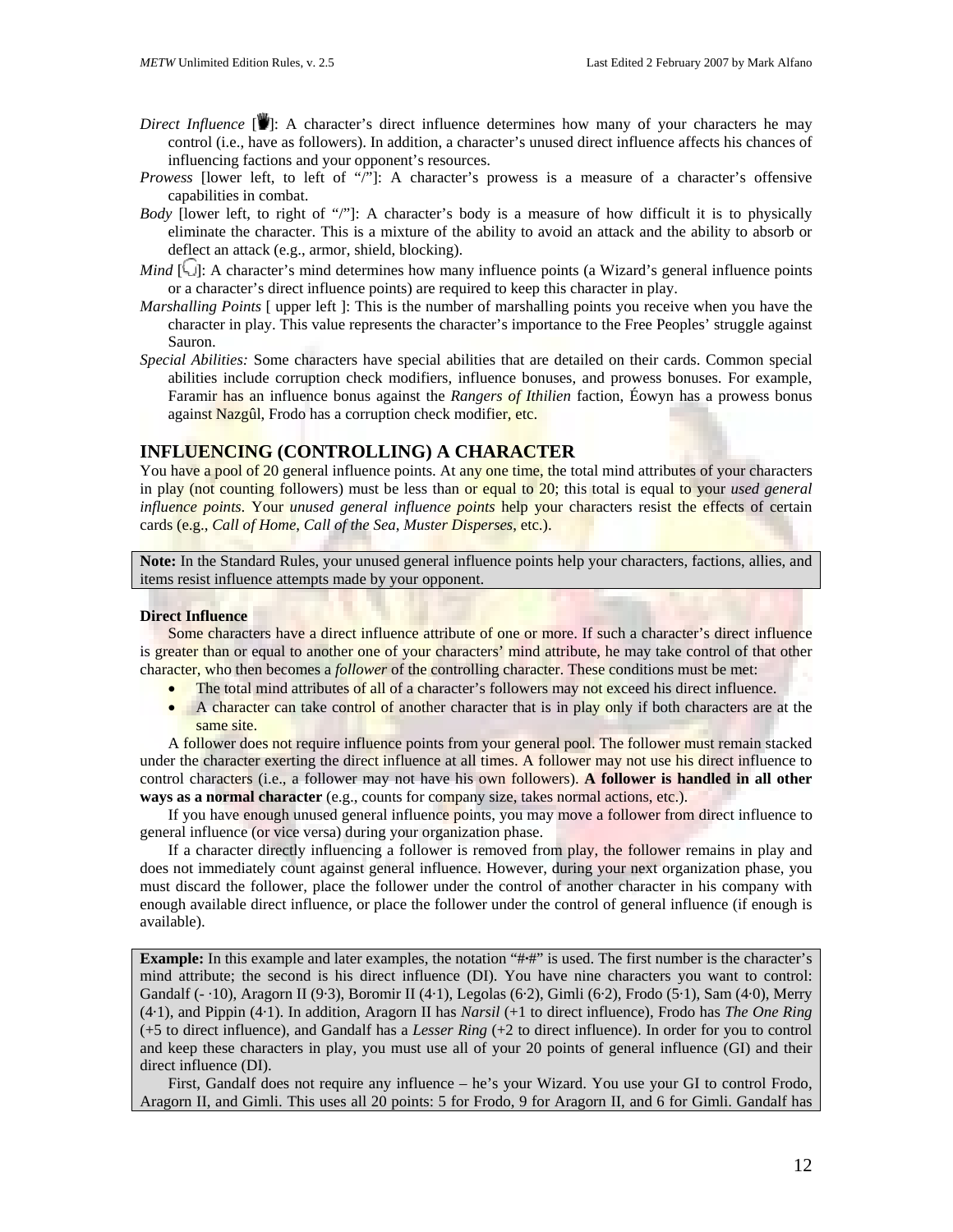12 DI (his normal 10 plus 2 for the Lesser Ring), so he uses it to control Sam, Merry, and Pippin (they become his followers). Aragorn II has 4 DI (his 3 plus 1 for Narsil), so he uses it to control Boromir II. Frodo has 6 DI (his 1 plus 5 for The One Ring), so he uses it to control Legolas. The company size is 7 because Hobbits only count half. The resulting company organization is outlined below:

**General Influence** (- ·20) Gimli (6·2) Aragorn (9·3+1) Boromir (4·1) Frodo  $(5.1+5)$ Legolas  $(6.2)$ 

Gandalf  $(-.10+2)$ Sam  $(4.0)$ Pippin  $(4.1)$ Merry  $(4.1)$ 

**Example:** In our example from page 7, Jessica and Jason each have one company organized as follows: **Jessica's General Influence** (- ·20) Elladan (4·0) Legolas  $(6.2+2)$ Gildor Inglorion (4·0) Pallando  $(-10)$ Celeborn (6·1) Elrohir (4·0) **Jason's General Influence** (- ·20) Théoden (6·3) Faramir  $(5.1)$ Imrahil  $(6.2)$ Radagast  $(-10)$ Beorn  $(7.2)$ Jessica's company size is 6 and she has 10 unused general influence; Jason's company size is 5 and he has 3 unused general influence.

**Clarification:** During the organization phase, you can move characters from control by general influence to control by direct influence and vice versa so long as your total of mind attributes does not exceed your available influence at the end of the organization phase.

**Clarification:** If you do not have enough influence to control all of your characters in play, you must discard any excess characters at the end of your next organization phase.

## **COMPANIES**

A company is a group of characters that move and act together. This allows characters to move, act, and defend as a unit, allowing stronger characters to protect the weaker characters. This mechanism can be used to allow a variety of tactics during play.

For example, if you have 3 characters in play, the 3 characters can move separately and perhaps do more in terms of acquiring marshalling points (items, other characters, etc.); but each individual character is more vulnerable to danger. However, the same 3 characters operating as a company might acquire marshalling points more slowly, but they are safer (i.e., you risk less).

Normally, a company is limited to a size of seven, but a company at a Haven site may be of any size. For these purposes, a Wizard counts as a character, but an ally does not. The size of a company is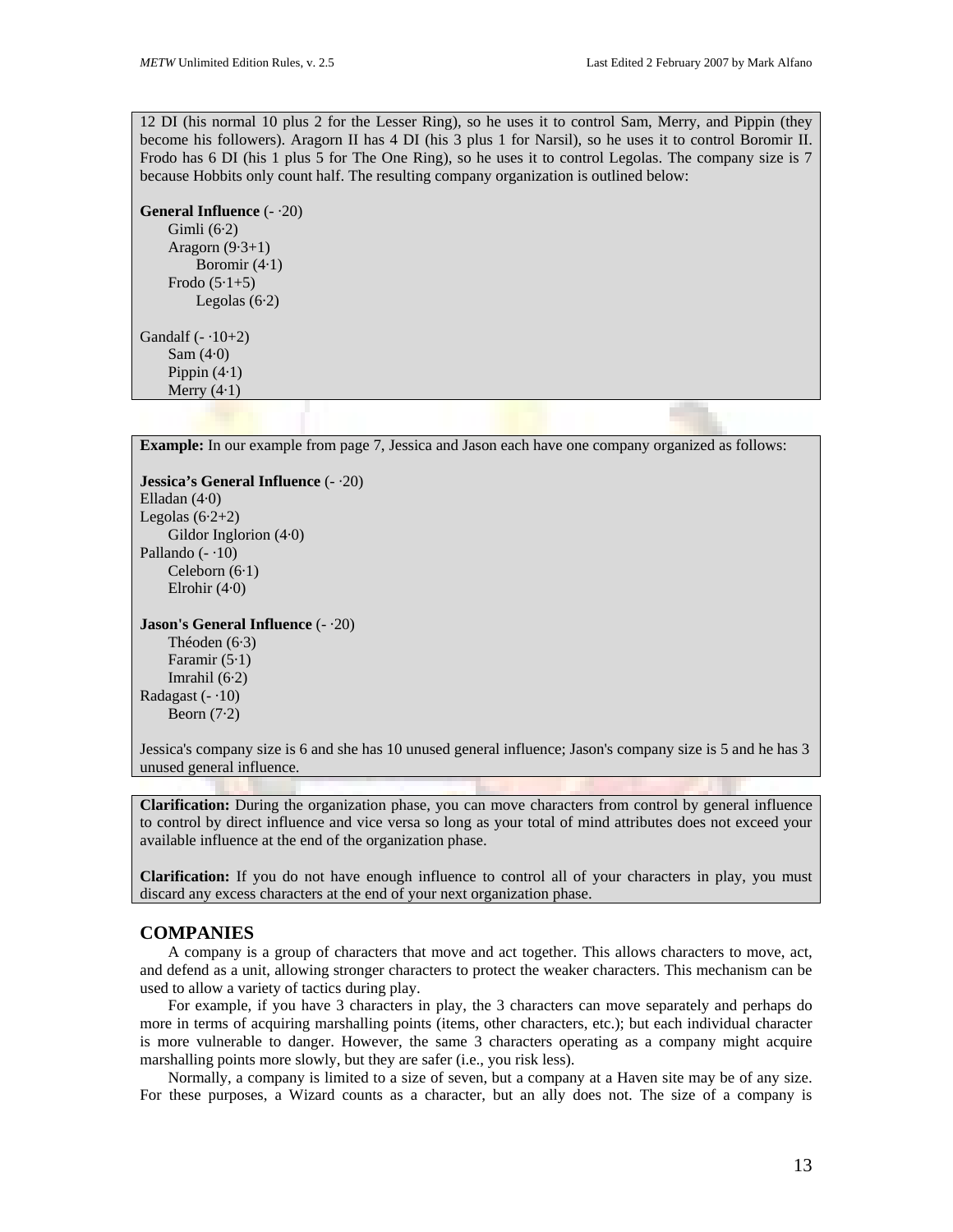determined for each company at the beginning of the movement/hazard phase (e.g., it remains fixed even if a character leaves the company).

# **BRINGING CHARACTERS INTO PLAY**

During your organization phase, you may perform **one and only one** of the following activities:

- You may play a character card. You must have enough general influence or direct influence available to control the character. You must place him at his home site or at any Haven site.
- You may play a Wizard card if you do not have one in play. You must place a Wizard at his home site or at *Rivendell*. You need not control a Wizard with influence – he represents you, the player.

When you play a character, you may place him into a company already at his arrival site or he may become a new company (consisting of one character). In the second case, you must place the arrival site card next to the character played.

**Clarification:** If character is played at his home site or a Haven site and there is no company there, you must play the site card for his arrival site with him. If the appropriate site card is not available, you may not play the character.

**Clarification:** Playing a character does **not** tap a site.

Each character and Wizard is unique. So if you already have a character in play, your opponent may not play the same character. Similarly, if a character has been eliminated, he may not be brought into play again by either player.

**Example:** In our example from page 7, Jessica calls the Free Council. Then Jason gets to take his final turn. Since his company is at a Haven, Jason may play a character card from his hand during his organization phase. Jason has Éomer (with a 3 mind attribute) in his hand so he plays him. Jason has 3 points of unused general influence; he also has Théoden with 3 points of unused direct influence and Radagast with 3 points of unused direct influence. So Éomer may be placed under the control of general influence, Théoden, or Radagast (Jason's choice).

# **REVEALING A WIZARD**

Once you decide to reveal your Wizard, you may still use your pool of general influence points; but, in addition, your Wizard acts as a character (a very powerful one). While revealing your Wizard is an advantage, it also carries with it the danger of losing the game by losing your Wizard to death or corruption.

After being revealed, a Wizard operates as a character and thus may use his direct influence just like any other character.

**Carl Li II Trans** 

# **HEALING**

Each of your characters at a Haven may heal during the untap phase of your turn. Such a character moves from a wounded position to a tapped position (i.e., the character is still tapped). In addition, certain cards can heal characters when they are played (e.g., *Healing Herbs*, *Halfling Strength*, etc.).

# **6 · MOVEMENT**

In *METW* the lands of northwest Middle-earth are represented by regions. The site cards represent places that companies can visit within those regions. Except for a moving company during its movement/hazard phase, each company always has a *current site card* associated with it – the company is located at that site.

**Clarification:** The specific region cards are **not** used with the Starter Rules. Remove these cards from your location deck if you are not using the Standard Rules. Region cards are not included in starter decks.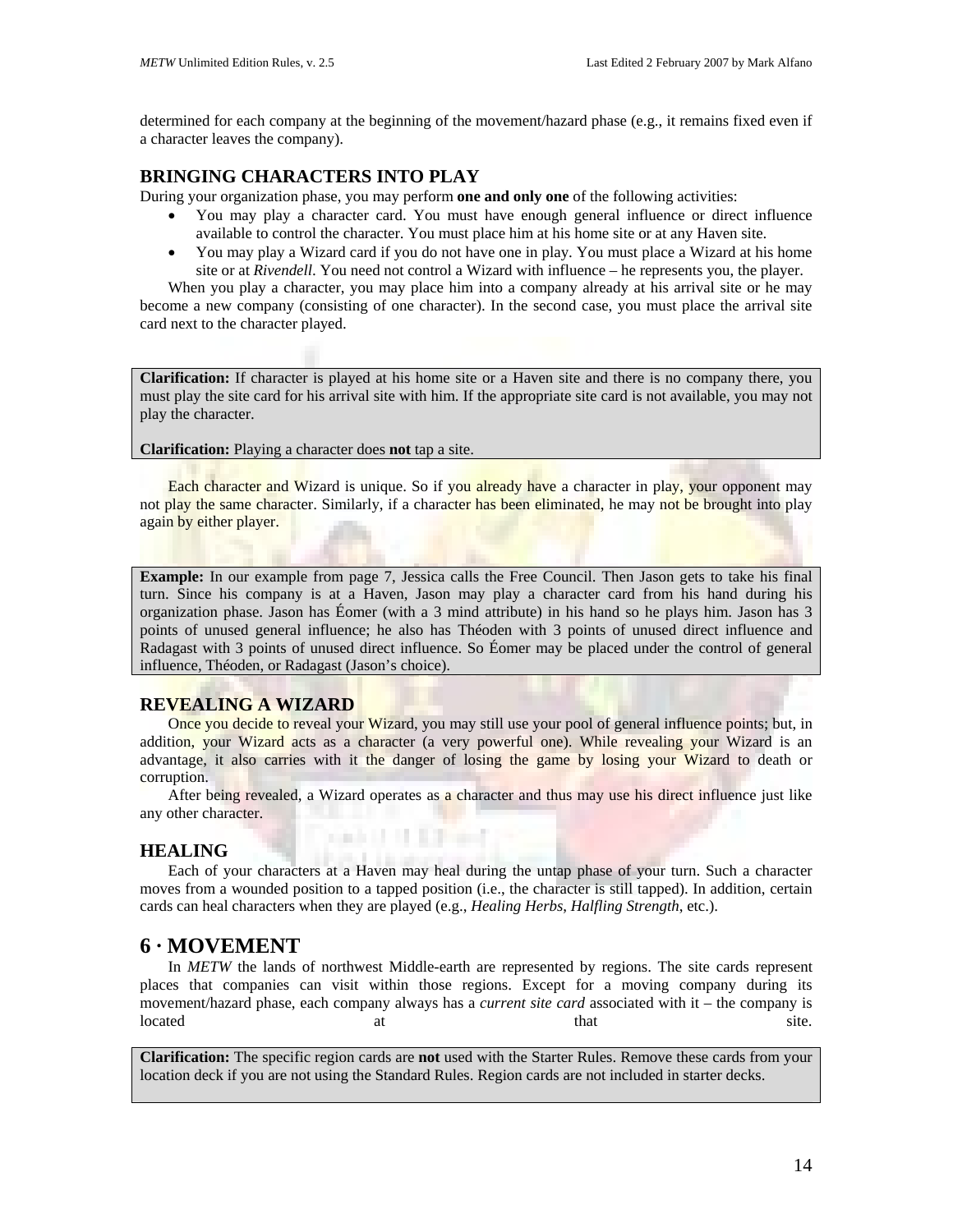**Note:** Site paths do not direct the movement process. The site path is used to determine which hazard creatures your opponent may play against your moving company.

**Note:** By using the site cards and site cards only, a company can move from any site to any other site. First, if necessary, the company moves to the nearest Haven. Then, if necessary, it moves to another Haven. Finally, it moves from that Haven to the destination site.



A company commits to moving by playing a *new site card* (face down) during its organization phase. A company does not have to move during a given turn (i.e., it does not play a new site card).

At the beginning of its movement/hazard phase, a moving company current site card becomes its *site of origin* – the company is considered to be en route to its new site card (i.e., the company is moving).

At the end of a moving company's movement/hazard phase (before players return to their hand sizes), its site of origin is removed (discard if tapped; otherwise, return it to your location deck) and the new site card becomes the company's current site card.

**Clarification:** Some cards can interrupt this process by forcing a company to return to its site of origin.

### **Moving From a Non-Haven Site**

If the company's site of origin is a non-Haven site, the new site card *must* be the Haven listed as the nearest Haven on the site of origin card (i.e., the company can move back to its nearest Haven).

## **Moving From a Haven Site**

If the company's site of origin is a Haven, the new site card must meet one of the following requirements:

- If the new site card is not another Haven, it must list the site of origin as its nearest Haven (i.e., the company can move to any site that has the site of origin as the company's nearest Haven).
- If the new site card is another Haven, it must give a site path to the site of origin (i.e., the company can move to one of two adjacent Havens; each Haven is adjacent to two other Havens).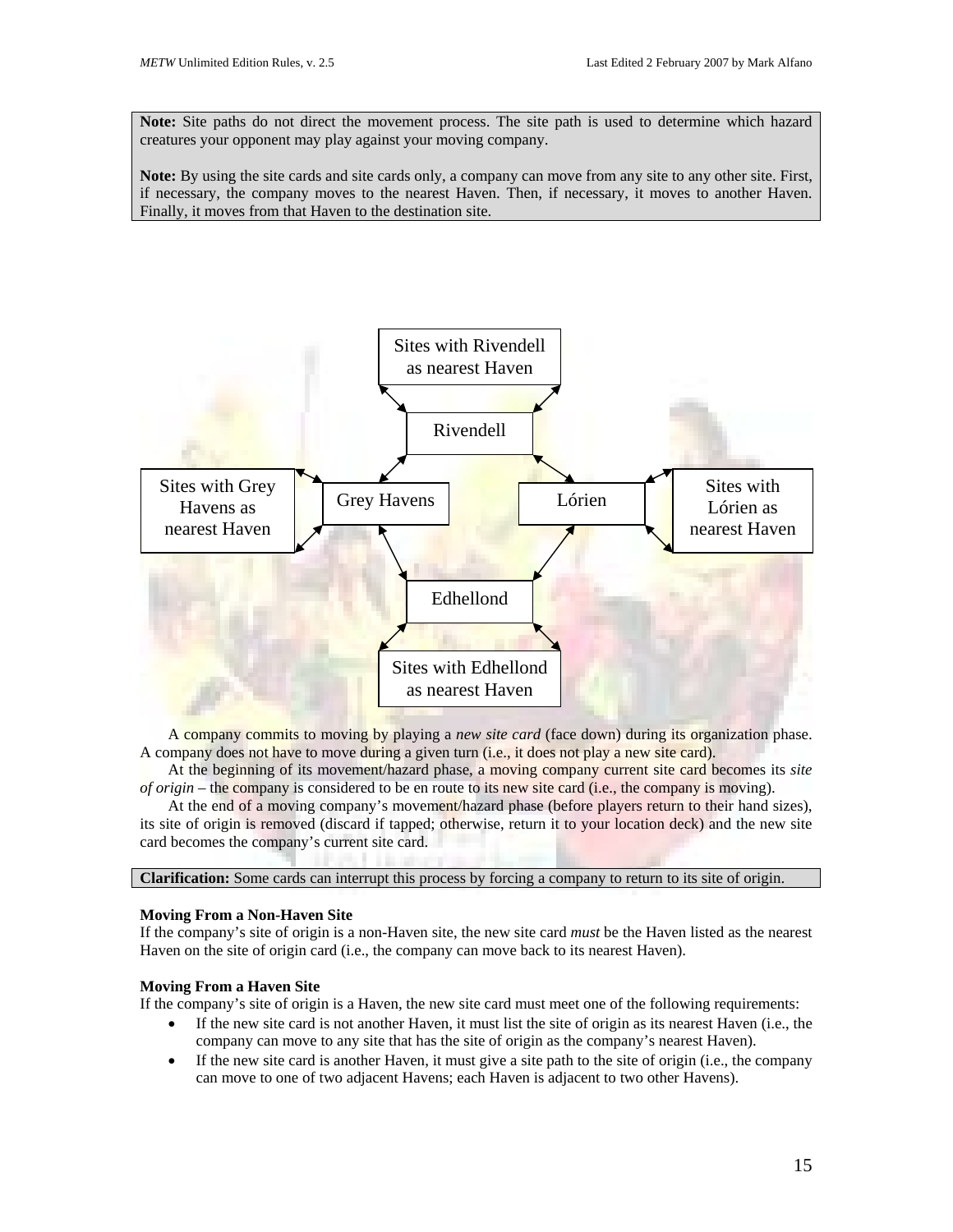**Clarification:** If a company is not moving, no cards are drawn. If a company is moving to a non-haven site, you *may* draw up to the # of cards indicated by the site that it is *moving to* (at least one card must be drawn); your opponent does the same. If a company is moving to a haven site, you *may* draw up to the # of cards indicated by the site that it is *moving from* (at least one card must be draw); your opponent does the same.

**Clarification:** To summarize the movement process:

- Except for a moving company during its movement/hazard phase, each company is always at a specific site, called its *current site*.
- A company wanting to move to a *new site* plays a new site card face down beside its current site card by the end of its organization phase. A company can only move: from a non-Haven site to its "Nearest Haven," from a Haven site to one of its two "adjacent Havens," or from a Haven site to a non-Haven site that lists that Haven as its 'Nearest Haven."
- At the beginning of its movement/hazard phase, a moving company's new site card is revealed and its current site card becomes its *site of origin*.
- At the end of its movement/hazard phase, the site of origin is removed and the moving company's new site card becomes the company's current site card.

**Suggestion:** To help decide where a company should move, look at the resource cards in your hand. Then decide to which of your available sites to move. For example, if you have a major item, go to a site where a major item can be played.

**Example:** Jessica's company is in Bree (i.e., its current site) and wants to go to Thranduil's Halls to try and bring the *Wood-elves* faction into play. Bree's nearest Haven is Rivendell, while Thranduil's Halls nearest Haven is Lórien.

First, it takes one turn to move from Bree to Rivendell using the site path,  $\bigoplus$ , indicated on the Bree site card. Jessica just plays the Rivendell site card as her new site card during her organization phase, and she removes the Bree site card at the end of her movement/hazard phase.

During the next turn, the company may move from Rivendell to Lórien using the site path,  $\blacksquare$ , indicated on both the Rivendell and Lórien site cards. Jessica plays the Lórien site card during her organization phase, and she removes the Rivendell site card at the end of her movement/hazard phase.

Finally, the company takes one turn to move from Lórien to Thranduil's Halls using the site path, , indicated on the Thranduil's Halls site card. Jessica plays the Thranduil's Halls site card during her organization phase, and she removes the Lórien site card at the end of her movement/hazard phase.

## **SITE PATHS**

There are six types of regions and six types of sites:

A *site path* is the sequence of regions between a site and its nearest Haven. However, each region in the sequence is only indicated by its type, not by its name. Each non-Haven site card has a site path on it. Each Haven site card has two site paths, but each of those two paths gives the sequence of regions between the Haven and one of the two Havens nearest to it.

Note: Site paths do not direct the movement process. The site path is used to determine which hazard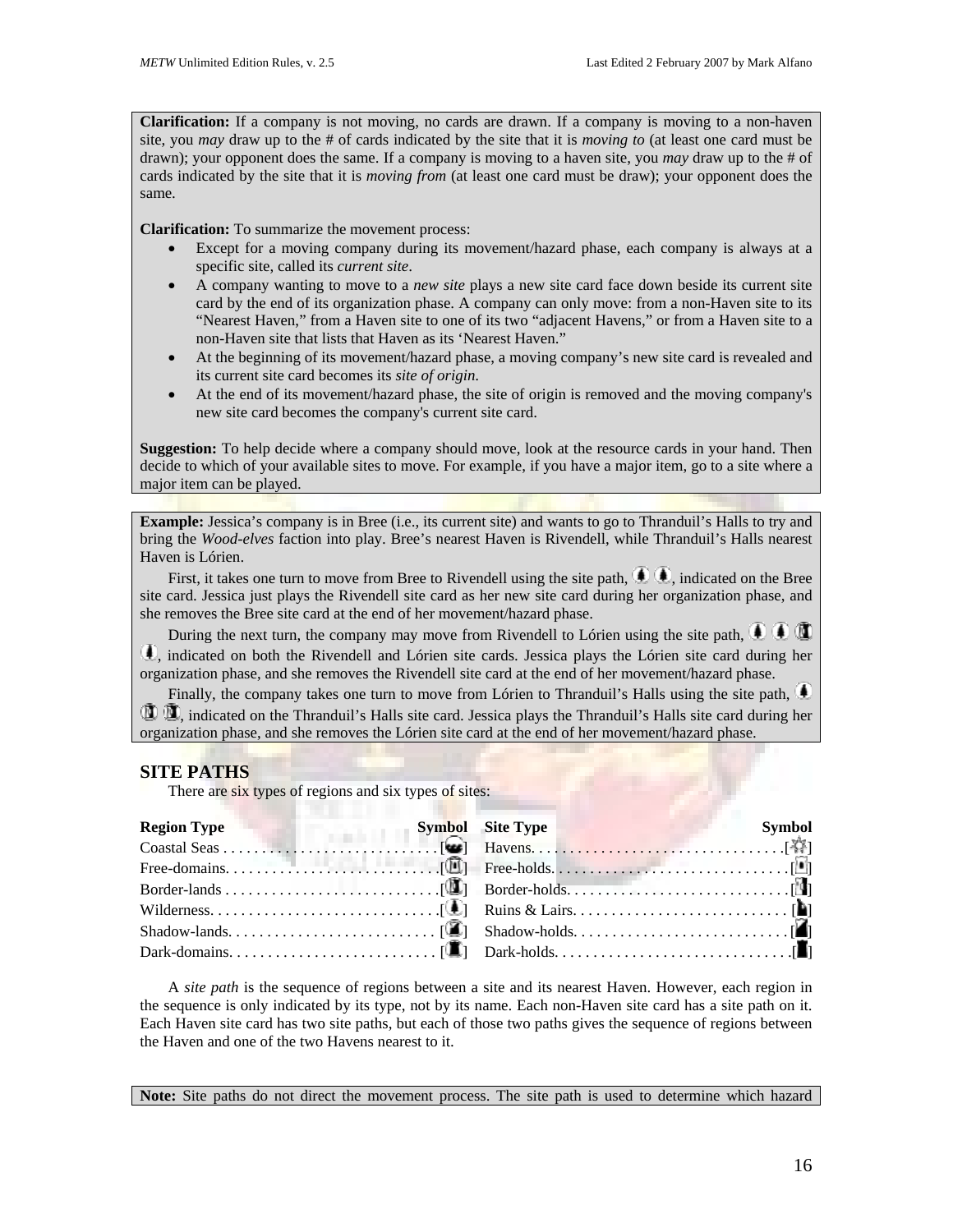creatures your opponent may play against your moving company.

**Clarification:** A "company's site path" during its movement /hazard phase is the site path between its site of origin and its new site. On non-Haven site cards, the site path is provided on the top left border. On Haven cards, the site path to each of the two adjacent Havens is provided in the card text.

Example: The Lonely Mountain site's nearest Haven is the Lórien site. The symbol for Wilderness is  $\bigcirc$ the symbol for Border-land is  $\mathbb{Z}$ . So the site path between Lórien and the Lonely Mountain is:  $\mathbb{Q} \mathbb{Z}$  $\left( \blacksquare \right)$ 

The regions between these two sites are Wold & Foothills (Wilderness), Anduin Vales (Border-lands), Woodland Realm (Border-land), and Northern Rhovanion (Wilderness).

**Example:** In the Example of movement from Bree to Thranduil's Halls on page 16, the first site path used was from Bree to Rivendell:  $\bigoplus$   $\bigoplus$ . During that movement/hazard phase, Jason (Jessica's opponent) can play hazard creatures keyed to wilderness  $(\bullet)$ , double wilderness  $(\bullet)$ , and Havens (the new site).

During the next turn, the company uses the site path from Rivendell to Lórien:  $\mathbf{0} \in \mathbb{R}$   $\mathbf{0}$ . During that movement/hazard phase, Jason can play hazard creatures keyed to wilderness  $(4)$ , double wilderness  $(\bigoplus \Phi)$ , border-lands ( $\Box$ ), and Havens (the new site).

Finally, the company takes one turn to move from Lórien to Thranduil's Halls using the site path,  $\bigcirc$  $\mathbf{0}$ . Jason can play hazard creatures keyed to wilderness (**4**), border-lands (**1)**, and free-holds (the new site).

## **Region Types**

*Coastal Seas* [ $\bigcirc$ ]: Regions consisting primarily of open water.

- *Free-domains* [  $\Box$ ]: Very safe, civilized regions (e.g., Lindon, The Shire, Belfalas, Anórien, etc.).
- *Border-lands*  $[\mathbf{u}]$ : Less civilized regions on the border of the wilderness or shadow territory (e.g., Rohan, Lamedon, etc.).
- *Wilderness* [11]: Sparsely populated, uncivilized regions that cover most of NW Middle-earth (e.g., High Pass, Enedhwaith, Rhudaur, etc.).
- *Shadow-lands* [ $\blacksquare$ ]: Regions with some active Shadow-forces and settlements (Imlad Morgul, Dagorlad, etc.).
- *Dark-domains* [<sup>1</sup>]: Regions with a heavy concentration of Shadow-forces (Southern Mirkwood, Gorgoroth, etc.).

## **Site Types**

*Havens* [ ]: Very safe sites of rest and healing (e.g., Rivendell, Grey Havens, Edhellond, and Lórien).

*Free-holds* [1]: Sites of safety, but still dangerous due to assassins, traitors, etc. (e.g., Minas Tirith, Edoras, etc.).

*Border-holds* [<sup>1</sup>]: Sites of relative safety, but still dangerous due to bandits, assassins, traitors, etc. (e.g., Bree, Lake-town, etc.).

*Ruins & Lairs* [**b**]: Deserted sites often inhabited by dangerous creatures (e.g., the Lonely Mountain, Barrow-downs, etc.).

*Shadow-holds* [ $\blacksquare$ ]: Relatively deserted sites often inhabited by dangerous creatures and Shadow-forces (e.g., Goblin-gate, Mount Gram, etc.).

*Dark-holds* [1]: Very dangerous sites with heavy concentrations of Shadow-forces (Dol Guldur, Barad-dûr, etc.).

# **7 · COMBAT**

Combat normally occurs when one of three things happen:

- When a creature hazard is played on a company.
- When a company at a site with an *automatic-attack* decides to attempt to play a resource card for that site (i.e., decides to attempt to enter and explore the site).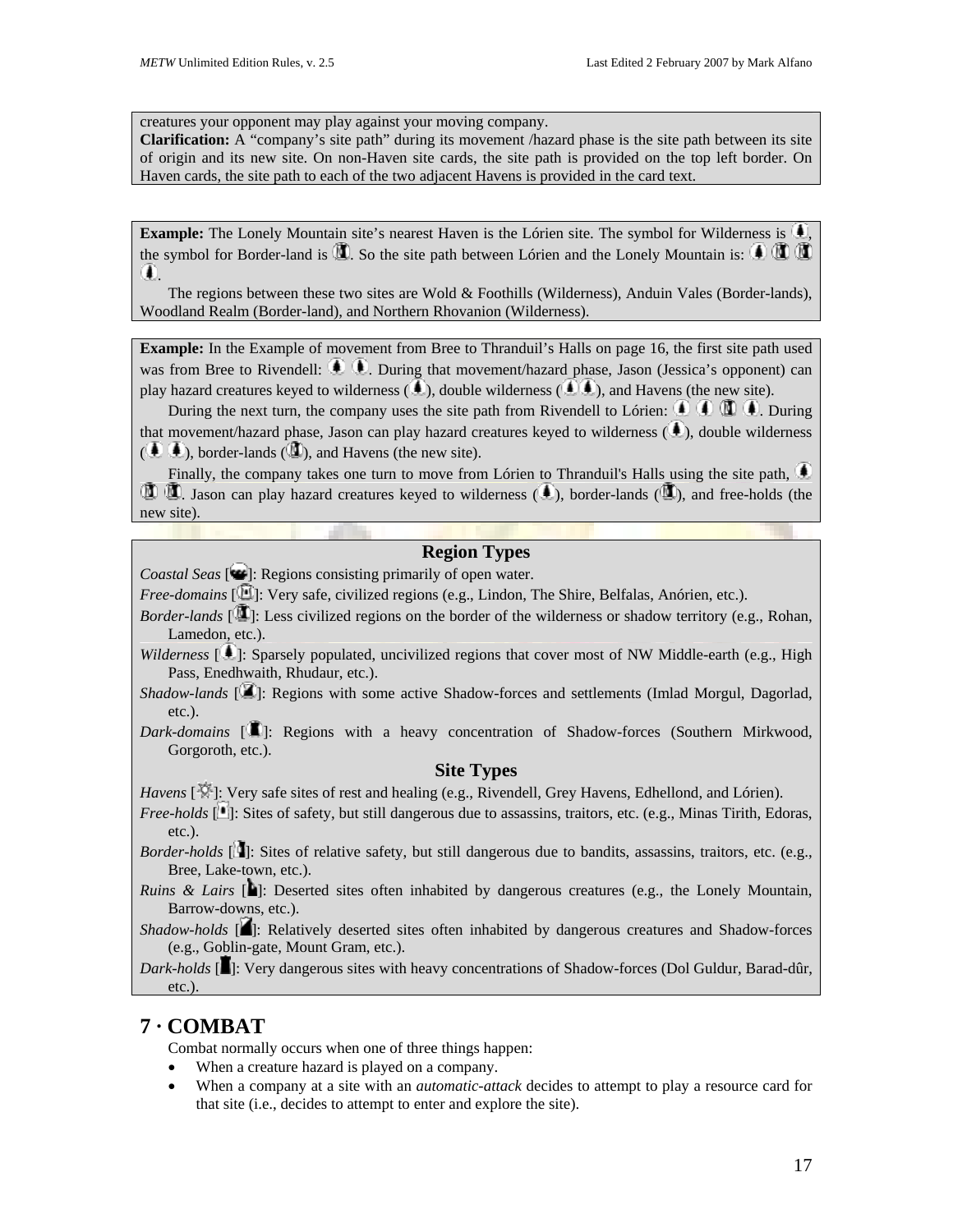• When any other card indicates that a company must face an attack.

# **ATTACKS & STRIKES**

Combat consists of one or more *attacks* that must be resolved one at a time. An attack consists of one or more *strikes*:

- Each strike can target one and only one character in the attacked company.
- Each character can be the target of only one strike from a given attack.
- If an attack has more strikes than the company has characters, the attacker may allocate the excess strikes as -1 modifications (i.e., a -1 modification for each unallocated strike) to the prowess(es) of whichever target(s) he chooses. See the Strike Sequence below.

Unless the attack states otherwise, the defender chooses which *untapped* characters will be the targets of given strikes. Then, the attacker chooses which other defending characters not yet assigned a strike will be the target of any remaining unassigned strikes.

**Clarification:** Against a given attack, a character may only defend against one strike.

**Clarification:** If the text on a creature card states that the "attacker chooses defending characters," any characters in the defending company may be chosen (by the attacker) as the targets of the attack's strikes.

**Clarification:** All of an attack's strikes must be assigned to the characters in the defending company or as modifications to the strikes assigned. The attacker may **not** choose to not apply strikes. Any strike in excess of the number of characters in the company becomes a -1 modification to prowess of one character taking a strike (the attacker chooses). Only those strikes that are assigned need be defeated for the creature's marshalling points to be received by the defender.

## **Strike Modifications**

There are a number of standard modifications to strikes:

- Each unwounded, tapped character must modify his prowess by -1.
- Each wounded character must modify his prowess by -2.
- Normally a character that is the target of a strike is tapped after the strike is resolved. However, a character that is the target of a strike may choose to take a -3 modification to his prowess to avoid being tapped. If so, the character is not tapped after the strike is resolved (he may still be wounded).
- If an attack has more strikes than the company has characters, the attacker may allocate the excess strikes as -1 modifications to the prowesses of whichever target(s) he chooses. See the Strike Sequence below.
- The target's prowess may also be modified due to the play of certain resource and hazard cards. Only one resource card requiring skill may be played against a given strike.

**Clarification:** The prowess modifications marked with an \* above are applied for a given attack and then are removed immediately after the attack is resolved. That is they do not carry over from attack to attack.

## **Resolving Strikes**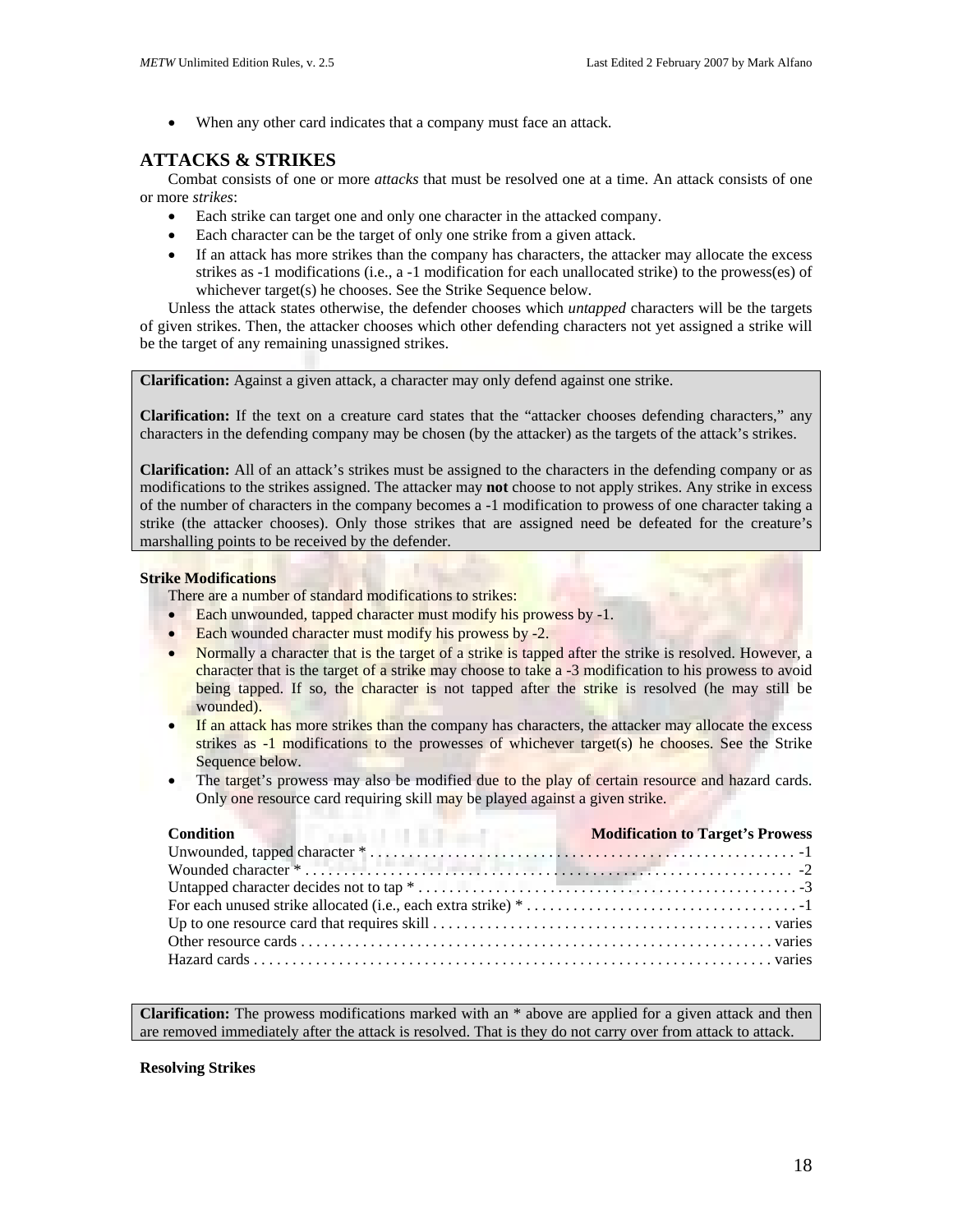Strikes are resolved one at a time as decided by the defending player. When you choose a strike to resolve, determine all of the factors affecting the strike before the roll is made (see "The Strike Sequence" below).

To resolve a strike, the defender makes a roll (2D6) and adds his modified prowess:

- If this result is greater than the strike's prowess, the strike *fails*. Such a strike is defeated if its body attribute is "-" **or** if it has a body attribute and fails a body check.
- If this result is equal to the strike's prowess, the strike was *ineffectual* (i.e., a "tie" means that the strike is avoided but not defeated).
- Otherwise, the strike was *successful* (i.e., the character was defeated). The target character is wounded and must make a body check.

#### **Body Checks**

If a strike against a character is successful, the character is wounded and must make a *body check*. To make a body check, the **attacker** makes a roll (2D6); if this value is greater than the character's *body attribute*, the character is eliminated. If the character was already wounded before this strike, the roll is modified by  $+1$ .

**Clarification:** If a character was already wounded before a strike wounds him again, the resulting body check modification is always  $+1$  (regardless of how many times a character is wounded).

**Clarification:** If a strike against a character is successful, a body check must be resolved for the character before anything else happens. For example, *Healing Herbs* may not be used to heal such a character until after the body check is resolved (of course, if the character is eliminated, the *Healing Herbs* may not be used on him at all).

As presented above, a strike that fails is defeated if its body attribute is "-" **or** if it has a body attribute and fails a body check. To make such a body check, the **defender** makes a roll (2D6); if this value is greater than the strike's *body attribute*, the strike is defeated.

**Example:** Smaug has a prowess of 17 and a body of 8. He normally has two strikes when he attacks. If one of his strikes against a character fails, the defender makes a body check. If the resulting roll is greater than 8, that strike is defeated. However, both of Smaug's strikes must be defeated in order for him to be eliminated – this would require at least two body check rolls greater than 8.

#### **Defeating an Attack**

An attack by a hazard creature is defeated if all of its strikes directed against (i.e., assigned to) a company are defeated. If a defeated attack is a hazard creature, the card is placed in the defender's marshalling point pile. The defender receives marshalling points for eliminating it.

If a hazard creature has multiple attacks, each **must** be defeated in order for the defender to receive the marshalling points.

If one of the strikes was canceled or ineffectual, the attack is **not** defeated. If the attack is canceled, the attack is **not** defeated. A canceled attack has no effect on the defending company.

**Example:** Faramir is untapped with a prowess of 5 and a body of 8. He is facing a strike from a Huorn (only has one strike) with a prowess of 10 and a body of "-." Faramir could decide not to tap against the strike; in which case his prowess would only be 2 (his normal prowess of 5, minus 3 for not tapping) against this strike. However, Faramir decides to tap to face the strike.

If Faramir rolls a 6 or better (i.e., his prowess plus the roll will be greater than the Huorn's prowess of 10), the strike fails and the Huorn attack is defeated (it only has one strike and its body attribute is "-").

If Faramir rolls a 5 (i.e., his prowess plus the roll is equal to the Huorn's prowess of 10), the strike is ineffectual.

If Faramir rolls a 4 or less (i.e., his prowess plus the roll is less than the Huorn's prowess of 10), the strike was successful. Faramir is wounded and must make a body check. The attacker makes a die roll – if the result is 9 or more, Faramir is eliminated and removed from play.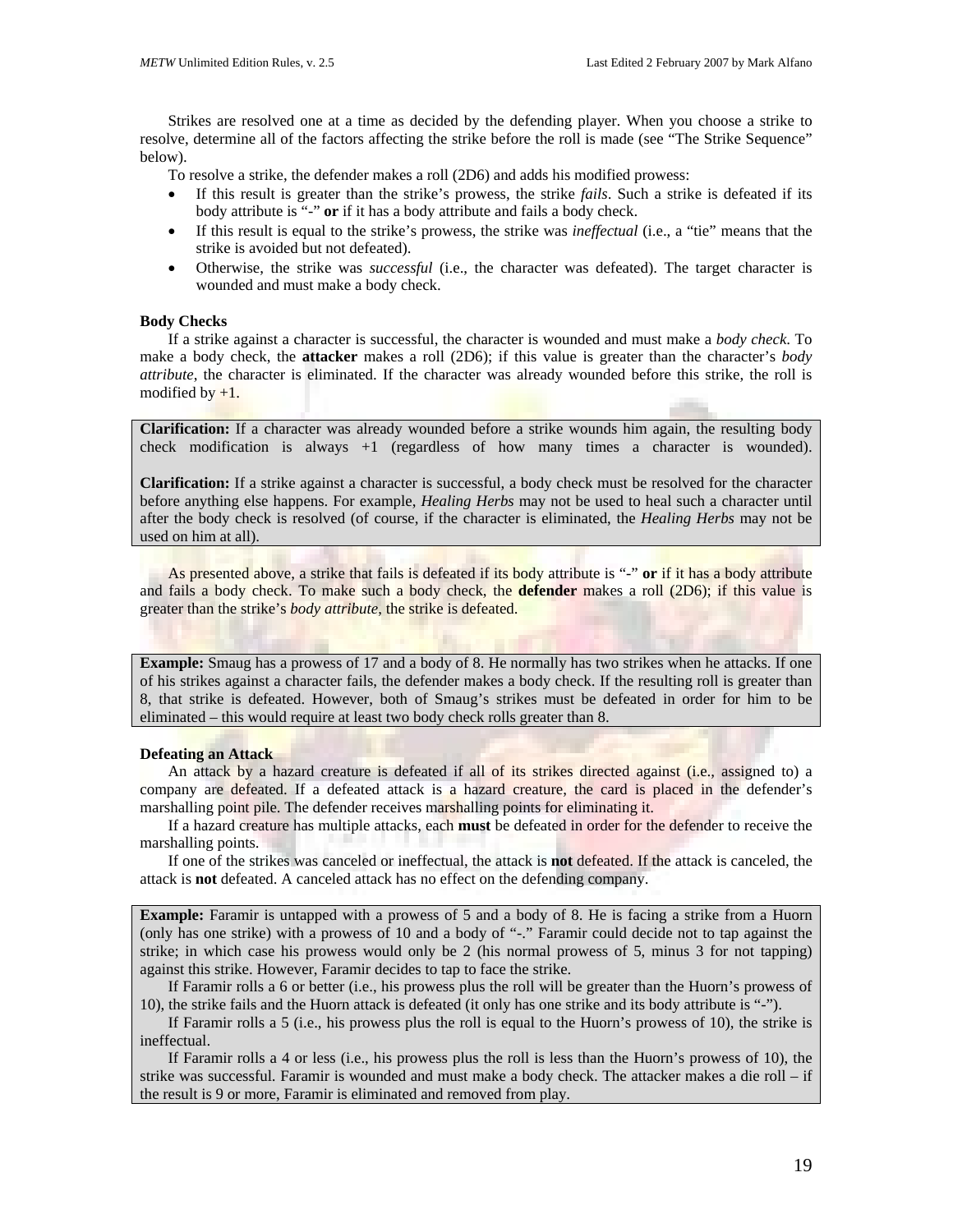#### **The Strike Sequence**

You and your opponent must play any cards that modify the number of strikes before you assign the strikes.

**Note:** The "strike sequence" is the time from when a player declares that one of his characters will resolve a strike until the strike die roll is made and any associated body checks are made.

Strikes are resolved one at a time as decided by the defending player (i.e., he chooses a strike to resolve, the strike is resolved, he chooses the next strike to resolve, the strike is resolved, etc.).

All of the factors affecting the strike must be decided before making the roll (2D6). Address these factors in the following order:

- 1) The attacker may play hazard cards that affect the strike (these count toward the hazard limit against this company).
- 2) The attacker may decide to use any or all of his remaining (if any) -1 modifications due to unallocated strikes (i.e., strikes in excess of the company's size).
- 3) A target untapped character may take a -3 modification so that he will not automatically tap.
- 4) The defending player may play resource cards that affect the strike (up to one card that requires skill).

**Clarification:** Certain attacks state that each character in the company "faces one strike" or "is attacked" (e.g., *Crebain*, *Watcher in the Water*, etc.). Such an attack is never affected by a card or effect that modifies the number of strikes of an attack.

**Clarification:** The prowess modification and maximum for a weapon is applied to a character before any other modifications. For example, Beorn has a base prowess of 7 and a Sword of Gondolin (+2 prowess to a maximum of 8) – he starts with a prowess of 8 before any other modifications are applied.

Similarly, the body modification and maximum for a shield or armor is applied before any other modifications.

### **Example of Combat** *[(#/#) means (prowess/body)]*

You control Bilbo (1/9), Balin (4/7) and his follower Bofur (4/7) (with Healing Herbs), Beretar (5/8), and Beregond (4/8) (with an Elven Cloak). They are en route from Rivendell to Lórien. There are 4.5 characters in the company which rounds up to 5, meaning the hazard limit is 5.

Your opponent plays Orc-raiders. He keys this hazard creature to the border-land of your company's site path because he is mindful of Beregond's Elven Cloak (a minor item that cancels a strike keyed to wilderness). Bilbo, a scout, taps and plays Concealment to cancel the attack. Orc-raiders is discarded. That's 1 hazard down and potentially 4 to go.

Your opponent next plays Orc-warband (second hazard) and states it is keyed to the border-land. I''s a (4/-) hazard creature with 5 strikes that receives +3 to prowess against a company that has faced an Orc attack. Even though Bilbo canceled the Orc-raiders, the company is still considered to have faced them, so the Orc-warband will be (7/-). There are 5 strikes and 5 characters, so each character will face one strike (no decisions on strike allocation can be made). Bilbo elects to face his strike first. His opponent plays Weariness of the Heart (third hazard) on Bilbo to give -1 to his prowess. This modification to his prowess is in addition to the -1 Bilbo suffers for being tapped. No other effects are played to affect the strike and Bilbo rolls the dice. The result is a 5. Bilbo's prowess of -1 plus the dice roll is less than the prowess of the Orc-warband's strike against Bilbo, so Bilbo is wounded. Your opponent rolls the body check. It's a 7 – Bilbo lives!

Beregond faces the next strike. Beregond taps and rolls a 10, defeating his strike handily. Bofur chooses to face his strike next. He has a special +1 prowess bonus versus Orcs, and he chooses not to tap (- 3 to his prowess). He rolls a 5 which ties the prowess of the Orc-warband strike. The strike is ineffectual. Facing the next strike, Balin taps, and rolls a 7 to defeat it. Beretar resolves the final strike, taps, and defeats it by rolling a 3. Orc-warband is discarded.

Your opponent sees that one character, Bofur, is untapped. He plays Giant (13/-) (a fourth hazard) and reasons that Bofur will have to take its one vicious strike. (After all, if you give up the option of assigning the one strike to your untapped character, namely Bofur, the opponent will be able to choose from all 5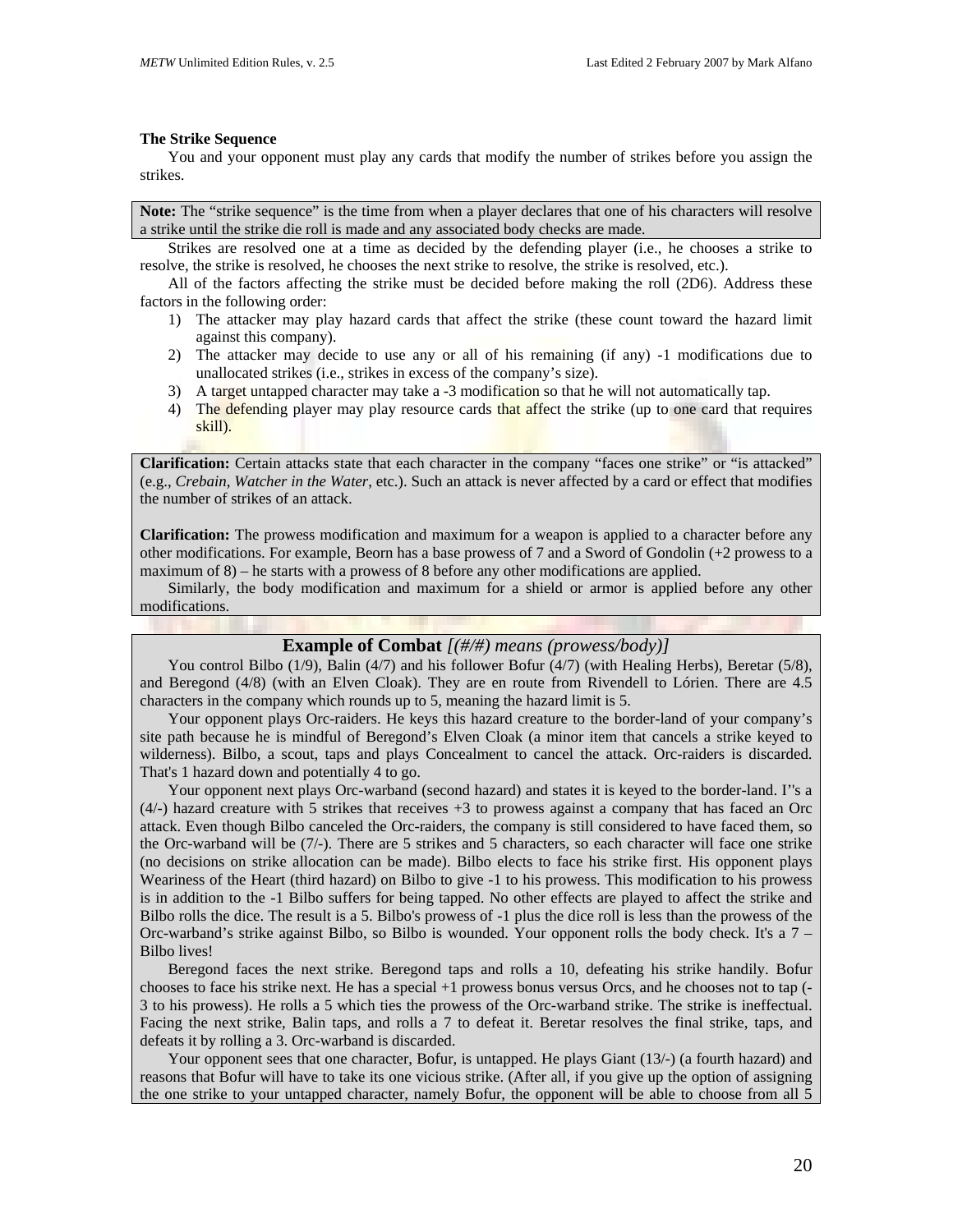characters which will take the strike). Your opponent does not see what Bofur sees. Before assigning the strike, Bofur taps and uses his Healing Herbs to untap Beregond, who then announces he is taking the strike. The Giant is keyed solely to double wilderness, so Beregond taps his Elven Cloak to cancel its single strike. The Giant is discarded.

The opponent announces he will play no more hazards and the company breathes a sigh of relief. Bilbo will be able to heal at the start of the next turn since his company will be in Lórien, a Haven.

# **8 · CORRUPTION**

As characters adventure in Middle-earth, they are subject to temptations. They run the risk of becoming corrupted and leaving the cause of the Free Peoples (i.e., a corrupted character leaves play, a corrupted Wizard loses the game). In The Lord of the Rings, Saruman was corrupted by power, Radagast was corrupted by the lure of nature, Alatar and Pallando succumbed to unknown corruption and disappeared into the East.

Each character has a corruption point total. This starts at zero, but certain cards and activities will increase and decrease this total during play. Most cards that affect a character's corruption are kept under the character's card until they are discarded. Only one corruption card (a hazard card that gives corruption points) may be played on a given character each turn. Corruption cards must always start a chain of effects. $3$ 

**Clarification:** For these purposes, a "corruption card" is a hazard card that gives a character corruption points. Cards that force a corruption check but do not give corruption points (e.g., *Weariness of the Heart*, *Ren the Unclean*, etc.) are not "corruption cards.'

A character may have more than one corruption card, but only one may be played on him each turn.

Certain corruption cards state: "Cannot be duplicated on a given character." So, a given character may only have one of each such corruption card.

## **CORRUPTION POINTS**

A character's corruption point total can be determined at any time by summing the corruption point values of: the corruption cards under his card **and** any other cards he controls (e.g., usually items).

## **CORRUPTION CHECKS**

 $\overline{a}$ 

When a card or other effect indicates that one of your characters must make a corruption check, you must make a roll (2D6) and add any appropriate modifications. One of the following results:

**Nothing Happens** – If the modified result is greater than the character's corruption point total, nothing happens.

- **The Character is Discarded** If the modified result is equal to the character's corruption point total **or** one less than the character's corruption point total, the character *fails* the corruption check and you must discard the character along with any non-follower cards he controls. In this case, if the character is a Wizard, you immediately lose the game.
- **The Character is Eliminated** If the modified result is less than character's corruption point total by two or more, the character *fails* the corruption check and is eliminated (i.e., remove him from play) and you must discard any non-follower cards he controls. In this case, if the character is a Wizard, you immediately lose the game.

**Clarification:** A character discarded due to a corruption check is **not** removed from play. He may be played again either by you (e.g., if you exhaust your play deck and draw that character) or by your opponent (e.g., if he has that character in his hand). In this case, the character stops working for the cause of the Free Peoples (at least for a while) – much as Radagast was corrupted by the physical nature of Middle-earth (i.e., he went "native").

**Clarification:** A character eliminated due to a corruption check is removed from play. He may not be played again by either you or by your opponent. In this case, the character is permanently lost to the Free

<span id="page-20-0"></span><sup>3</sup> **NOTE: This rule does not appear in the rules insert with the starter decks. This rule is correct and should be considered as though it were printed in the rules insert.**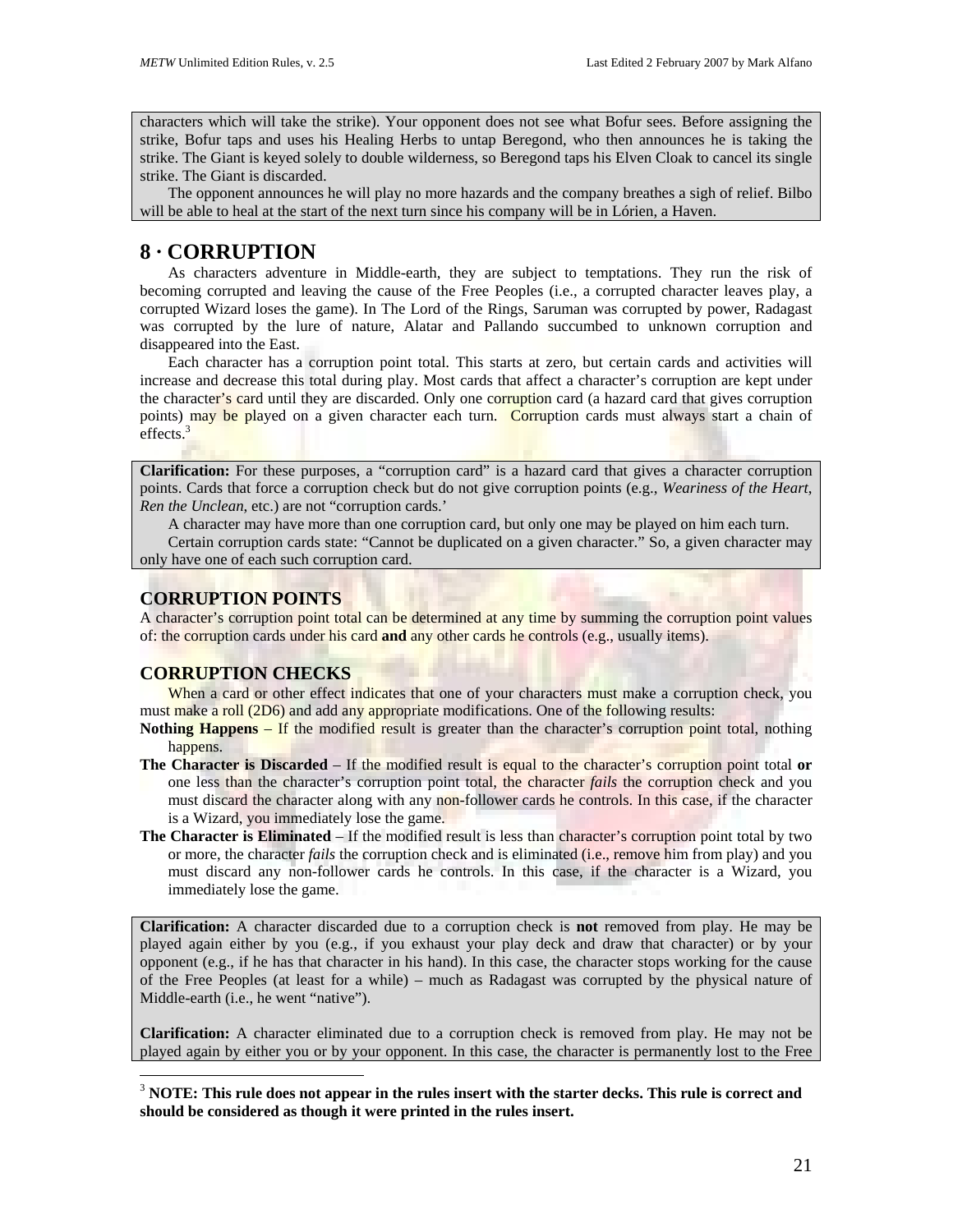#### Peoples – much as Saruman was corrupted in *The Lord of the Rings*.

## **CORRUPTION CHECK MODIFIERS**

Certain characters receive modifications to corruption checks, and certain cards may give modifications to a corruption check. Modifications to corruption checks are printed in the lower right of the appropriate card. A plus or a minus sign indicates a **modification** to any corruption checks rather than corruption points.

**Clarification:** There are two different values that affect corruption checks:

- *Corruption check modifications* always have either a plus (+) sign or a minus (-) sign (e.g., as noted on many character cards). The sum of all such applicable modifications is added to the corruption check roll.
- *Corruption point values* never have a plus or minus sign. The sum of all such values is the character's corruption point total for the purposes of a corruption check.

Both values appear in the lower right of certain cards.

**Example:** (CP = Corruption Points) Using the *Middle-earth: The Wizards* terms, lets take a look at Frodo at several points during the action in *The Lord of the Rings* between the Shire and Lórien. Frodo has a special ability: he has a corruption check modifier of +4 (as provided in the bottom right corner of his card).

When Frodo, Sam, Merry, and Pippin flee the Shire, Frodo only has one item: The One Ring (it gives Frodo 6 corruption points). Suppose Frodo has to make a corruption check (roll 2D6) in this situation: if a 2 is rolled, the modified roll is  $6(2 + 4)$  for his special ability) and Frodo is discarded. Any other roll would have no effect on Frodo.

When Tom Bombadil rescues Frodo and company in the Barrow Downs, Frodo receives a Dagger of Westernesse (1 CP). So Frodo's CP total becomes 7. He would be discarded if he makes a corruption check roll of 2 or 3 (if there are no other modifications).

On the way to Rivendell, Frodo is wounded by a Morgul-knife (4 CPs) – his CP total is now 11. If forced to make a corruption check, he is discarded on a roll of 6 or 7 and he is eliminated on a roll of 5 or less.

Finally, he reaches Rivendell and the Morgul-knife card is removed, dropping his CP total back to 7. However, he is then affected by Lure of the Senses (a hazard card giving 2 CPs and requiring a corruption check each untap phase at a Haven). So during his next untap phase, he must make a corruption check with a CP total of 9 – he is discarded on a roll of 4 or 5 and is eliminated on a roll of 2 or 3.

Next, Frodo gets rid of the Lure of the Senses (by rolling greater than 6) and he transfers his Dagger of Westernesse. In addition, Bilbo gives him: Sting (1 CP) and The Mithril-coat (2 CPs). So Frodo's CP total is 9 (6+1+2). If forced to make a corruption check, he is discarded on a roll of 4 or 5 and is eliminated on a roll of 2 or 3.

Fortunately, the Fellowship of the Ring is formed (see the company in the example on pages 12-3) – we will assume that two Fellowship cards (+1 to prowess and corruption checks for all characters in the company) are played initially.

So Frodo leaves Rivendell with a CP total of 9 and corruption check modifiers totaling +6 (+4 normal +2 for Fellowship). Thus, if forced to make a corruption check (without other modifications), he will be discarded on a roll of 2 or 3.

## **9 · INFLUENCE**

You have a pool of general influence. Your characters and Wizard have direct influence. These two forms of influence can control and affect characters (see pages 11-13) and factions.

Your *unused general influence* is equal to 20 minus the sum of the mind attributes of your nonfollower characters in play (i.e., do not count your followers).

A character's *unused direct influence* is equal to his direct influence attribute minus the sum of the mind attributes of his followers. All characters have a direct influence attribute of at least zero, so any character has unused direct influence of at least zero.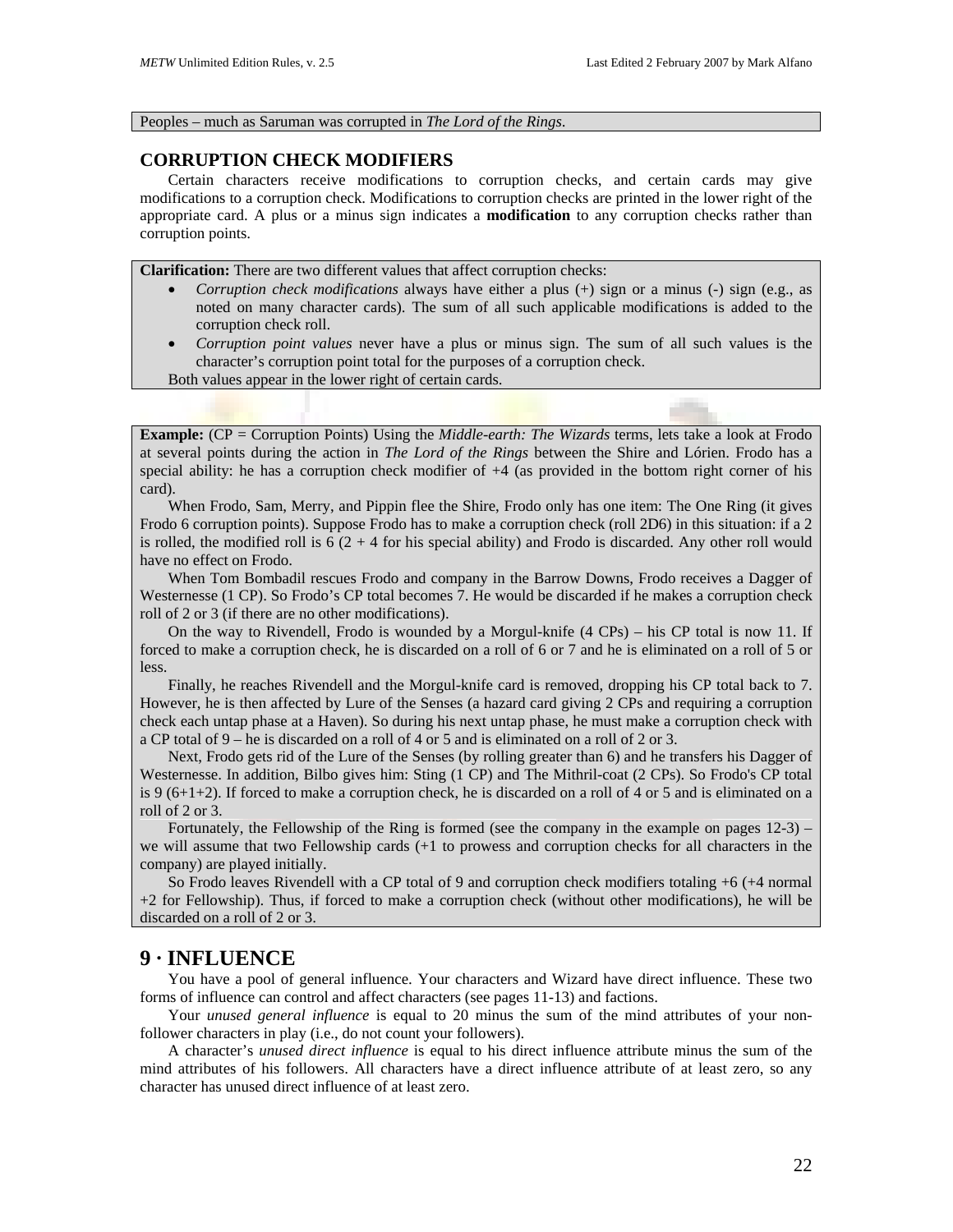**Note:** In the Standard Game, direct influence can be used to attempt to interfere with your opponent's control of his characters, followers, factions, allies, and items (see pages 34-6).

## **BRINGING AN ALLY INTO PLAY**

You can automatically bring an ally into play by tapping one of your characters. The character must be at the site indicated on the ally's card. Every ally is controlled by the character that tapped to bring it into play; i.e., it must be placed under and remain with that character's card. An ally does not count against its controlling character's direct influence or your general influence.

## **BRINGING A FACTION INTO PLAY**

In order to play a faction card, you must tap one of your characters that is at the site indicated on the faction's card. Then you must make an influence check. Make a roll (2D6), add your character's unused direct influence, and add any appropriate modifications (any applicable *standard modifications* from the faction card and from any other cards played). All modification cards must be played before making the roll (2D6).

If the modified result is greater than the value required on the faction card, you place the faction in your play area (it now counts towards your marshalling point total). Otherwise, you discard the faction card. Once a faction is brought into play, it is not controlled by any specific character and it does not count against general or direct influence.

**Clarification:** Most faction cards list some "standard modifications" to the influence check based only upon the race of the character that was tapped to make the influence check. Similarly, certain characters have special modifications to influence checks. Such a modification only applies if it belongs to the character that was tapped to make the influence check.

**Example:** Suppose, during your site phase, you have the *Knights of Dol Amroth* in your hand and a company at Dol Amroth – the company contains Imrahil. He has no followers, so his unused direct influence is 2. You tap Imrahil to attempt to bring the Knights into play.

You make your influence check roll (2D6), and the result is 5. This roll is modified by:

- Imrahil's unused direct influence:  $+2$ .
- $+2$  Imrahil has a special ability: his direct influence is increased by  $+2$  against the Knights of Dol Amroth.
- A standard modification of +1, because Imrahil is a Dúnadan and a standard modification of +1 is listed on the Knights of Dol Amroth card.

So the modified result is  $10$  (=5+2+2+1). Since this is greater than 8 (the number required by the faction card), the Knights of Dol Amroth are successfully brought into play.

If you had rolled a 3, your modified result would have been  $8 (=3+2+2+1)$ , and you would have had to discard the faction card.

# **10 · PLAYING AND DRAWING CARDS**

You may only play hazard cards during your opponent's movement/hazard phase. Except for resource long-events, you may play resource cards anytime during your own turn unless specifically prohibited by the rules or the cards themselves.

Unless stated otherwise, a card is playable only if its effect applies to an existing situation, hazard, attack, etc. (i.e., you may not play a card just to discard it).

**Clarification:** An automatic-attack at a company's new site may be targeted by a hazard during the company's movement/hazard phase (e.g., Arouse Minions, Dragon's Desolation, etc.). Playing such a hazard does count against the hazard limit. Such a hazard may be played even if the attack ultimately will not be faced (i.e., if the company decides not to face the automatic-attack during the site phase).

During your movement/hazard phase, both players draw cards when each company moves. If a company moves to a non-Haven site, you *may* draw up to the number of cards indicated by the site that it *moved to* (at least one card must be drawn); your opponent does the same. If the company moves to a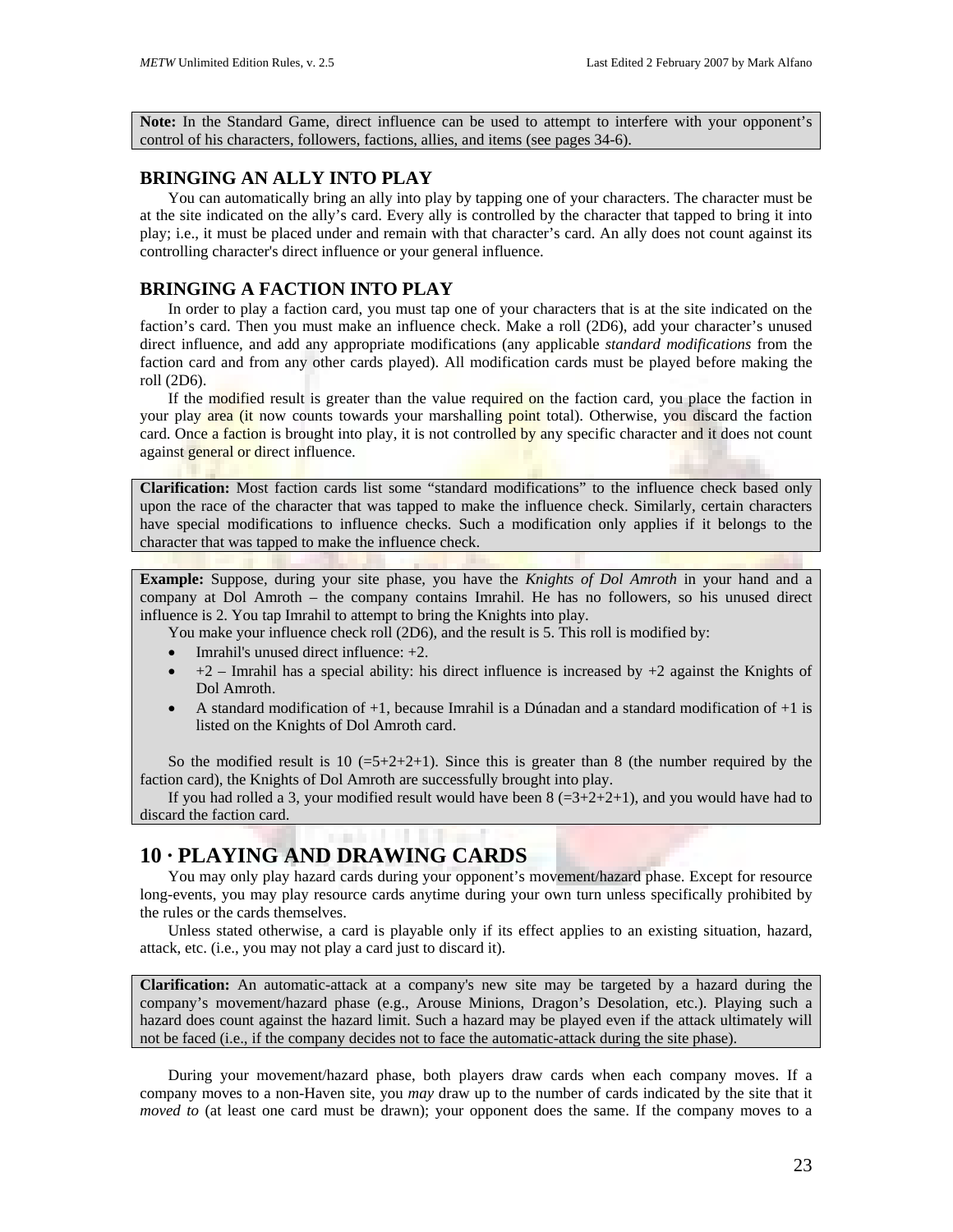Haven site, you *may* draw up to the number of cards indicated by the site that you *moved from* (at least one card must be drawn); your opponent does the same.

## **THE HAZARD LIMIT**

During your opponent's movement/hazard phase, the number of hazard cards that you may play on one of your opponent's companies is that company's *hazard limit*. The hazard limit is equal to two **or** the company's size, whichever is greater. A company's size is equal to the number of characters in it, with each Hobbit counting half (round up). For this purpose, Wizards and followers do count as characters, but allies do **not**.

A hazard limit can be modified by the play of certain cards. Tapping a Nazgûl permanent-event *does* count against the hazard limit.

**Clarification:** For the purposes of calculating hazard limits, each company's size is determined for each company at the beginning of the movement/hazard phase (e.g., it remains fixed). So, if a character is eliminated during his company's portion of the movement/hazard phase, his company's hazard limit does not change.

# **HAZARD CARDS**

Hazard cards represent evil forces and natural dangers in Middle-earth. You may play hazard cards only during your opponent's movement/hazard phase.

## **Creature Cards**

You may use a creature card to *directly attack* one of your opponent's companies. Such an attack can occur only if:

- The company is at a specific site at which the creature's card text says it can be played.
- The company's site of origin or new site is in a region where the creature's card text says it can be played.
- One of the site symbols on the creature's card matches the site that the company moved to (i.e., the new site) or stayed at (i.e., if the company did not move).
- At least one of the region symbols on the creature's card matches one of the region types the company moved through this turn (see below). If the creature's card has two region symbols of the same type (i.e., a deep wilderness creature), then the company must have moved through at least two regions of that same type.

**Clarification:** Two wilderness symbols are required in a site path to play a deep wilderness creature. However, the two symbols need not be adjacent in the site path. For example, a deep wilderness creature may be played keyed to the site path:  $\mathbf{0} \times \mathbf{0}$ . If a company travels with two wilderness on its site path, the chance of encountering very dangerous wilderness monsters has doubled, even if the two wildernesses are not adjacent.

If a creature satisfies more than one of these conditions, you must choose (when you play the creature) one of these conditions that the attack is "keyed to." The effects of certain cards are based upon the region or site type that a creature is *keyed to*.

**Clarification:** The player that plays a hazard creature must specifically state the type of region or site that a creature is keyed to – it can affect the use of other cards. For example, if a character with an Elven Cloak faces a strike from a creature that has been played keyed to wilderness, he can tap the cloak to cancel the strike. However, if such a strike is keyed to border-lands, he cannot use his cloak against it.

The region types that a company moves through during a given turn are determined by the following criteria:

- If a company did not play a new site card, it did not move through any regions so, no creature may be played based solely on region conditions.
- If the company was at a *Haven* and has played a new *non-Haven* site card (but no region cards), the region types are indicated by the new site card's site path.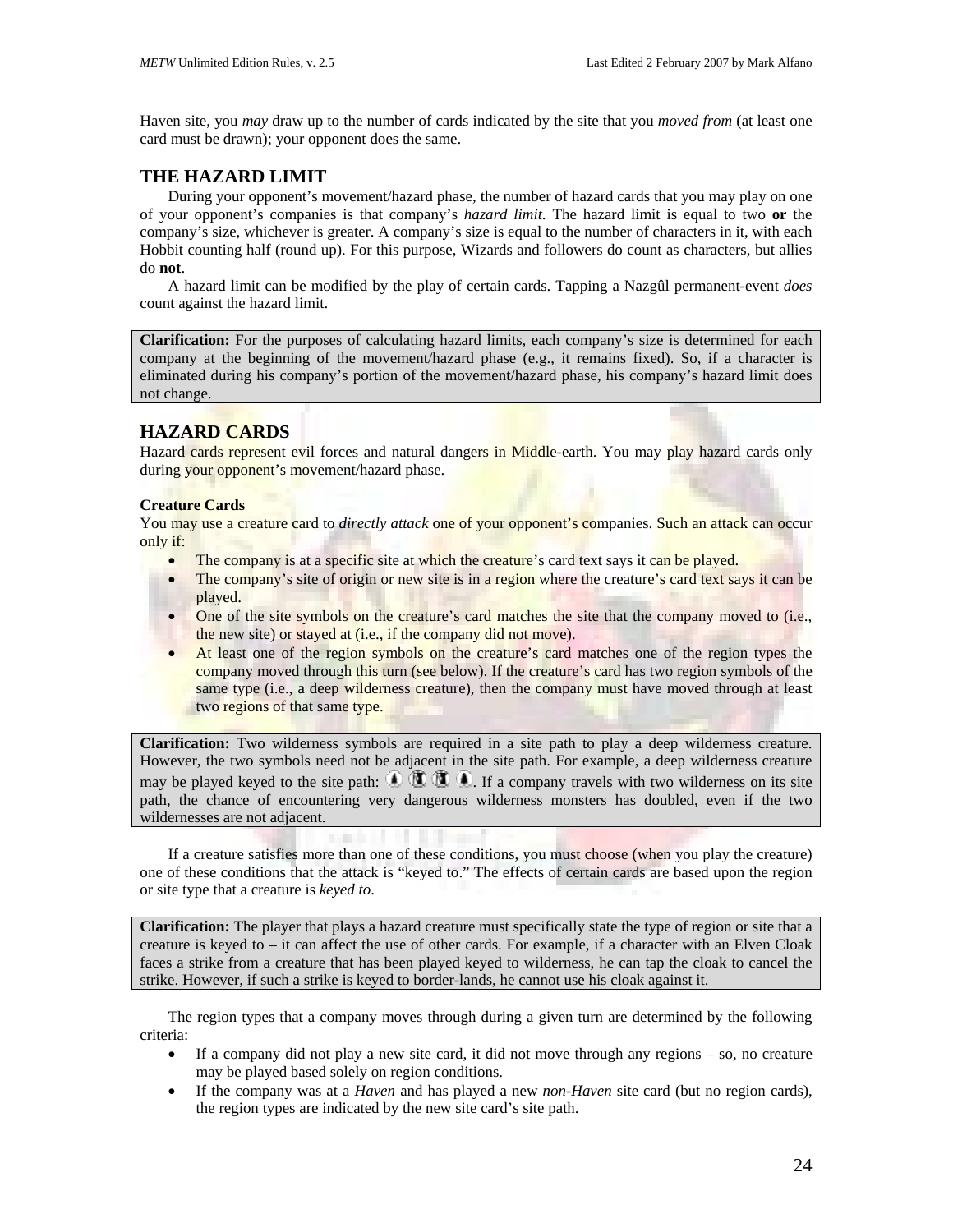- If the company was at a *Haven* site and has played a new *Haven* site card (but no region cards), the region types are indicated by the new Haven site card's "Site Path from" the old Haven site (i.e., the site path from the old Haven).
- If the company was at a *non-Haven* site and has played a new *Haven* site card (but no region cards), the region types are indicated by the site of origin's site path (i.e., the site path on the site that the company left).

**Standard Game Only:** If the company played region cards, the region types of the site path are indicated by the region cards (i.e., each region card has a region type).

**Example:** Certain card combinations make a specific card more powerful and allow it to be played more often. Ren the Unclean (a Nazgûl) has one strike with a prowess of 15 and can only be played keyed to dark-domains and dark-holds. However, if played in combination with a Fell Beast card, Ren has two strikes with a prowess of 13 and can be played keyed to shadow-lands, shadow-holds, dark-domains, and dark-holds.

If Ren is played in combination with a Fell Beast card *and* a Morgul-knife card, he has two strikes with a prowess of 15 and can be played keyed to shadow-lands, shadow-holds, dark-domains, and dark-holds. In addition, one character wounded by his attack receives 4 corruption points due to the Morgul-knife.

## **RESOURCE CARDS**

Certain resource cards may only be played if specific required conditions exist.

**Clarification:** Playing a faction card, ally card, information card, or item card (unless stated otherwise on the card) requires an untapped character and an untapped site. In addition, the company must face any automatic-attacks located at the same site before such a card can be played. Playing another type of resource card does not necessarily require an untapped site. This process may vary based upon specific card text.

**Factions** – If one of your characters is at the site specified on a faction card, he may tap to attempt to play the faction card. If the character successfully influences the faction as indicated on the faction's card (see page 23), the faction card is placed in your play area. After a faction is successfully played at a site, the site card is tapped.

**Clarification:** Once a faction is brought into play, it is not associated with any character. A faction plays no active role after it is brought into play.

**Items** – If a character is at an untapped site that indicates that a specific type of item card (gold ring, minor, major, or greater) is "playable," he may tap to bring an item of that type into play. The item card is placed under the character's card. After an item is played at a site, the site card is tapped.

A character may only use the effects of one *weapon* at a time **and** one *shield* at a time **and** one *armor* at a time.

If a character is eliminated by corruption, discard all of the items that he controls. If a character is eliminated due to failing a body check, one item can be immediately transferred to each unwounded character in his company; but, the rest of his items are discarded.

**Clarification:** An item only taps when used if its text states so. Thus, weapons and armor do not normally tap when used.

**Clarification:** A character may control (i.e., bear) any item, even if he cannot use its abilities.

**Clarification:** A character may control (i.e., bear) more than one weapon or more than one shield or more than one armor. However, only one of each type may be used at any given time.

**Minor Items** – If a resource card that taps a site (e.g., ally, faction, item, information, etc.) is successfully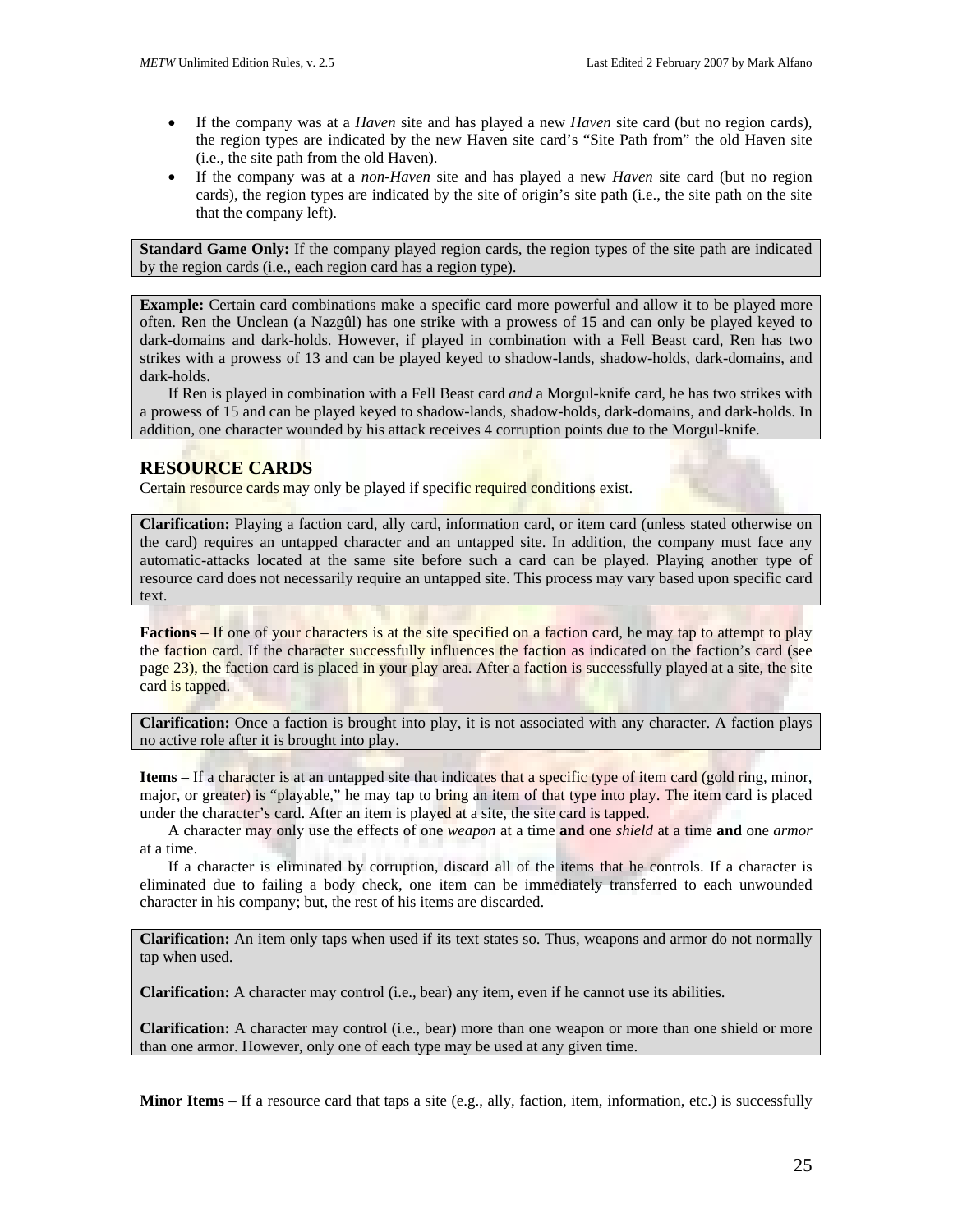played at a site, one additional character may tap to play a minor item. Such a minor item may be played even if the site does not specifically state that a minor item is playable at the site. For example, a minor item played when bringing an ally into play would simulate a gift from the ally.

**Example:** Certain card combinations are required to bring certain powerful items into play. Narsil was a mighty sword that was broken when Elendil fell fighting Sauron. Narsil can be played and used as a greater item (+1 direct influence, +1 prowess, 3 MPs, 2 CPs). However, a player can attempt to reforge Narsil so that it becomes Andúril, the Flame of the West (Aragorn II's weapon in *The Lord of the Rings*).

Two other cards are required. A Reforging card must be played at an "information site" and stored at a Haven – this represents gathering the resources required to reforge Narsil. Then, the Andúril card must be played at an "information site" and stored at a Haven – this represents gaining the knowledge of how to reforge Narsil.

Then, the Reforging card is discarded and the Andúril card is placed with the Narsil card-giving a total of (+2 direct influence, +5 prowess, 7 MPs, 3 CPs) from the combination of the two cards.

**Allies** – A character may tap to play an ally card if he is at the site specified on the ally card **and** the character meets the requirements indicated on the ally card. The ally card is placed under the character's card and that character controls the ally. After an ally is played at a site, the site card is tapped. An ally does **not** count as a character for any purposes other than combat and the use of certain skills. Allies can **not** bear items.

An ally with a skill may take actions and play cards that require that skill. For example, *Treebeard* has the sage skill, so he can tap to play a *Dreams of Lore* card. Similarly, *Gollum* has the scout skill so he can tap to play a *Concealment* card.

**Clarification:** Allies that are eliminated are placed in the out-of-play pile (i.e., neither player may bring that ally back into play). Allies are not affected by corruption.

## **EVENTS**

There are both resource events and hazard events. Each event falls into one of three classifications based upon how long it stays in play.

**Short-event** – A short-event's effects are immediately implemented. Then the event card is discarded. The effects of some short-events last for a specific period as stated on its card (e.g., many short-event effects last "until the end of the turn").

**Permanent-event** – The effects of a resource permanent-event are immediately implemented. Its effects last until the card is discarded. Certain effects can cause a permanent-event to be discarded; these effects are given in the text of specific cards.

**Clarification:** Hazard short-events and permanent-events can be played only during an opponent's movement/hazard phase. Resource short-events and permanent-events can be played at any time during your turn – as limited by specific card text.

**Long-event** – The effects of a long-event are immediately implemented when it is played. Long-events last approximately two turns, one of yours and one of your opponent's.

You may only play a resource long-event during your long-event phase. Its card and effects remain in play until your next long-event phase or until otherwise discarded.

You may only play a hazard long-event during your opponent's movement/hazard phase. Its card and effects remain in play until your opponent's next long-event phase or until otherwise discarded.

**Clarification:** The effects of many long-events and permanent-events affect both players because they can remain in effect during both players' turns. So remember, when you play a long-event hazard on your opponent during his turn, it will remain in effect during your next turn. For example, Awaken Denizens (a long-event) increases the number of automatic-attack strikes at Ruins & Lairs for one turn for each player.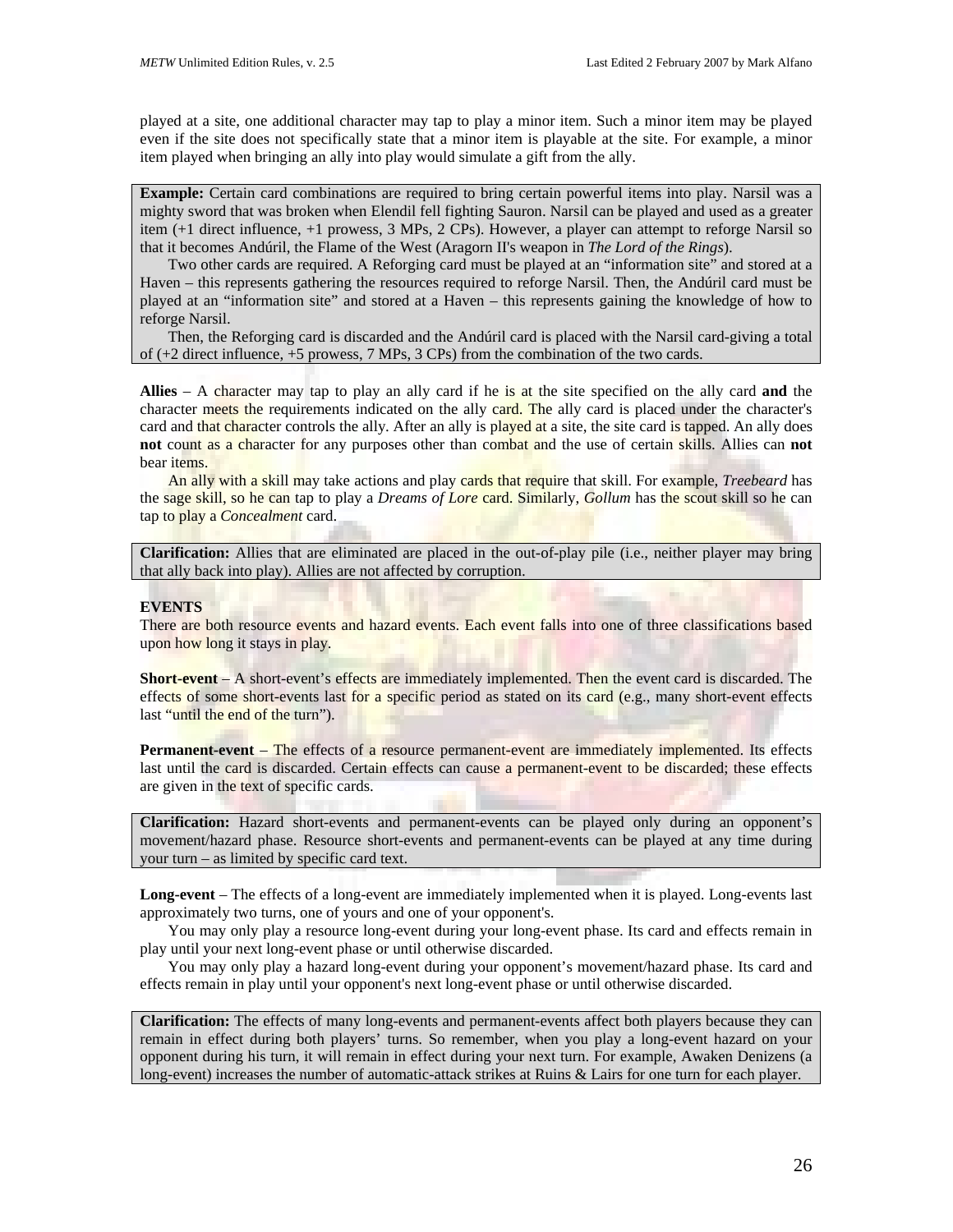**Example:** One of Jason's companies with a hazard limit of six is moving from Rivendell to Lórien; its site path is  $\bigoplus_{i=1}^{\infty} \bigoplus_{i=1}^{\infty} \bigoplus_{i=1}^{\infty} \bigoplus_{i=1}^{\infty} \bigoplus_{i=1}^{\infty} \bigoplus_{i=1}^{\infty} \bigoplus_{i=1}^{\infty} \bigoplus_{i=1}^{\infty} \bigoplus_{i=1}^{\infty} \bigoplus_{i=1}^{\infty} \bigoplus_{i=1}^{\infty} \bigoplus_{i=1}^{\infty} \bigoplus_{i=1}^{\infty} \bigoplus_{i=1}^{\infty} \bigoplus_{i=1}^{\infty} \big$ phase. This causes all resource environment cards in play to be discarded and their effects are canceled. This card will remain in play until it is discarded due to the play of a Gates of Morning, Twilight, or another card that targets the Doors of Night.

Jessica then plays Choking Shadows (a short-event). She decides to use its option of treating one wilderness  $[\cdot]$  as a shadow-land  $[\cdot]$  until the end of the turn. This changes the site path for Jason's company from  $\mathbb{C}$   $\mathbb{C}$   $\mathbb{C}$   $\mathbb{C}$  to:  $\mathbb{C}$   $\mathbb{C}$   $\mathbb{C}$   $\mathbb{C}$ . Choking Shadows is discarded, but its effects will remain until the end of the turn (unless canceled before that).

Then, Jessica next plays Morgul Night (a long-event) – all wildernesses  $\lceil \cdot \cdot \rceil$  to be treated as shadowlands  $[\mathbf{X}]$  and all shadow-lands  $[\mathbf{X}]$  to be treated as dark-domains  $[\mathbf{X}]$ . This changes the site path for Jason's company from  $\bigoplus$   $\bigoplus$   $\bigoplus$   $\bigoplus$   $\bigoplus$   $\bigoplus$   $\bigoplus$ . Jessica can still play three more hazards and she can key them to border-lands, shadow-lands, and/or dark-domains. Unless its discard is forced by another card, Morgul Night and its effects will remain in play until Jessica's next long-event phase (approximately two turns).

## **STORING CARDS**

During your organization phase, you may *store* any of your items that are at a Haven site. The controlling character must make a corruption check before an item can be stored.

A stored item is placed in your *marshalling point pile* and still counts for marshalling points. Once an item is stored it may not be unstored and brought back into play. *The One Ring* may not be stored.

Some items and resource cards state that they can be stored when at a specific site (e.g., the *Book of Mazarbul* can be stored at a Dwarf-hold). Such an item or resource card is still placed in the marshalling point pile and cannot be brought back into play.

**Clarification:** Certain cards state that a character bearing such a card cannot untap until the card is stored at a certain place. After storing such a card, the character does not untap until the untap phase of his player's next turn.

**Clarification:** Unless stated otherwise on the card, the marshalling points for a card that can be stored apply regardless of whether or not the card is stored.

## **TRANSFERRING ITEMS**

During your organization phase, you may transfer items between characters at the same site. The controlling character must make a corruption check before an item can be transferred.

**Clarification:** A corruption check is required before an item can be stored or transferred. A character that fails such a corruption check has decided not to follow his Wizard's advice and influence concerning the item's use (i.e., the item is discarded and the character is either discarded or eliminated).

# **ACTIONS AND CARD PLAY**

The various activities that you and your opponent can perform during play are called actions. Typical actions include playing a card, tapping a card, revealing a card, etc. The following general guidelines apply to resolving actions; more detailed guidelines can be found on pages 36-9.

- You must give your opponent a chance to respond to every action, and vice versa. If you perform an action and move on to another action without giving your opponent a chance to respond, you must "back up" if he indicates that he wants to respond. A series of declared actions made in response to one another is called a chain of effects. You always have the option of declaring the first action in a chain of effects during your turn. The actions in a chain of effects are resolved one at a time from last declared to first declared (i.e., the last declared action is resolved first, then the second to the last, etc.).
- If the play of a card requires other actions (e.g., corruption checks), the actions are resolved in the order in which they appear on the card.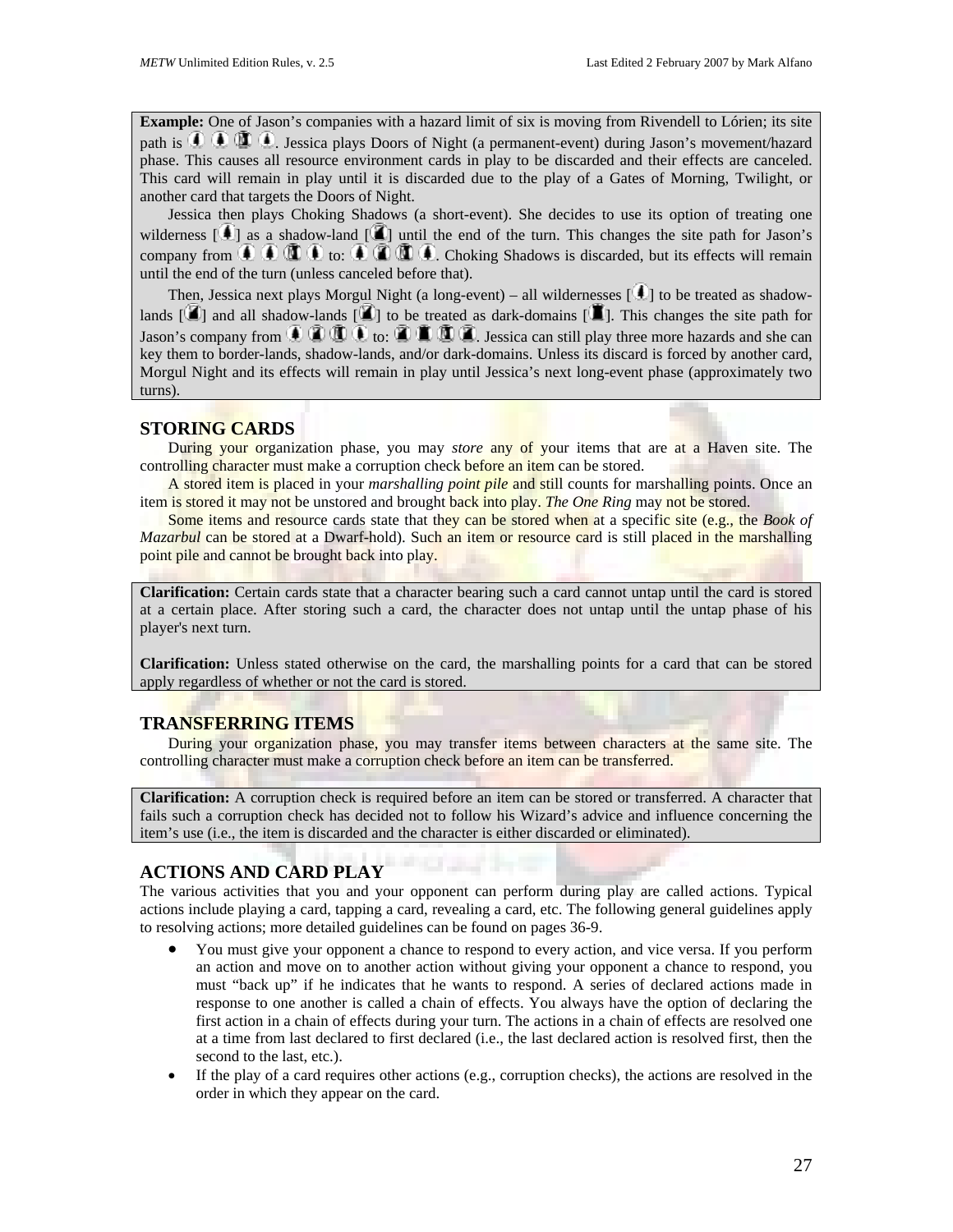- A required or declared dice roll is an action and can be the target of another action or effect declared later in the same chain of effects.
- When the effects of a dice roll require further actions (e.g., a roll for a strike requires a body check), those actions become the first actions (any further rolls come first) in the next chain of effects after the roll.

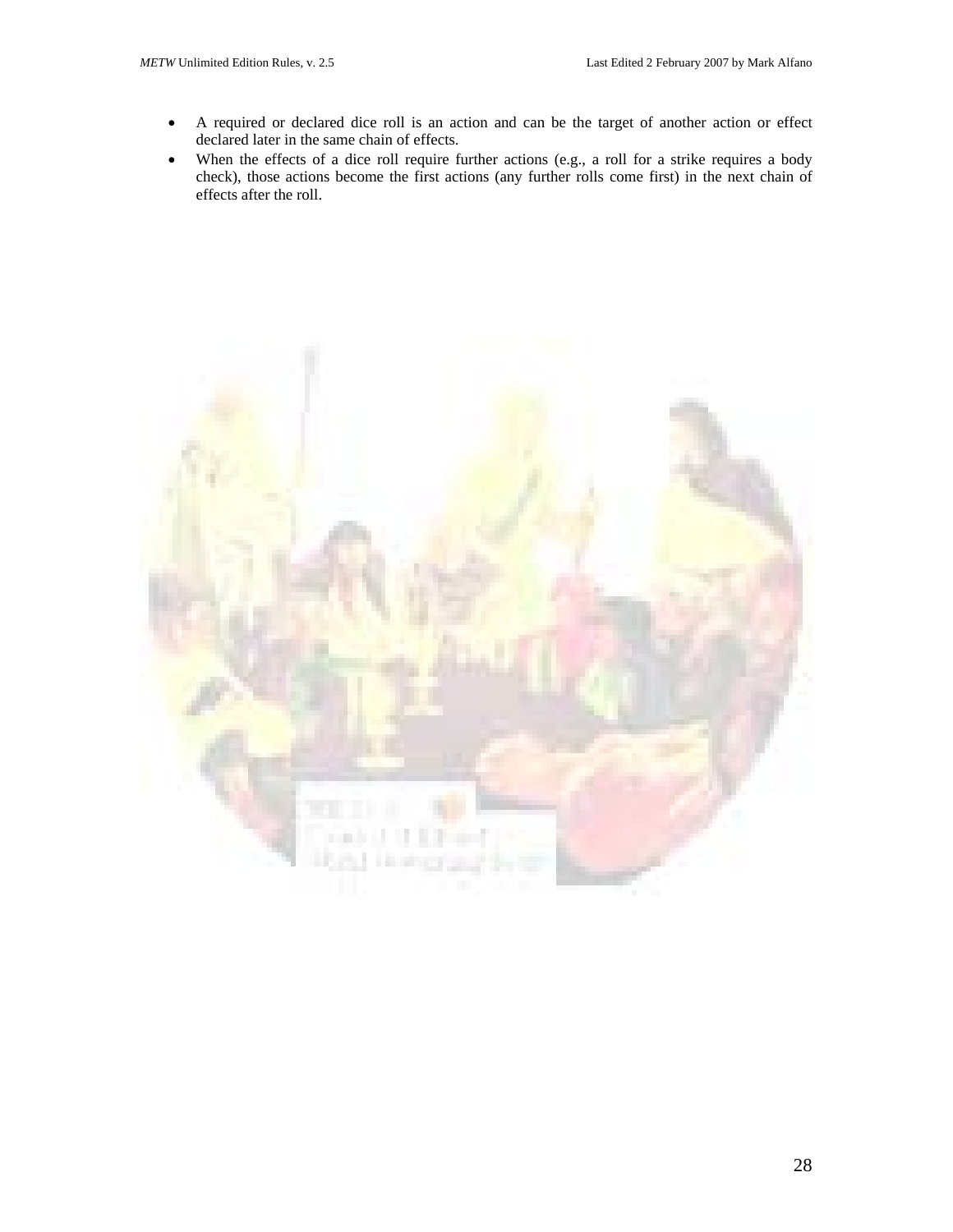# **· Part II · STANDARD RULES**

You should read and master the Starter Rules before tackling the Standard Rules.

# **1 · THE VICTORY CONDITIONS**

The Standard Rules victory conditions differ from those found in the Starter Rules in two ways. First, the players can decide to play a longer game, and/or second, certain modifications to the marshalling point totals can be made at the Free Council.

## **THE LONGER GAMES**

The Starter Game is also called the "1-deck game." For experienced players with tuned decks, this game usually lasts 20-60 minutes. If you want longer, more detailed play, there are 3 other games.

#### **The 2-deck Game**

In a "2-deck game" (the "short game"), the Council is called when each play deck has been exhausted twice. You may call the Council when your play deck has been exhausted twice, or when it has been exhausted once and you have at least 25 marshalling points (MPs).

#### **The 3-deck Game**

In a "3-deck game" (the "long game"), the Council is called when each play deck has been exhausted three times. You may call the Council when your play deck has been exhausted three times, or when it has been exhausted twice and you have at least 30 marshalling points. Increase the sideboard size to 20 cards.

#### **The 4-deck Game**

In a "4-deck game" (i.e., the "campaign game"), the Council is called when each play deck has been exhausted four times. You may call the Council when your play deck has been exhausted four times, or when it has been exhausted three times and you have at least 40 marshalling points. Increase the sideboard size to 25 cards.

## **MARSHALLING POINT MODIFICATIONS**

At the Free Council, you may reveal any unique marshalling point cards in your hand that match unique cards that your opponent has in play. Each such revealed card reduces your opponent's marshalling point total by one.

There are six different types of marshalling points; each is associated with a specific shape:

| the product of the first product that                                                                                                                            |  |
|------------------------------------------------------------------------------------------------------------------------------------------------------------------|--|
|                                                                                                                                                                  |  |
| $\textbf{Factor Points.}\label{eq:factorization} \vspace{-0.1cm} \textbf{Factor Points.}\hspace{0.05cm} \textbf{.} \vspace{-0.05cm} \textbf{.} \vspace{-0.05cm}$ |  |
|                                                                                                                                                                  |  |
|                                                                                                                                                                  |  |
|                                                                                                                                                                  |  |

These types of marshalling points can affect your marshalling point total in two ways:

• If your opponent has zero (or negative) points for any one type of marshalling point, your points for that same type of marshalling point are doubled. This doesn't apply to kill points or miscellaneous points.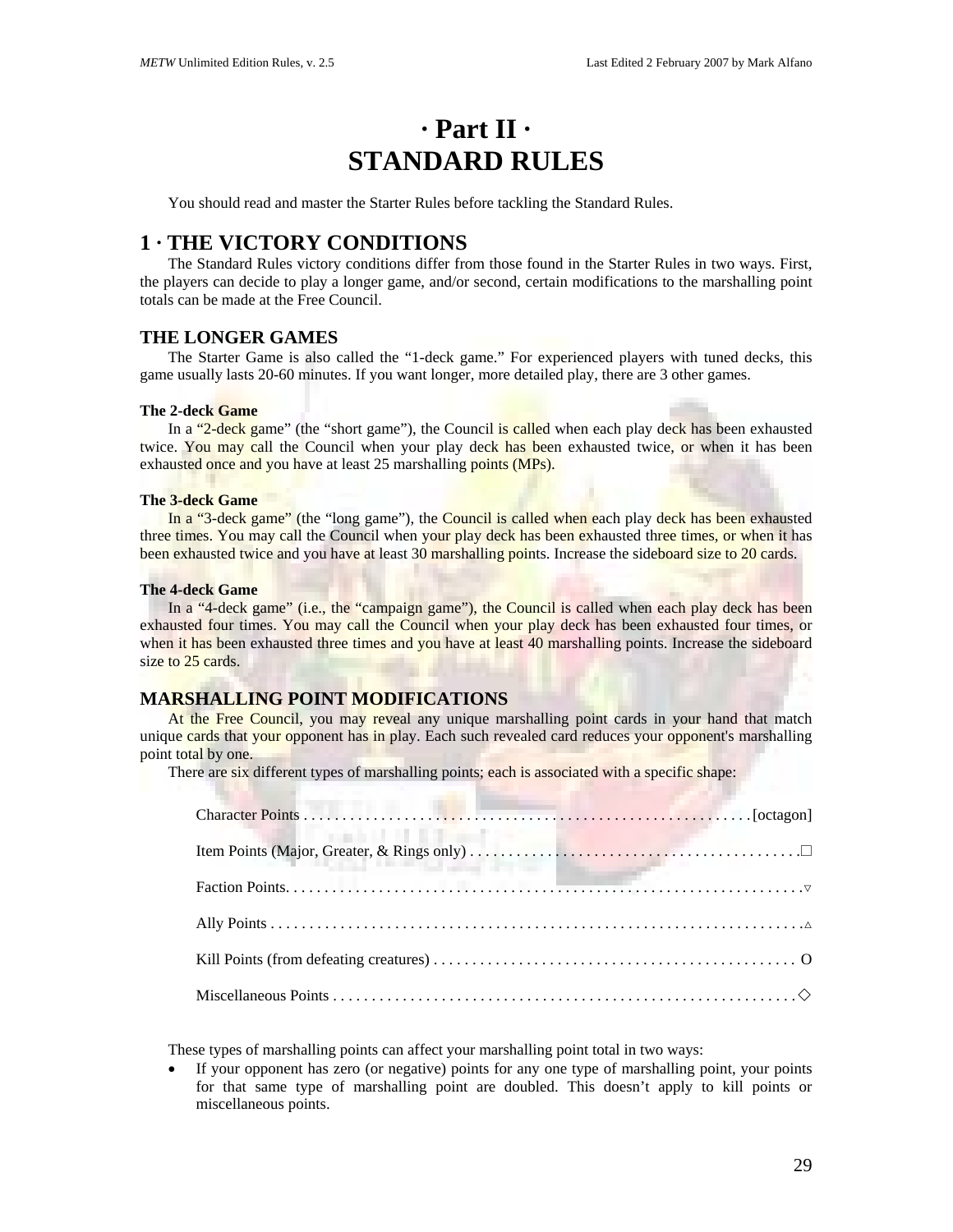• No more than half (round up) of your final marshalling points can come from any one type of marshalling point. If one type of marshalling point is over half of your total, reduce the points for that type until they are only half (or less) of your total.

**Clarification:** These marshalling point modifications do not apply until the Free Council actually takes place. Specifically, the modifications do not affect your marshalling point total when it is used to determine if you can call the Free Council (i.e., you need 20 MPs to call the Free Council before any of these modifications are made).

**Example:** Let's look again at our example from page 7. Assume Jason failed to play the Men of Northern Rhovanion (2 MPs) on his last turn. Assume none of the characters failed a corruption check (i.e., they all come to the Free Council).

Jessica notices that Jason has no faction points (he blew his roll to get the Men of Northern Rhovanion). So her faction points are doubled to 4.

Unfortunately, Jason's problems are not over. He failed to get the 2 MPs from the Men of Northern Rhovanion; so his MP total is only 14 – 8 of them are character points and only 6 are non-character points. Since you cannot have more than half of your points from any one source, Jason only gets 6 MPs from his characters.

At this point, the marshalling points (MPs) break down as follows:

| <b>Jessica's MP Cards</b> | <b>MPs</b> | <b>Modified MPs</b> |
|---------------------------|------------|---------------------|
|                           |            |                     |
|                           |            |                     |
|                           |            |                     |
|                           |            |                     |
|                           |            |                     |
|                           |            |                     |
|                           |            |                     |
|                           |            |                     |
|                           |            |                     |
| <b>Total</b>              | 15         |                     |
| <b>Jason's MP Cards</b>   | <b>MPs</b> | <b>Modified MPs</b> |
|                           |            |                     |
|                           |            |                     |
|                           |            |                     |
|                           |            |                     |
|                           |            |                     |
|                           |            |                     |
|                           |            |                     |

At this point, Jason reveals that he has cards for Gwaihir, Legolas, and Elrohir in his hand (he was saving them for this). Since they duplicate three of Jessica's unique MP cards, her MP total is reduced by one for each of these cards. Thus, Jessica ends up with 14 MPs and Jason ends up with 12 MPs – Jessica wins. Jason curses his luck because he failed to bring the Men of Northern Rhovanion into play on his last turn.

# **2 · THE CARDS AND DECKS**

In addition to the normal location deck and play deck, you can have a 15 card "sideboard" deck. A sideboard can contain resource, hazard, and character cards. However, the combined play deck and sideboard can only contain one of each unique card and a maximum of three of any non-unique card.

## **Using Your Sideboard When You Exhaust Your Deck**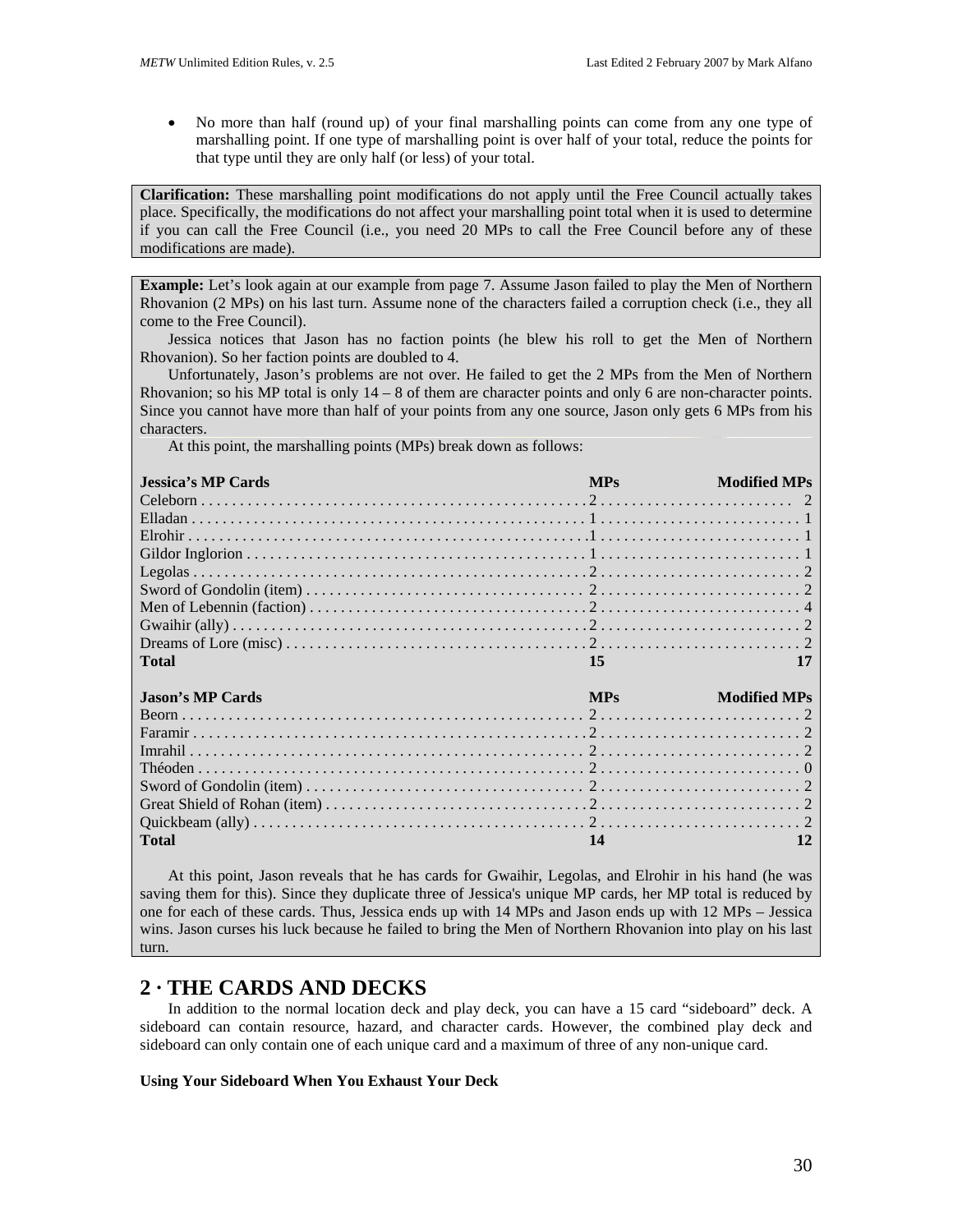Whenever you exhaust your play deck, you may exchange (before reshuffling) up to 5 cards between your sideboard and discard pile. Each such card taken from your sideboard must be replaced by a card from your discard pile.

## **Using Your Sideboard When You Tap Your Wizard**

During your organization phase, you may tap your Wizard to bring up to 5 resource and/or character cards from your sideboard into your discard pile.

Alternatively, if your play deck has at least 5 cards, you may tap your Wizard to bring one resource card directly from your sideboard into your play deck (reshuffle).

### **Using Your Sideboard When You Tap a Nazgûl**

During your opponent's movement/hazard phase, you may tap one of your Nazgûl permanent-events in play to bring up to 5 hazard cards from your sideboard into your discard pile. The normal result of tapping a Nazgûl does not apply. The Nazgûl is discarded. Tapping a Nazgûl in this fashion *does* count against the hazard limit.

Alternatively, if your play deck has at least 5 cards, you may tap a Nazgûl permanent-event to bring one hazard card directly from your sideboard into your play deck (reshuffle).

**Clarification:** Your opponent may verify how many cards move to and from your sideboard, but you do not have to reveal what those cards are.

**Clarification:** Your combined play deck and sideboard cannot violate the 1 unique card and 3 non-unique card limit. However, there is no restriction on the mix of hazards, resources, and characters in your sideboard. That is, for the purposes of your sideboard, you can ignore the play deck restrictions: the limit of 10 characters and the 50/50 resource/hazard mix.

# **3 · GETTING READY TO PLAY**

Add your region cards to your location deck. See pages 32-3 for more information on how to use these cards.

**Note:** For play balance, we recommend both players have access to approximately the same number of region cards. If this cannot be achieved, region cards should not be used.

# **4 · THE PLAYER TURN**

The Full Player Turn Summary is presented on pages 41-2.

# **5 · CHARACTERS & COMPANIES**

There are several Standard Rules changes involving characters and companies.

### **Splitting a Company at a Non-Haven Site**

During the organization phase, a company at a non-haven site may split into two or more companies. The following instructions apply:

- One of the companies may remain at the current site.
- One of the companies may return to the Haven site indicated by the current site's site path.
- Any other companies must move to different sites using region movement.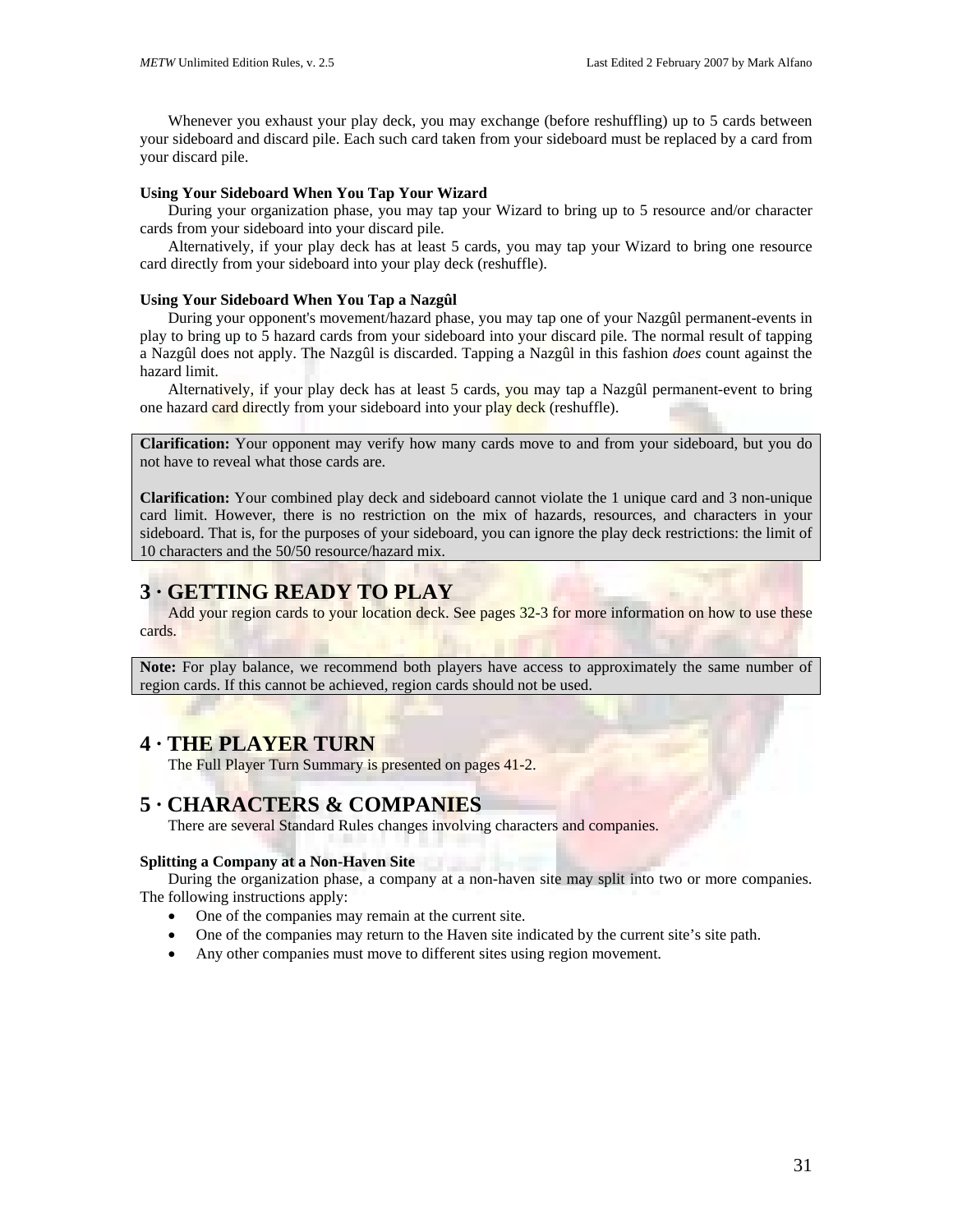**Clarification:** These restrictions mean that two companies may not start at the same site and then move to the same site separately (i.e., in such a situation the two companies would have to move as one company).

**Clarification:** When a company splits, any of the resulting companies can move with region movement. Region movement is not limited to one company of a split.<sup>4</sup>

#### **Joining Two Companies at a Non-Haven Site**

During the organization phase, two companies may move to the same site, but one of the following cases must apply:

- One and only one company may already be at the site. In this case the other company must state that its new site card is already in play (the current site card for the non-moving company).
- One company moves to the site using the site path on that site card (i.e., the company starts at the site's nearest Haven), and the other company moves to the site using region cards for its site path. In this case, both companies must state that the same face down site card is their new site card.

In both cases, the two companies must face hazards separately and are then combined at the end of the movement/hazard phase.

### **Discarding Characters**

Instead of bringing a new character/Wizard into play during your organization phase, you may discard a character that is at a Haven or at his home site. A Wizard may not be discarded.

You must take this action when you are forced to discard a character due to a lack of available influence. In this case, the character(s) need not be at a Haven.

#### **Bringing Characters into Play**

Before you play your Wizard, you may use general influence to bring a character into play at any haven or at his home site. After revealing your Wizard, you may use general influence to bring a character into play only if your Wizard is at the site at which the character arrives (i.e., a Haven or the character's home site).

## **6 · MOVEMENT**

There are two ways to move from one site to another. A company can use the site path on a site card (see the Starter Rules) or it can use region cards as its site path to a specific site card (i.e., region movement).

**Clarification:** Region movement is not necessary to play this game. Region movement just gives you more options; i.e., with region movement a company need not move to a Haven every other turn. Region cards are not included in starter decks.

# **REGION MOVEMENT**

 $\overline{a}$ 

To use region movement, play a new site card (face down) and a series of up to four regions (face down) that connect the company's current site with the new site (i.e., the company moves). A series of regions "connects" two sites if:

- The current (i.e., site of origin) site is located in the first region, **and**
- That region card is adjacent to the next region card played, **and**
- That region card is adjacent to the next region card played, …, **and**
- Finally, the last region card played is the region that the new site card is located in.

A region is adjacent to another region if and only if each region lists the other region on its card.

**Clarification:** To use region movement for a company, the region cards played must include the region containing the company's current site and the region containing the new site. If both the current site and the new site are in the same region, only that region card need be played.

<span id="page-31-0"></span><sup>4</sup> **NOTE: This rule does not appear in the rules insert with the starter decks. This rule is correct and should be considered as though it were printed in the rules insert.**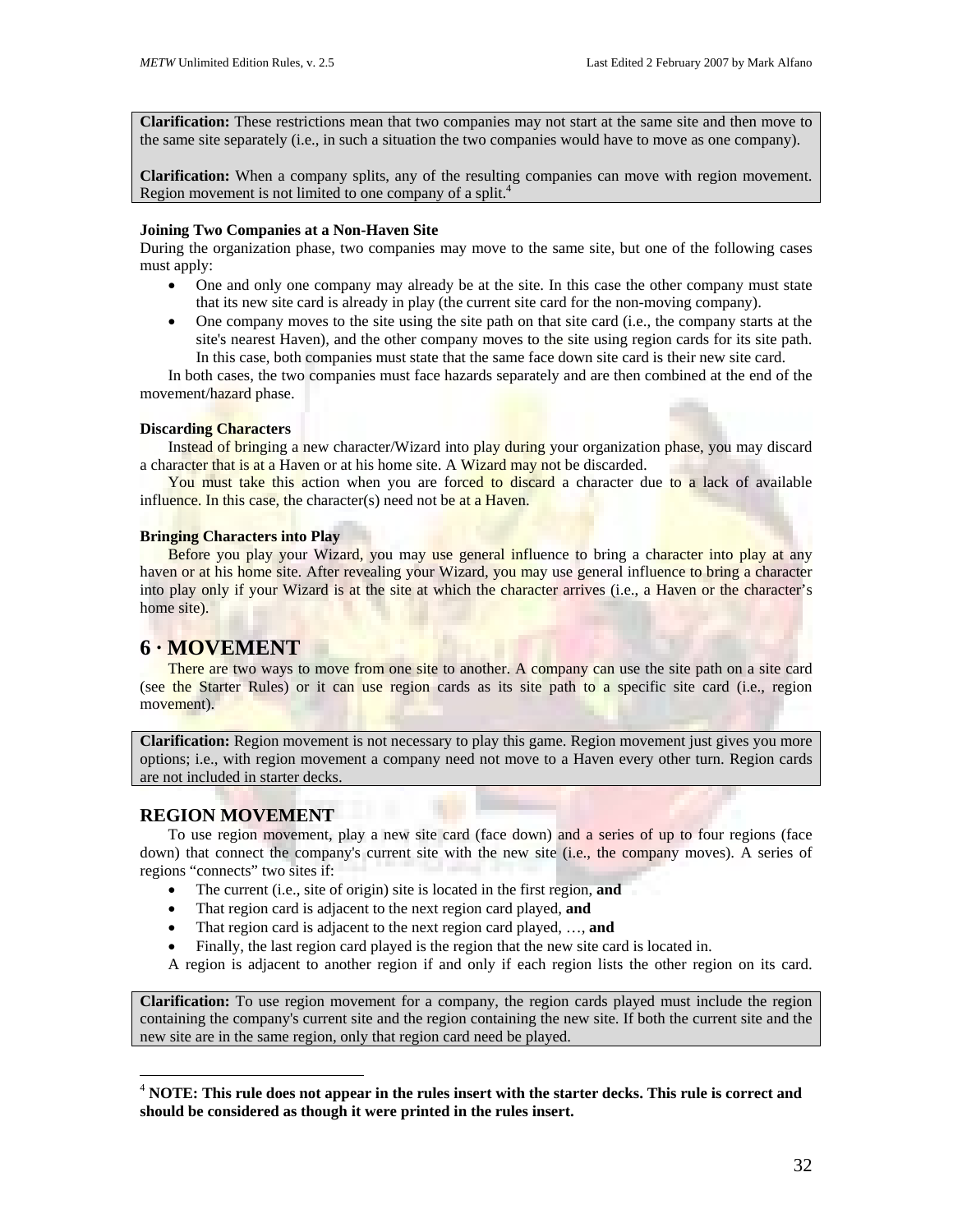**Clarification:** If two sites are separated by more than four regions, a company may not travel directly between them in one turn (unless some special resource card is used, e.g., Bridge, Shadowfax, etc.). The company must first travel to interim sites (one per turn) until it reaches a site that is within four regions of the destination site.

**Clarification:** Certain regions may appear to be adjacent on the maps, but turn out not to be adjacent upon examination of the lists on their cards. For example, Dagorlad and Rohan appear to be adjacent on the maps, but they are really separated by the Anduin River.

#### **Playing Hazards**

For the purposes of playing hazards, the site path for a company using region movement is defined by the region types of the region cards played. You can use a creature hazard to *directly attack* one of your opponent's companies if at least one of the region types on the creature's card matches the region type of a region card played by the company (two are required for creatures that require two symbols of the same type) .

**Clarification:** Region movement can be more dangerous to use than normal movement – certain creatures can be played keyed to specific region cards.

For example, suppose you decide to move a company from Lórien to the Easterling Camp using the region cards: Wold & Foothills ( $\Box$ ), Brown Lands ( $\Box$ ), Dagorlad ( $\Box$ ), and Horse Plains ( $\Box$ ). The region types traveled through are the same as the site path used in normal movement between Lórien and the Easterling Camp (as given on the Easterling Camp site card)-so the same creatures may be played against the company based on region type. Adûnaphel (a Nazgûl) card normally can only be played keyed to darkholds and dark-domains, but it also states that it can be played keyed to Dagorlad (and the Brown Lands). Thus, Adûnaphel could be played on this company as it moves through Dagorlad. Similarly, Indûr Dawndeath and Khamûl the Easterling could also be played.

**Example:** Let's look at our example for movement from the Starter Game (see page 16). Jessica's company in Bree (in the Arthedain region) wants to move to Thranduil's Halls (in the Woodland Realm region) in order to bring the Wood-elves faction into play. If she does not use region movement, this takes three turns: Bree to Rivendell, Rivendell to Lórien, and Lórien to Thranduil's Halls. Using region movement, she can do it in 2 turns.

The shortest number of region cards required for this move is 5 and there are two possible routes:

- Arthedain  $\mathbb{D}$ , Rhudaur  $\mathbb{D}$ , High Pass  $\mathbb{D}$ , Anduin Vales  $\mathbb{D}$ , Woodland Realm  $\mathbb{D}$ .
- Arthedain  $\blacksquare$ , Angmar  $\blacksquare$ , Gundabad  $\blacksquare$ , Anduin Vales  $\blacksquare$ , Woodland Realm  $\blacksquare$ .

Jessica decides on the first, less dangerous route. However, it is more than 4 regions long, so her company must first move to another site along the way. Jessica looks at her hand and sees that she has a Precious Gold Ring, so she decides move to Gladden Fields (in the Anduin Vales) to try and get the ring on her way to Thranduil's Halls (why waste a turn).

On her first turn, she moves to the Gladden Fields by playing the Gladden Fields site and the following regions: Arthedain  $\blacksquare$ , Rhudaur  $\blacksquare$ , High Pass  $\blacksquare$ , Anduin Vales  $\blacksquare$ .

On her second turn, she moves to Thranduil's Halls by playing the Thranduil's Halls site and the following regions: Anduin Vales  $\mathbb{Z}$ , Woodland Realm  $\mathbb{Z}$ .

# **7 · COMBAT**

An *untapped* character that is not the target of a strike may tap to support a character in the same company that is the target of a strike. The target's prowess is modified by +1 for each supporting character.

**Clarification:** If a character is assigned a strike from an attack, he may **not** tap to support a character that is facing a strike from the same attack.

An ally may tap to give  $a + 1$  prowess modification in this manner.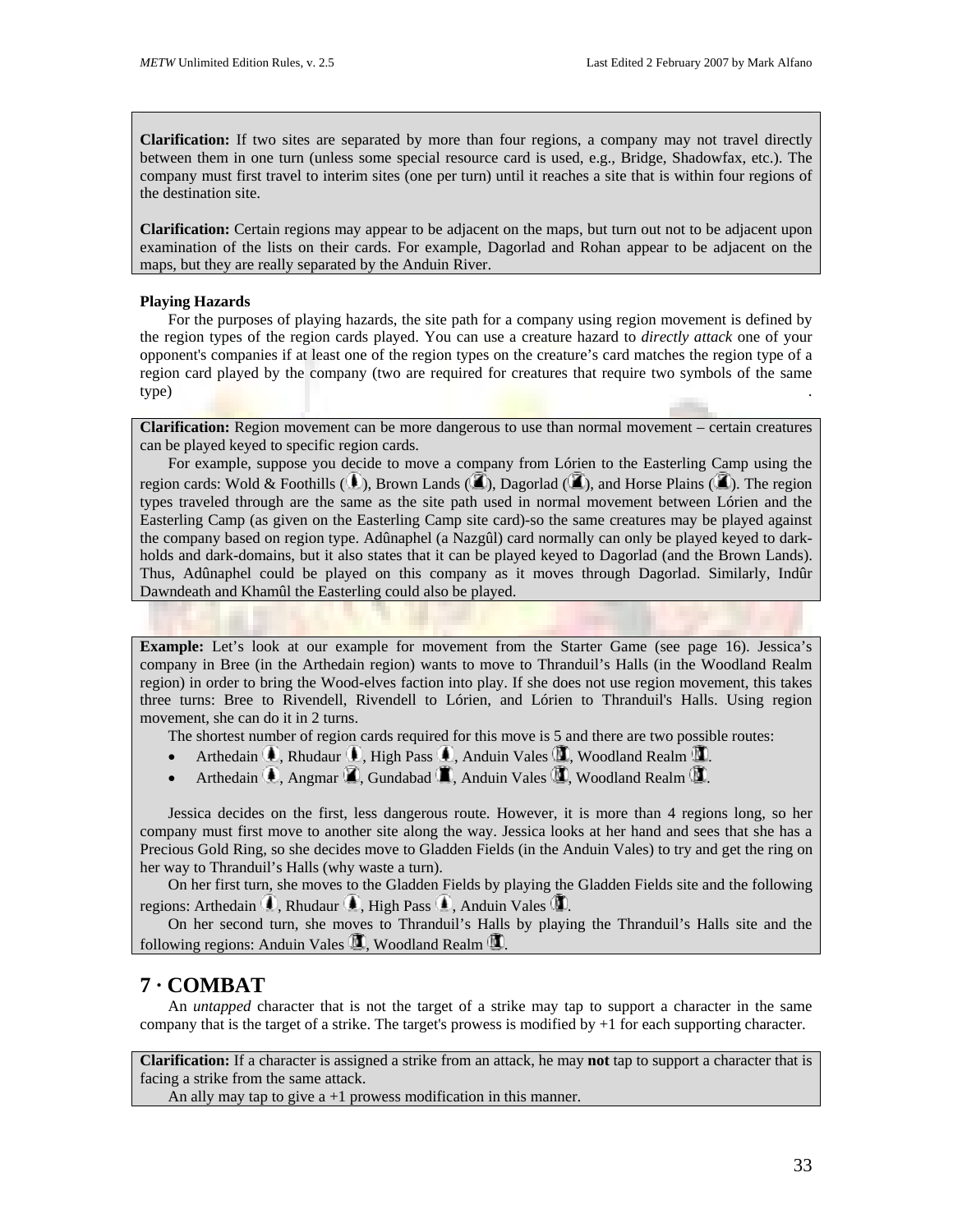**Example:** A Cave Drake (two strikes,  $10/-$ ) attacks your company which consists of the untapped characters: Bilbo, Balin, Bofur, Beretar, and Beregond.

Your opponent assigns the two strikes to Bilbo and Balin. You play a Halfling Stealth to cancel the strike against Bilbo. Balin is carrying the Arkenstone, so you really want to keep him alive. You tap Balin to face the attack, and you tap Bofur and Beregond to support him. You would also like to tap Bilbo for support, but you cannot – he was assigned a strike, so he is still a target of this attack.

Balin has a prowess of 6 versus this attack: 4 (his own prowess)  $+1$  (Bofur's support)  $+1$  (Beregond's support).

# **8 · CORRUPTION**

Before the roll is made for a corruption check, you may tap other characters in the same company as the character making the check. The corruption check is modified by  $+1$  for each such character and/or Wizard tapped.

**Clarification:** If more than one character in a company is forced to make corruption checks, the corruption checks are resolved one at a time in an order chosen by the player controlling the characters. Each character tapped may only give  $a + 1$  modification to one corruption check, not to all of the corruption checks.

**Clarification:** When the Free Council is called, a character may only tap to give a +1 corruption check modification to another character in the same company.

**Example:** Your company consists of the untapped characters: Bilbo, Balin, Bofur, Beretar, and Beregond. A Weariness of the Heart is played on Balin, requiring him to make a corruption check.

Balin is carrying the Arkenstone (4 corruption points) and some Healing Herbs (1 corruption point), so you tap Bilbo and Beregond to help him with his corruption check. Balin has a corruption point total of 5, but his roll is modified by  $+2$  ( $+1$  for Bilbo and  $+1$  for Beregond). He will only fail if he rolls 3 or less.

# **9 · INFLUENCE**

Influence is the only way that your characters can directly affect your opponent's resources. During your site phase, one and only one of your characters may tap to attempt to influence away one of your opponent's characters, followers, allies, factions, or items. This may only take place if the influencing character and the target of the influence are at the same site. If you successfully influence the target, it is discarded. In some cases, you may reveal an identical card and attempt to play it (i.e., he convinces the target to join his side).

Such an influence attempt may not be made on the first turn, and a Wizard may not make such an attempt on the turn he is revealed.

### **Influencing an Opponent's Character**

To attempt to influence one of your opponent's non-Wizard characters you must make an influence check. You make a roll (2D6) and:

- Add the influencing character's unused direct influence.
- Subtract your opponent's unused general influence points.
- Subtract the result of a roll (2D6) made by your opponent.
- Add any other modifications (from cards and special abilities). All modification cards must be played before making the roll.

If the modified result is greater than the target's mind attribute, the target character card and all of the non-follower cards he controls are discarded. Otherwise, nothing happens.

If you reveal an identical character card from your hand before making the roll for the influence check, the target character's mind attribute is treated as if it were zero. If the attempt is unsuccessful, you must discard the character card you revealed. If such an influence check is successful, the target character and his non-follower cards are discarded **and** the revealed character card may be immediately played (appearing at the same site). In order to play this character, you must have enough unused general influence to control him **or** an influencing character at the same site must have enough direct influence.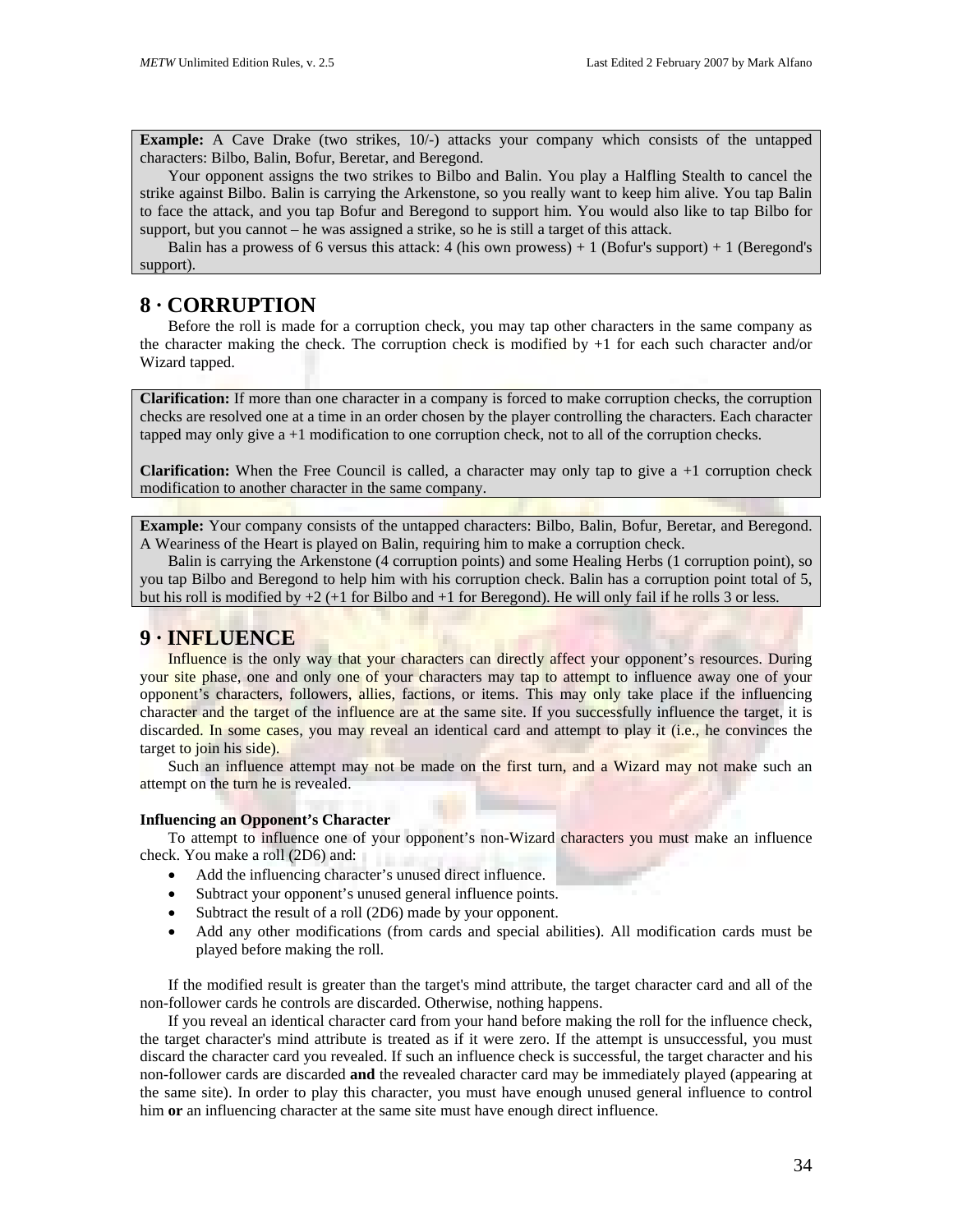**Clarification:** If you reveal an identical character in order to nullify the target character's mind attribute for an influence check, you must discard that character if you do not play him.

**Example:** Jessica and Jason each have one company organized as follows:

**Jessica's General Influence (- ·20)**  Elladan (4·0) Legolas  $(6.2+2)$ Elrohir (4·0) Celeborn (6·1) Pallando  $(-10)$ Gildor Inglorion (4·0)

## **Jason's General Influence (- ·20)**

Théoden (6·3) Faramir (5·1) Imrahil (6·2) Radagast  $(-10)$ Beorn  $(7.2)$ 

Jessica moves her company to the same site as Jason's company. During her site phase, Pallando attempts to influence Faramir. Jessica has 4 unused general influence, Jason has 3 unused general influence, and Pallando has 6 unused direct influence. Jessica rolls 2D6 and gets an 8, while Jason rolls 2D6 and gets a 7. So the modified result of the influence check is  $4 = 8$  (Jessica's roll) + 6 (Pallando's unused direct influence) - 3 (Jason's unused general influence) - 7 (Jason's roll). This result is not greater than Faramir's mind attribute of 5, so Faramir is not influenced and remains in play. If Jessica had rolled a 10 or higher, Faramir would have been discarded.

If Jessica had revealed a Faramir card from her hand before the rolls were made, his mind attribute would have been zero for the purposes of this roll. In this case, the influence check would have been successful – Jason would have discarded his Faramir card and Jessica would have played her Faramir card. He must be played as Pallando's follower because she only has 4 unused general influence.

In the case in which Faramir is influenced, Jessica should not celebrate too much. During his turn, Jason can shift Beorn to control by general influence and then use Radagast's 10 unused direct influence points to attempt to influence one of Jessica's characters.

## **Influencing an Opponent's Ally**

To influence an opponent's ally, you must make an influence check as outlined above. However, the following exceptions apply:

- Instead of the controlling character's mind attribute, the influence check uses the ally's mind attribute.
- The result is also modified by the unused direct influence of the character controlling the ally.
- Revealing an identical ally card reduces the ally's mind attribute to zero and allows you to play the card if the influence check is successful.

#### **Influencing an Opponent's Follower**

To influence an opponent's follower, you must make an influence check as outlined above. However, the result is also modified by subtracting the unused direct influence of the follower's controlling character.

#### **Influencing an Opponent's Faction**

To influence an opponent's faction, you must make an influence check as outlined above. However, the following exceptions apply:

• Instead of a mind attribute, the influence check uses the value usually required to bring the faction into play (as given on the faction's card).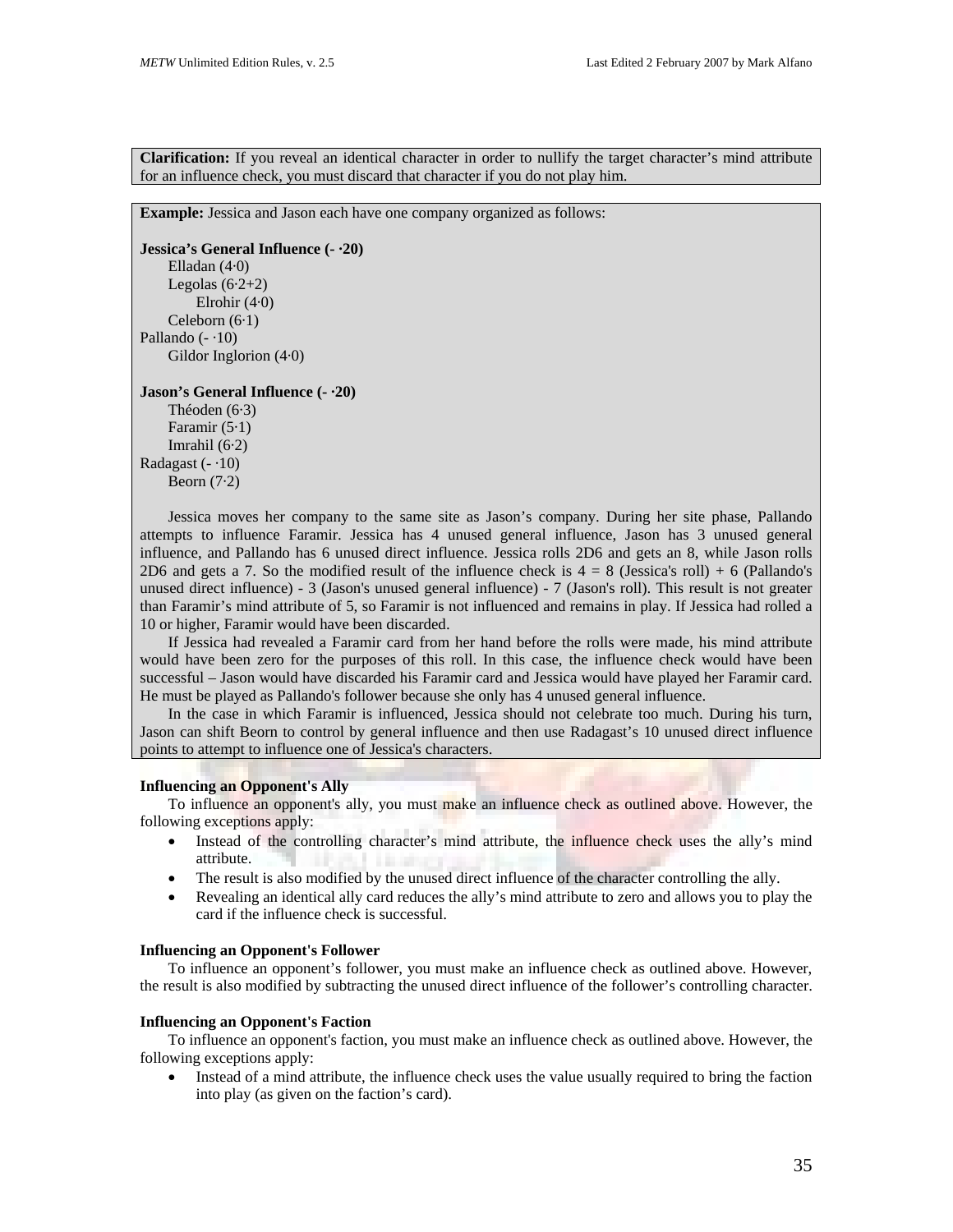- The influence check is modified by any of the faction's applicable Standard Modifications (as given on the faction's card).
- Revealing an identical faction card reduces the value usually required to bring the faction into play to zero and allows you to play that card if the influence check is successful.

You may only influence an opponent's factions if the influencing character is at the site where the faction was played.

## **Influencing an Opponent's Item**

To influence an opponent's item, you must make an influence check as outlined above. However, the following exceptions apply:

- The mind attribute of the character controlling the item is used.
- The result is also modified by subtracting the unused direct influence of the item's controlling character.
- You *must* reveal an identical item card in order to make an influence attempt on an item (i.e., you are attempting to convince the controlling character that the item would be more useful to the cause of the Free Peoples in your hands). If the **influence** check is successful, you may play your card with the character that made the influence  $\frac{\text{check}}{\text{check}} - \text{if}$  you choose not to play the item, discard it.

**Clarification:** The unused direct influence for an influence check against an item **is** affected by any direct influence modification that the target item gives its bearer.

# **10 · PLAYING AND DRAWING CARDS**

There are several Standard Rules changes involving playing cards.

# **LIMITS ON DRAWING CARDS**

 $\overline{a}$ 

During your turn, you may draw cards based on one of your moving companies only if the company contains a Wizard or at least one character with a mind attribute of three or more.

# **PLACING A CARD ON-GUARD [Old Rule][5](#page-35-0)**

During the movement/hazard phase of your opponent's turn, you may place one card on-guard for each of your opponent's companies. This card is played face down next to the company's new site or next to its current site if it did not move. Any card can be placed on-guard (i.e., it does not have to be a hazard, you can bluff). Such a card does count against the hazard limit for the company it is placed on. The card will remain on that site until one of the following occurs:

- *The company decides to face the site's automatic-attack*. If the on-guard card is a hazard creature keyed to the company's site **or** a hazard that can modify the automatic-attack, it may be revealed before the automatic-attack is resolved. If it is a hazard creature, it will attack after the automaticattack is resolved.
- *The company plays a card keyed to the site*. If the on-guard card is a non-creature hazard, it may be revealed if it is a hazard that directly affects the company or a character in the company (e.g., a hazard that forces all characters to make a corruption check).
- Otherwise, return the card to your hand at the end of the site phase.

In the first two cases, the card is handled as if it had been played during the movement-hazard phase (i.e., short-events are discarded, long-events last until your opponent's next long-event phase, etc.).

**Example:** After visiting Thranduil's Halls, Jessica's company moves to The Lonely Mountain. During her movement/hazard phase, Jason places a card on-guard. The card is Awaken Denizens, but Jessica does not know that. This card doubles the # of strikes for an automatic-attack at a Ruins & Lairs site.

<span id="page-35-0"></span> $<sup>5</sup>$  **NOTE:** This rule is superseded by the rule on on-guard cards that immediately follows in the text.</sup>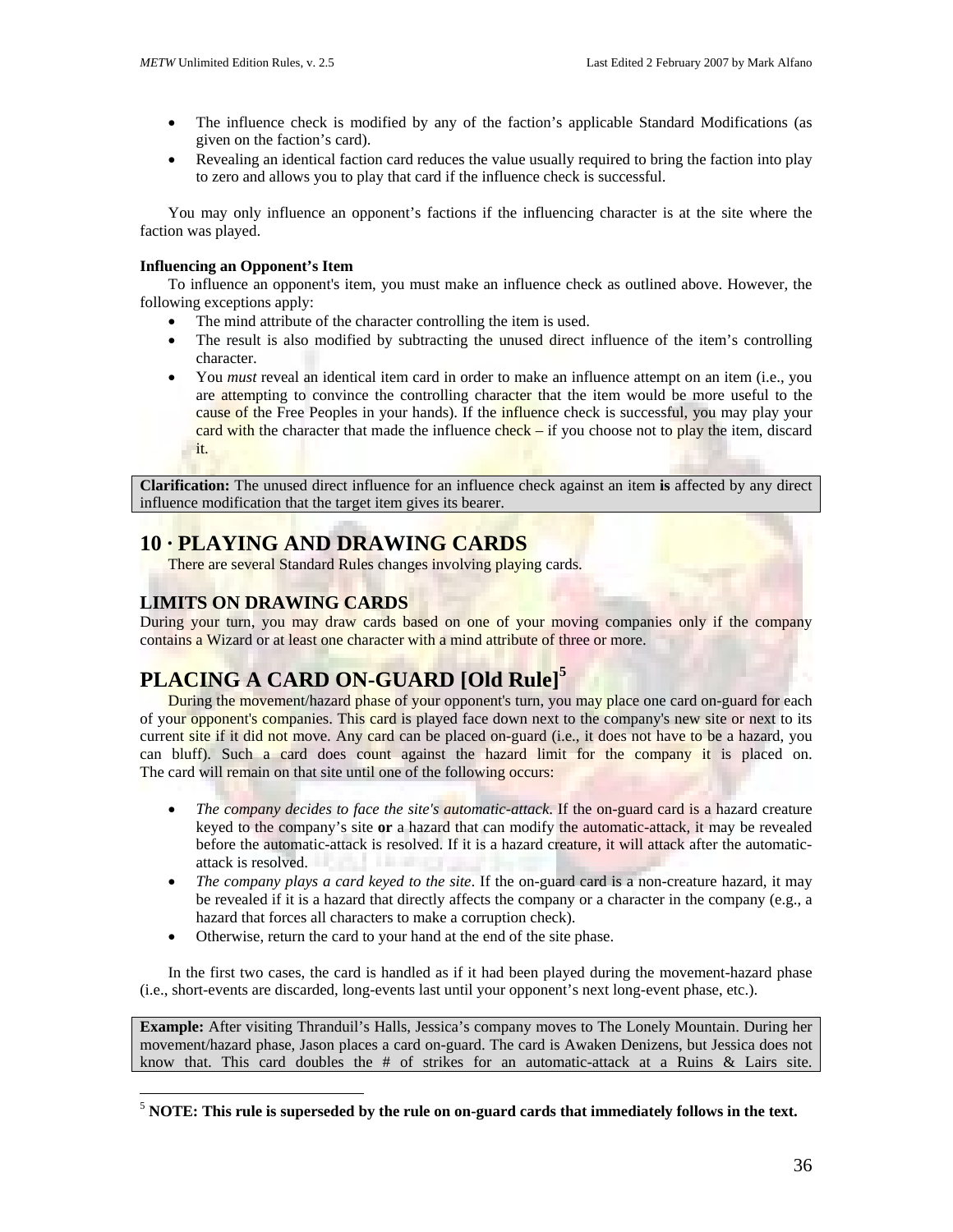During her site phase, Jessica states that her company will face The Lonely Mountain's automatic-attack (a Dragon, 1 strike with a prowess of 14). Jason reveals his on-guard card and the automatic-attack becomes 2 strikes with a prowess of 14 each. Jessica's company must face this attack (it may be canceled.

Suppose Jason had placed a *Cave-Drake* on-guard. Then Jessica's company would have to face the automatic-attack and then the *Cave-Drake*.

Suppose Jason had placed a *Weariness of the Heart* on-guard. Then, if Jessica's company successfully faced the automatic-attack and played an item, Jason could reveal the *Weariness of the Heart* to force any one character in the company to make a corruption check.

# **PLACING A CARD ON-GUARD [Revised Rule]**

An often confusing point is when and if certain hazards can be revealed as on-guard cards. There are two cases when a face down card may be revealed, and, thusly, affect an opponent's company: 1) when the company announces it will face a site's automatic-attacks (before the automatic-attack is itself faced), and 2) when the company plays a card keyed to the site.

For case #1, it is essential to realize that if the site has no automatic-attacks (like all normally occuring Free-holds), you cannot reveal an on-guard card according to this criterion. Additionally, an event that modifies the prowess of a character may not be revealed – only hazards that modify an automatic-attack itself can be. A creature revealed as an on-guard card is not considered an automatic-attack – it is considered a hazard creature attack.

For case #2, specifically, you may reveal an on-guard card in the same chain of effects in response to the play (declaration thereof) of any item, faction, ally, or other card that potentially taps the site. Successfully testing for and playing a ring special item does not count! You may reveal an on-guard card in response to the declaration of an influence attempt on a faction that only has an effect if the attempt would be successful (e.g., *Lure of Power*). Also, in the case of a faction, you may reveal an on-guard card that affects the actual influence attempt.

Additionally, the on-guard card may only be revealed if it affects the company or a character in the company that site phase – this clarification is actually looser than the rule printed above. This rule did state that the on-guard card could only be revealed if it directly affected the company. Only declared or on-going cards and effects can be considered when determining the validity of revealing an on-guard card – cards in your hand, your opponent's hand, play deck, discard pile, etc. cannot be considered and potential effects that have not been triggered cannot be considered. An on-guard card may not be revealed if it has an effect that is meaningless during a company's site phase.

**Clarification:** An on-guard may only be revealed if it could have also been played during the movement/hazard phase. This means all targets of the card must have existed during the movement/hazard phase in order for the card to be revealed.<sup>[6](#page-36-0)</sup>

**Example:** As an example of how this requirement is looser now, *The Balance of Things* may be revealed as an on-guard card so long as at least one character in the company, during whose site phase Balance of Things is revealed, carries at least one corruption source.

**Example:** *Balrog of Moria* could be revealed when a company chooses to face the automatic-attacks at Moria (*Balrog of Moria* modifies Moria's automatic-attacks). However, it could not be revealed in response to the play of an item at Moria because *Balrog of Moria* can in no way affect the company for the rest of the site phase (unless for some reason the company is fated to face the automatic-attacks again, e.g., if *Troll-purse* is on the site).

A corruption card can be revealed as an on-guard card (so long as it otherwise is legal) because a character in the company is affected. A card that changes the company's site type cannot be revealed unless this has some obvious effect on the company that site phase.

- 1) A card cannot be revealed that returns a company to its site of origin.
- 2) A card cannot be revealed that taps a company's site.

 $\overline{a}$ 

3) A card cannot be revealed that potentially removes a character from a company.

<span id="page-36-0"></span><sup>6</sup> **NOTE: This rule does not appear in the rules insert with the starter decks. This rule is correct and should be considered as though it were printed in the rules insert.**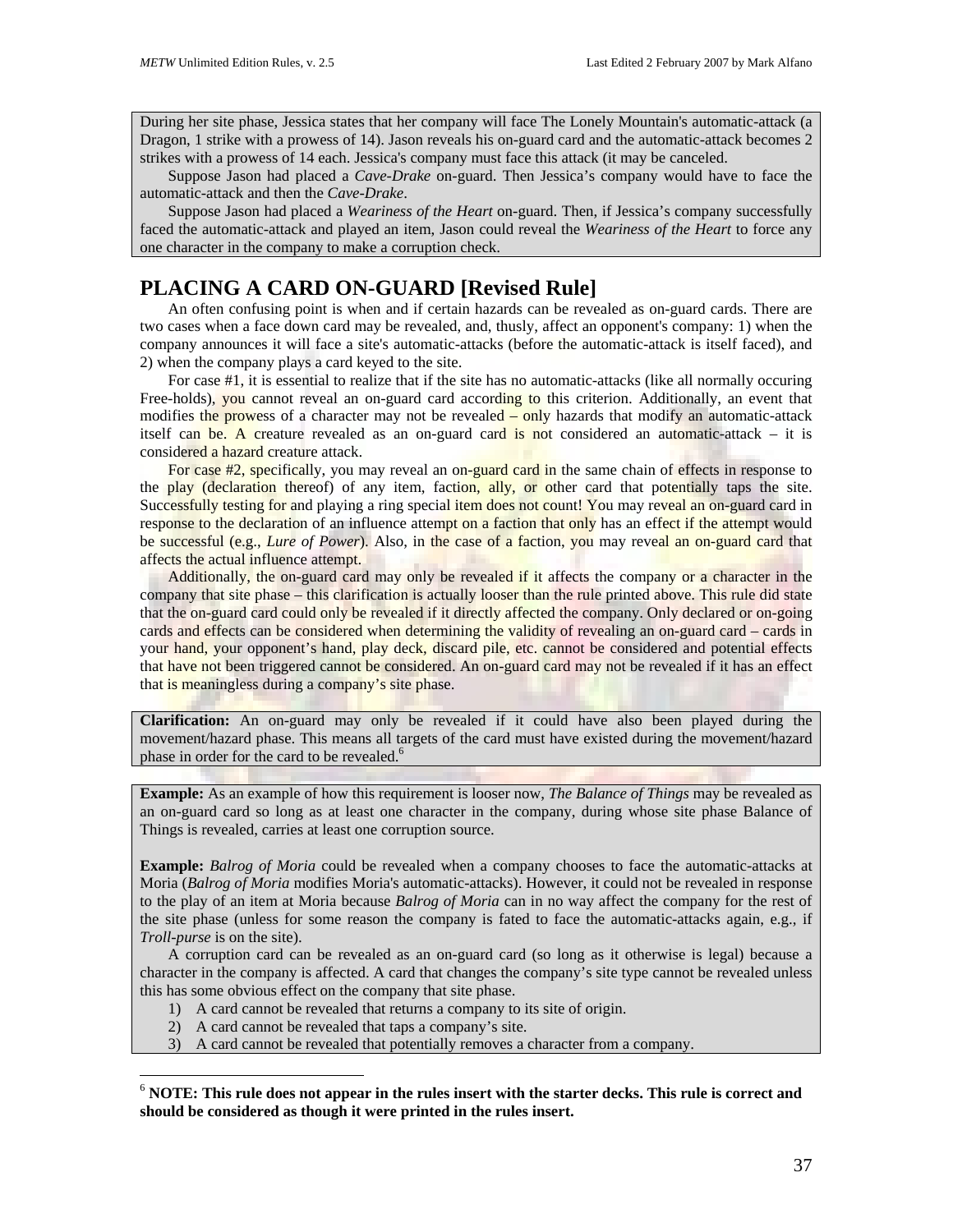- 4) A card cannot be revealed that forces a company to do nothing during its site phase.
- 5) A card that potentially removes an ally from the company can be revealed (so long as it otherwise is legal).
- 6) *Traitor* cannot be revealed.
- 7) *Troll-purse* (from *Middle-earth: Dark Minions*) can be revealed.

The spirit of the on-guard card is to represent a hazard threat that existed during a company's movement/hazard phase, but of which the company was not aware.

**Important:** A revealed on-guard card retroactively takes effect as though it had been both declared and resolved immediately prior to the chain of effects during which it was revealed. For example, if *Greed* is revealed in response to the play of an item, it is considered to be in effect immediately prior to the play of item. Thus, *Greed* would cause corruption checks following the play of the item.

**Example:** As a final example of the new on-guard rules, Muster Disperses cannot be revealed as an onguard card for two reasons.

- Muster Disperses cannot target a faction played during the site phase during which it would be revealed because this target did not exist during the movement/hazard phase. A card can only be revealed in the same chain of effects as the play of a resource that potentially taps the site, and this resource actually is not resolved and cannot be targeted at that point.
- Muster Disperses cannot target a faction already in play at the start of the site phase because it would not affect the company or a character in the company.

### **Dice Roll Timing**

Before a roll is made for combat or a check, cards may be played that will modify the result of the roll. However, once the roll is actually made, no further cards may be played that modify the dice roll result. This modified result is used to determine *effects* of the combat or check before any other actions are taken. When the effects of a dice roll require other actions  $(e.g., a successful strike requires a body check)$  those actions become the initial actions (any further rolls come first) in the next chain of effects after the roll.

### **Timing Rules**

You and your opponent may both want to perform actions at the same time or actions that are sequenced with respect to other actions. This can happen during your movement/hazard phase (or during your site phase if your opponent has a card on-guard). Such actions almost always include playing a card, tapping a card already in play, and revealing an on-guard card.

Your opponent may always declare an action in response before your action is resolved. Then, you may respond to his action, and he can respond to your second action, and so on until neither player can (or wants to) perform an action.

You must give your opponent a chance to respond to every action, and vice versa. If you perform an action and move on to another action without giving your opponent a chance to respond, you must "back up" if he indicates that he wants to respond.

Such a series of declared actions is called a chain of effects. You always have the option of declaring the first action in a chain of effects during your turn. The actions in a chain of effects are resolved one at a time from last declared to first declared (i.e., the last declared action is resolved first, then the second to the last, etc.).

You may follow one of your declared actions with another of your declared actions in the same chain of effects, so long as you give your opponent a chance to respond to first action.

An action in a chain of effects is negated if the conditions required to perform it are negated by another action that is resolved before it in the chain of effects.

**Timing Example:** You play *Weariness of the Heart* on Bilbo to force him to make a corruption check. Your opponent taps Frodo (2nd action in this chain of effects) to give Bilbo +1 to this check. You play *Call of Home* on Bilbo (3rd action), which forces Bilbo to make a successful roll or return to his owner's hand. Finally, your opponent plays *Tookish Blood* on Bilbo. This cancels any effect for the rest of the turn which would discard Bilbo or send him to his owner's hand. Now you resolve actions from last to first: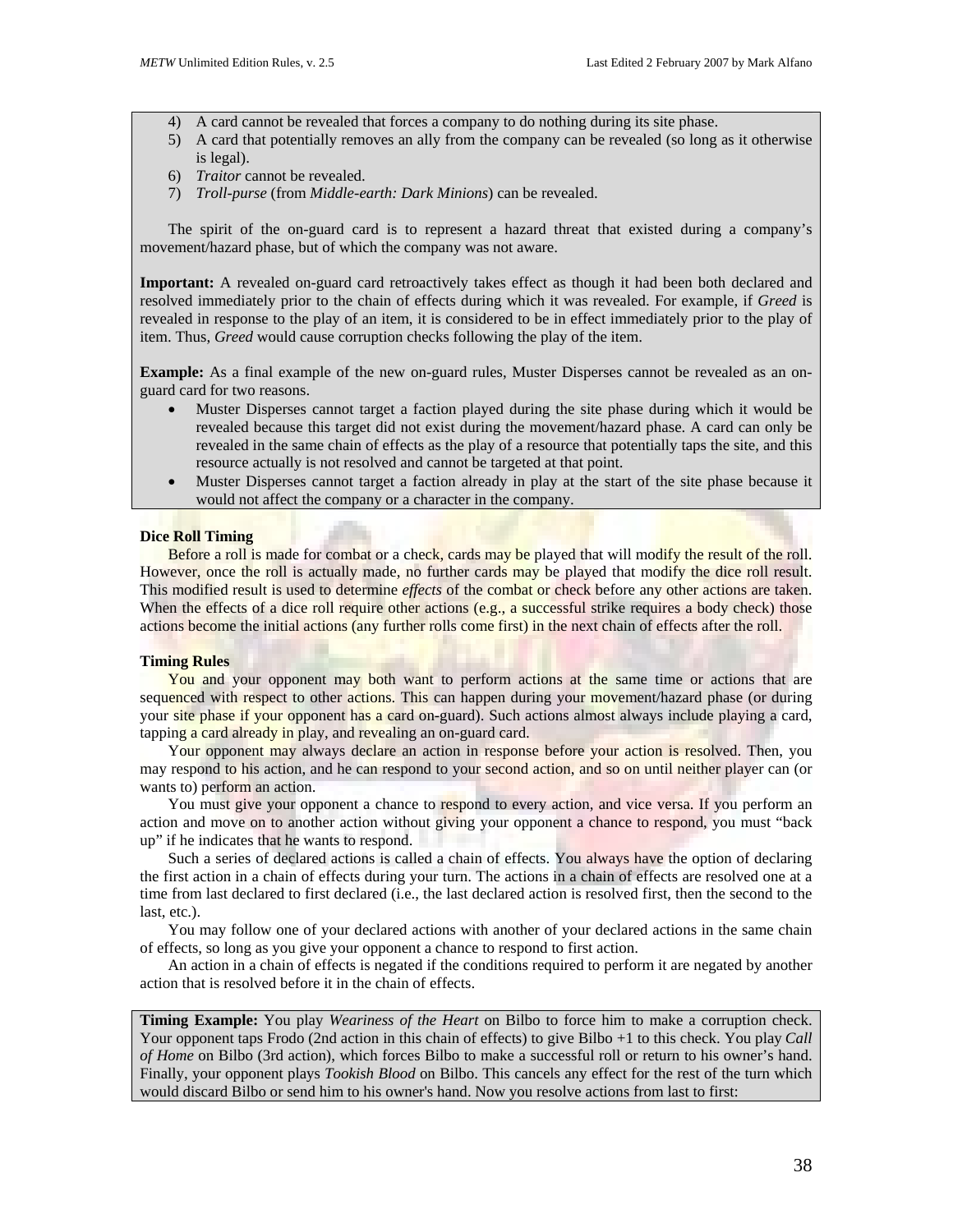- *Tookish Blood* takes effect.
- *Call of Home* takes effect, but *Tookish Blood* negates any effect it would have.
- Frodo gives +1 to Bilbo's corruption check (an action can target a dice-rolling action that was declared earlier in the same chain of effects, even though the dice-rolling action has not taken effect).
- Bilbo makes his corruption check he rolls the dice adding  $+1$  to his roll because of Frodo's help (other modifications not discussed here). *Tookish Blood* cancels any result of this corruption check that would discard Bilbo.

If your opponent had played *Tookish Blood* on Bilbo after his dice roll, i.e. after this chain of effects was resolved, it would not have affected your Call of Home or Bilbo's corruption check. *Tookish Blood* only cancels those actions that occur during the rest of the turn, and not prior actions.

Consider if *Tookish Blood* had not been played and if you played *Call of Home* on Frodo. First Frodo rolls for *Call of Home* when resolving the chain. If he fails this check, Frodo goes back to your opponent's hand. The 2nd action in the chain would then be negated because the conditions required to perform it, namely Frodo being in Bilbo's company, were negated by your *Call of Home*.

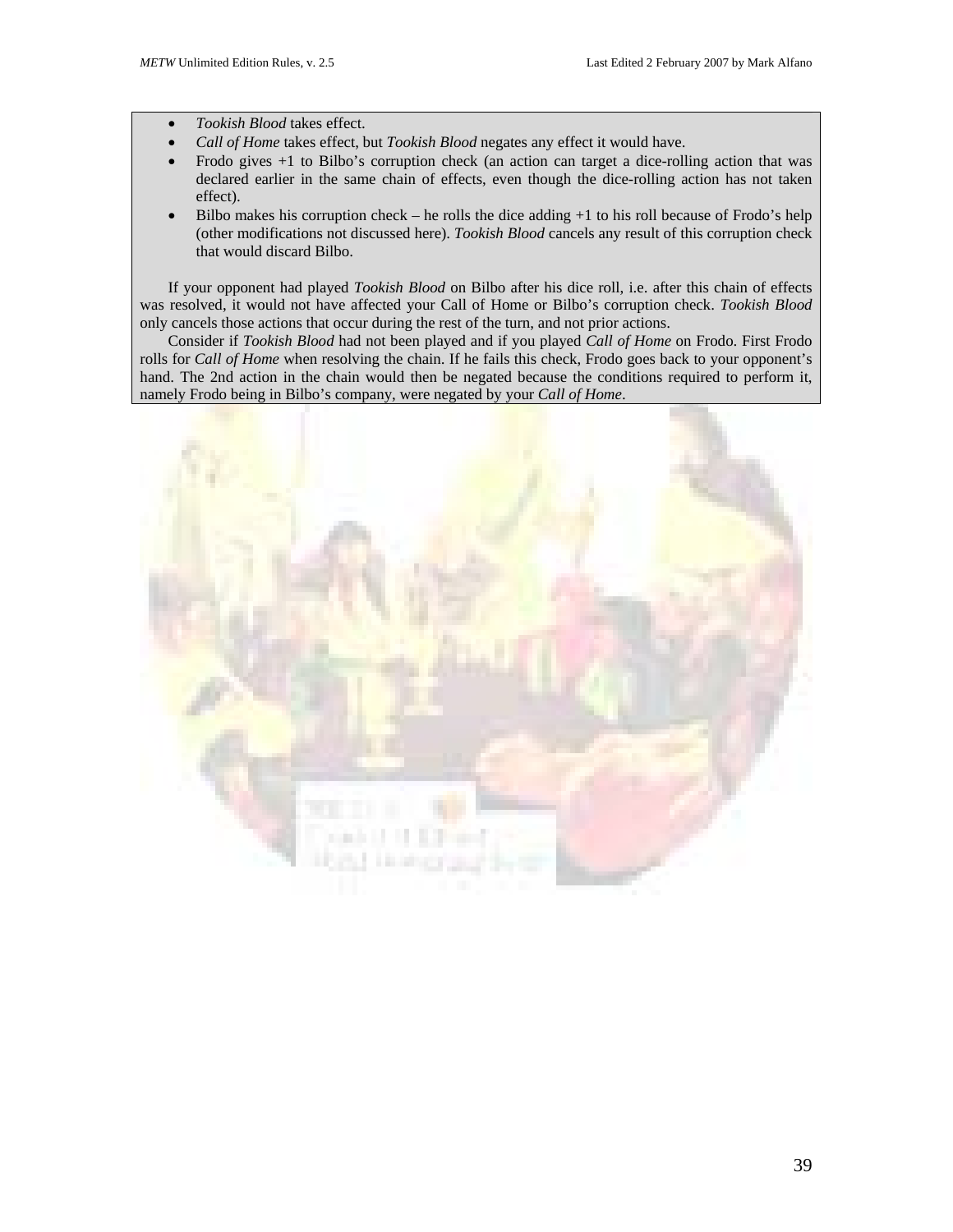# **· Part III · Optional Rules**

The Optional Rules are not included in this file. Please refer to the rulesbook insert in *METW* starter boxes.

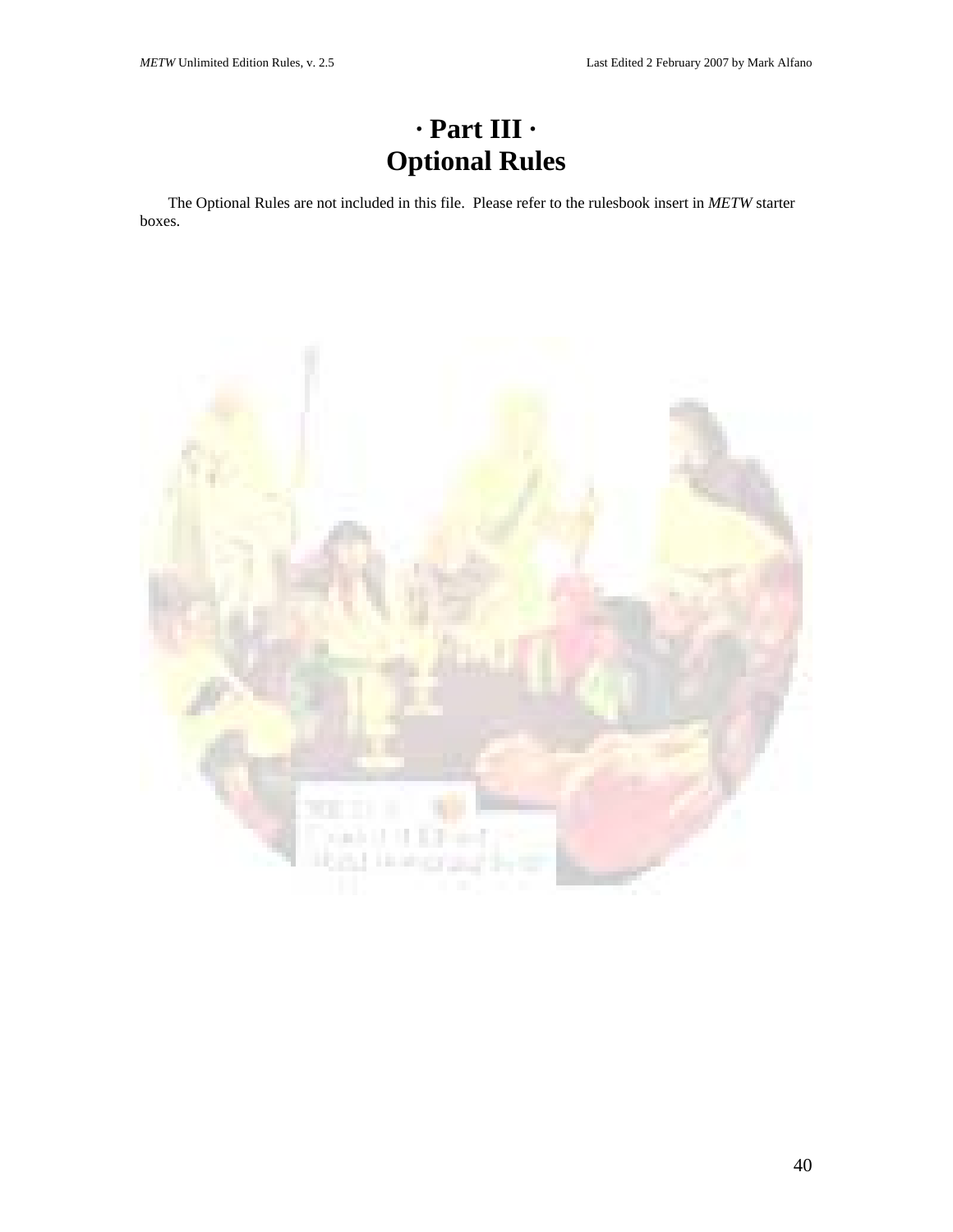# **FULL PLAYER TURN SUMMAR[Y7](#page-40-0)**

#### **Untap Phase**

Each of your characters may do one of the following:

- Untap **or**
- Heal (if at a Haven site).

Untap all of your other tapped non-site cards.

## **Organization Phase**

The following actions may be taken in any order:

Play a character card **or** a Wizard card (if allowable).

Reorganize your characters at the same Haven into any number of companies.

- Shift your characters between being controlled by general influence and being controlled by direct influence.
- Transfer items between your characters at the same site. A corruption check is required for the character giving up an item.
- Store items or other designated resources from your companies at a Haven site **or** at sites specified on the item cards. A corruption check is required for the character giving up an item.
- Each of your companies may do one of the following:
	- **•** Stay at its current site.
		- Play another site (face down) that can be moved to (i.e., reached) directly from the company's current site. This is the company's new site card.
		- *Standard Rules Only:* Play a new site card and a series of up to four specific regions that connect the current site with the new site. (See page 32.)

### **Long-event Phase**

 $\overline{a}$ 

First, remove all of your resource long-events already in play.

Then, play any new resource long-event cards.

Finally, remove all of your opponent's hazard long-events.

### **Movement/Hazard Phase**

Follow this procedure for each of your companies. You decide which of your companies goes first, second, etc.:

- 1) If the company has a face down site card (i.e., its new site card), turn it over. Your company's current site becomes its *site of origin*.
- 2) If the company is not moving, no cards are drawn. If the company is moving to a non-haven site, you *may* draw up to the number of cards indicated by the site that it is *moving to* (at least one card must be drawn); your opponent does the same. If the company is moving to a haven site, you *may* draw up to the number of cards indicated by the site that it is *moving from* (at least one card must be draw); your opponent does the same.
- 3) Your opponent plays hazards on the company each hazard is resolved as indicated in its text. These hazards are played and resolved one at a time and in some cases may not directly affect the company. A hazard may not be played if it targets a different company or a character in a different company.

If the company is not moving, hazard creatures may only be keyed to the company's site of origin. Hazard creatures must be "keyed to" the moving company's site path and/or new site. If a creature is keyed to more than one region type and/or site type that applies, your opponent decides which one is used.

The maximum number of hazards that may be played on a company during a given movement/hazard phase (i.e., the hazard limit) is equal to the size of the company or two, whichever is larger (Hobbits count half, round up). The hazard limit is determined for each company at the beginning of the movement/hazard phase (e.g., it remains fixed).

<span id="page-40-0"></span><sup>7</sup> **NOTE: This Summary should be taken with a grain of salt. It is clarified by such documents as the**  *MELE* **Rules and the Collected Rulings File (CRF).**